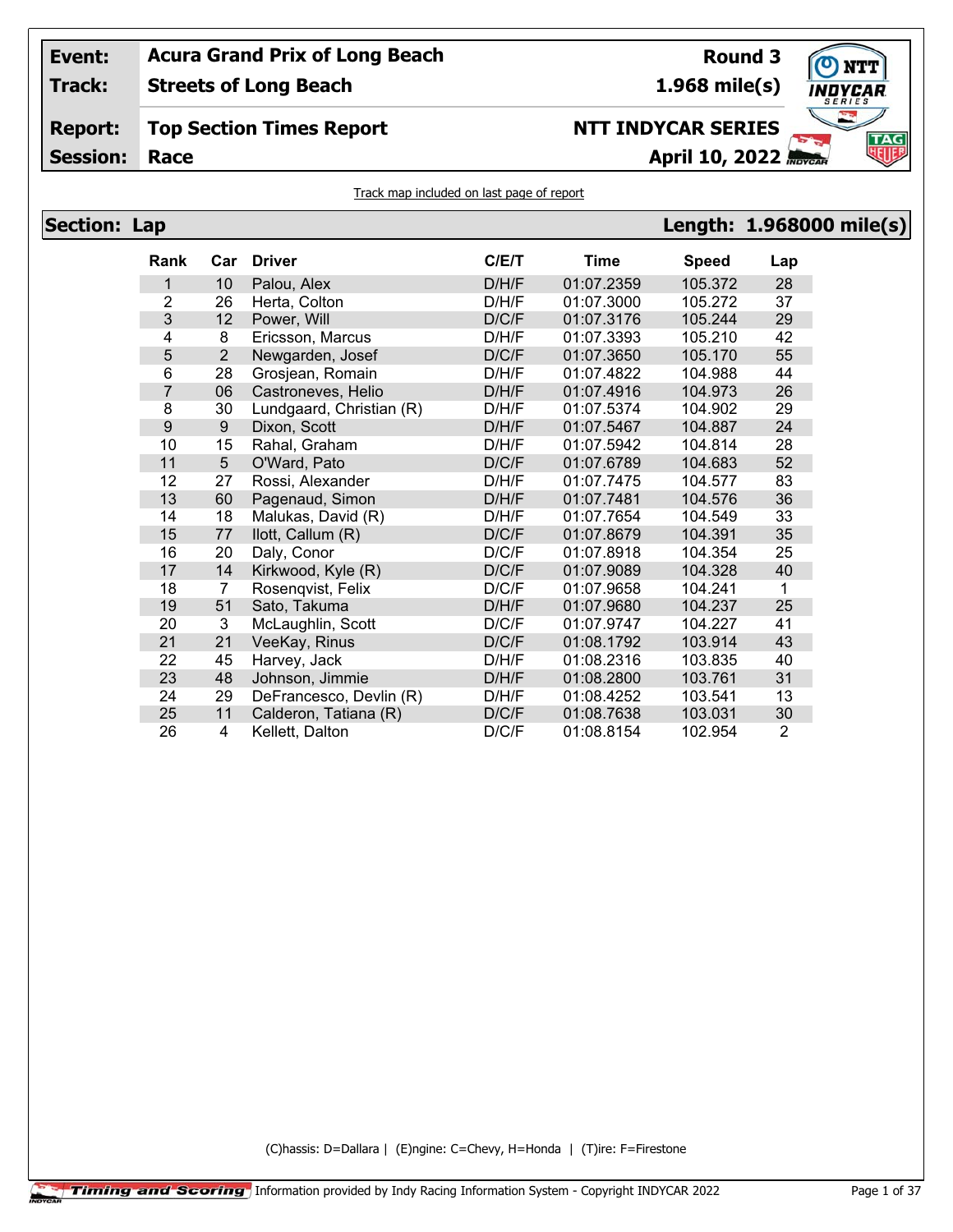**Track: Streets of Long Beach**

#### **Report: Top Section Times Report**

**Session:**

## **Section: SF to I1 Length: 0.309659 mile(s)**

| <b>Rank</b>    | Car            | <b>Driver</b>            | C/E/T | <b>Time</b> | <b>Speed</b> | Lap          |
|----------------|----------------|--------------------------|-------|-------------|--------------|--------------|
| 1              | 51             | Sato, Takuma             | D/H/F | 00:06.3533  | 175.464      | 22           |
| $\overline{2}$ | 30             | Lundgaard, Christian (R) | D/H/F | 00:06.3595  | 175.293      | 22           |
| 3              | 06             | Castroneves, Helio       | D/H/F | 00:06.3625  | 175.210      | 67           |
| 4              | 45             | Harvey, Jack             | D/H/F | 00:06.3841  | 174.617      | 10           |
| 5              | 28             | Grosjean, Romain         | D/H/F | 00:06.3916  | 174.412      | 32           |
| 6              | 26             | Herta, Colton            | D/H/F | 00:06.3979  | 174.240      | 46           |
| $\overline{7}$ | 8              | Ericsson, Marcus         | D/H/F | 00:06.3994  | 174.200      | 23           |
| 8              | 15             | Rahal, Graham            | D/H/F | 00:06.4022  | 174.123      | 12           |
| 9              | 20             | Daly, Conor              | D/C/F | 00:06.4033  | 174.093      | 20           |
| 10             | 14             | Kirkwood, Kyle (R)       | D/C/F | 00:06.4085  | 173.952      | 22           |
| 11             | $\overline{7}$ | Rosenqvist, Felix        | D/C/F | 00:06.4197  | 173.649      | 49           |
| 12             | 5              | O'Ward, Pato             | D/C/F | 00:06.4240  | 173.532      | 84           |
| 13             | 27             | Rossi, Alexander         | D/H/F | 00:06.4255  | 173.492      | 19           |
| 14             | 77             | llott, Callum (R)        | D/C/F | 00:06.4398  | 173.107      | 23           |
| 15             | 3              | McLaughlin, Scott        | D/C/F | 00:06.4420  | 173.048      | 70           |
| 16             | 60             | Pagenaud, Simon          | D/H/F | 00:06.4598  | 172.571      | 53           |
| 17             | 10             | Palou, Alex              | D/H/F | 00:06.4644  | 172.448      | 83           |
| 18             | 21             | VeeKay, Rinus            | D/C/F | 00:06.4718  | 172.251      | 67           |
| 19             | 29             | DeFrancesco, Devlin (R)  | D/H/F | 00:06.4785  | 172.073      | 21           |
| 20             | 48             | Johnson, Jimmie          | D/H/F | 00:06.4975  | 171.569      | 72           |
| 21             | 9              | Dixon, Scott             | D/H/F | 00:06.5117  | 171.195      | $\mathbf{0}$ |
| 22             | 11             | Calderon, Tatiana (R)    | D/C/F | 00:06.5210  | 170.951      | 70           |
| 23             | $\overline{2}$ | Newgarden, Josef         | D/C/F | 00:06.5292  | 170.736      | 55           |
| 24             | 12             | Power, Will              | D/C/F | 00:06.5329  | 170.640      | 2            |
| 25             | 18             | Malukas, David (R)       | D/H/F | 00:06.5463  | 170.291      | 10           |
| 26             | 4              | Kellett, Dalton          | D/C/F | 00:06.5935  | 169.071      | $\mathbf{0}$ |

(C)hassis: D=Dallara | (E)ngine: C=Chevy, H=Honda | (T)ire: F=Firestone



**1.968 mile(s)**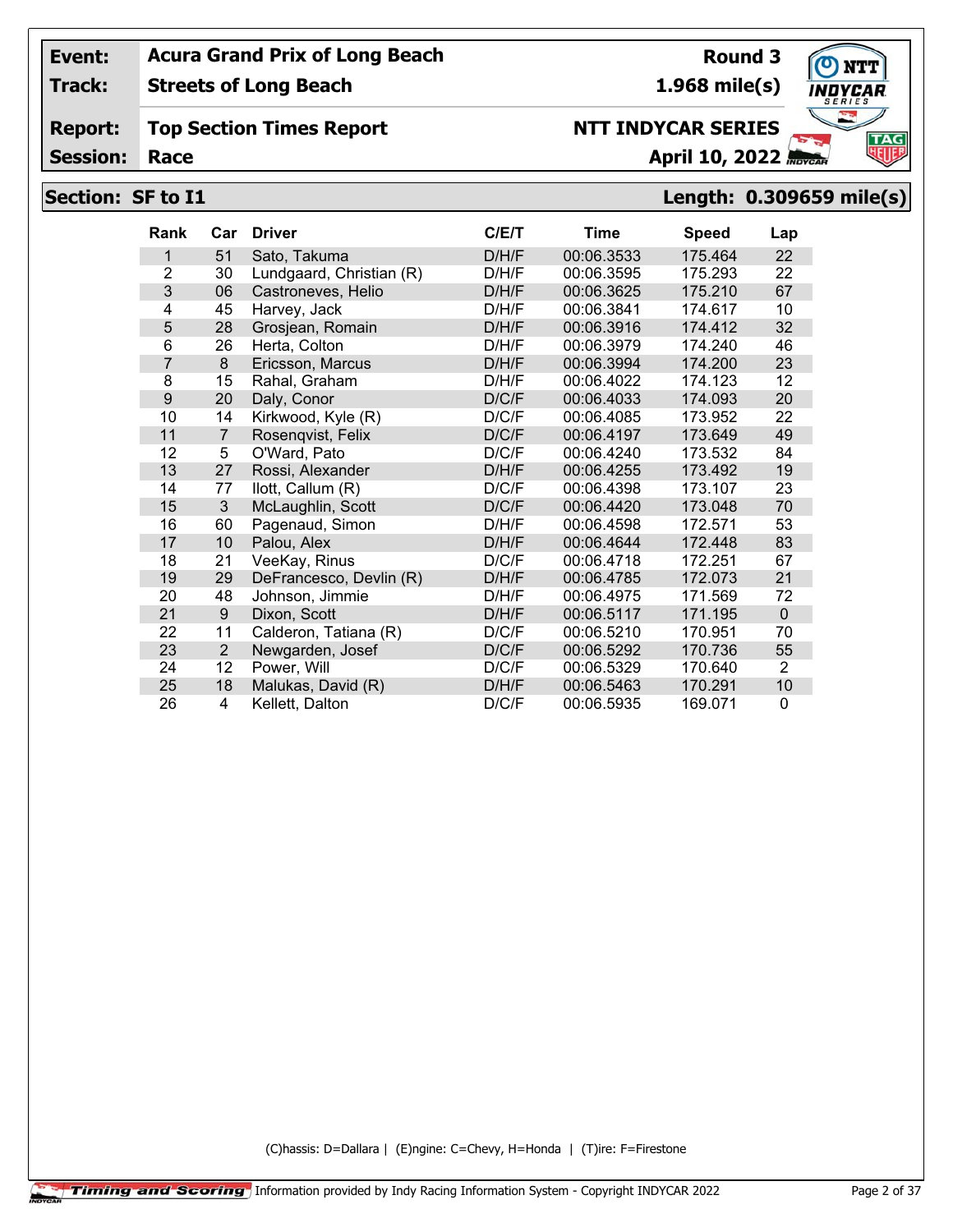**Track: Streets of Long Beach**

#### **Report: Top Section Times Report**

**Session:**

# **Section: I1 to I2 Length: 0.178598 mile(s)**

| <b>Rank</b>    | Car            | <b>Driver</b>            | C/ET  | <b>Time</b> | <b>Speed</b> | Lap |
|----------------|----------------|--------------------------|-------|-------------|--------------|-----|
| 1              | 26             | Herta, Colton            | D/H/F | 00:05.3839  | 119.422      | 52  |
| 2              | 8              | Ericsson, Marcus         | D/H/F | 00:05.3948  | 119.180      | 54  |
| 3              | 14             | Kirkwood, Kyle (R)       | D/C/F | 00:05.4356  | 118.286      | 45  |
| 4              | 28             | Grosjean, Romain         | D/H/F | 00:05.4357  | 118.284      | 51  |
| 5              | 20             | Daly, Conor              | D/C/F | 00:05.4615  | 117.725      | 44  |
| 6              | 21             | VeeKay, Rinus            | D/C/F | 00:05.4683  | 117.579      | 84  |
| $\overline{7}$ | $\overline{7}$ | Rosenqvist, Felix        | D/C/F | 00:05.4742  | 117.452      | 38  |
| 8              | 5              | O'Ward, Pato             | D/C/F | 00:05.4748  | 117.439      | 44  |
| 9              | 2              | Newgarden, Josef         | D/C/F | 00:05.4759  | 117.415      | 38  |
| 10             | 18             | Malukas, David (R)       | D/H/F | 00:05.4872  | 117.174      | 33  |
| 11             | 27             | Rossi, Alexander         | D/H/F | 00:05.4913  | 117.086      | 44  |
| 12             | 29             | DeFrancesco, Devlin (R)  | D/H/F | 00:05.4915  | 117.082      | 3   |
| 13             | 30             | Lundgaard, Christian (R) | D/H/F | 00:05.4920  | 117.071      | 40  |
| 14             | 3              | McLaughlin, Scott        | D/C/F | 00:05.4944  | 117.020      | 43  |
| 15             | 77             | llott, Callum (R)        | D/C/F | 00:05.5042  | 116.812      | 38  |
| 16             | 60             | Pagenaud, Simon          | D/H/F | 00:05.5047  | 116.801      | 40  |
| 17             | 9              | Dixon, Scott             | D/H/F | 00:05.5151  | 116.581      | 34  |
| 18             | 15             | Rahal, Graham            | D/H/F | 00:05.5267  | 116.336      | 28  |
| 19             | 10             | Palou, Alex              | D/H/F | 00:05.5312  | 116.241      | 41  |
| 20             | 12             | Power, Will              | D/C/F | 00:05.5545  | 115.754      | 42  |
| 21             | 51             | Sato, Takuma             | D/H/F | 00:05.5559  | 115.725      | 31  |
| 22             | 45             | Harvey, Jack             | D/H/F | 00:05.5589  | 115.662      | 40  |
| 23             | 06             | Castroneves, Helio       | D/H/F | 00:05.5592  | 115.656      | 39  |
| 24             | 4              | Kellett, Dalton          | D/C/F | 00:05.5775  | 115.276      | 3   |
| 25             | 11             | Calderon, Tatiana (R)    | D/C/F | 00:05.5983  | 114.848      | 30  |
| 26             | 48             | Johnson, Jimmie          | D/H/F | 00:05.6071  | 114.668      | 31  |

(C)hassis: D=Dallara | (E)ngine: C=Chevy, H=Honda | (T)ire: F=Firestone



**Round 3 1.968 mile(s)**

**Race April 10, 2022**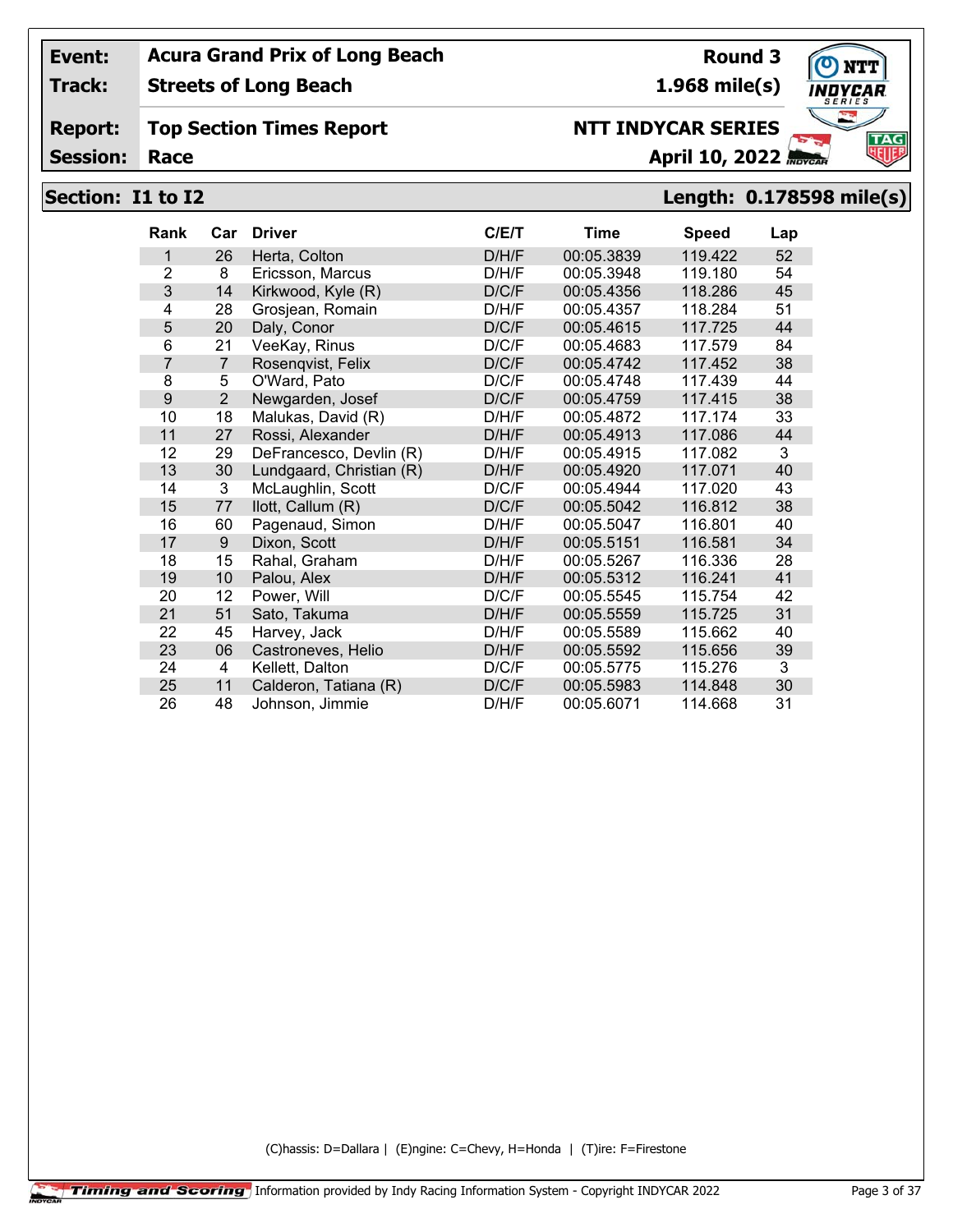**Track: Streets of Long Beach**

#### **Report: Top Section Times Report**

**Session:**

## **Section: I2 to I3 Length: 0.218182 mile(s)**

| <b>Rank</b>    | Car             | <b>Driver</b>            | C/ET  | Time       | <b>Speed</b> | Lap |
|----------------|-----------------|--------------------------|-------|------------|--------------|-----|
| 1              | 28              | Grosjean, Romain         | D/H/F | 00:09.7844 | 80.276       | 49  |
| $\overline{2}$ | 12              | Power, Will              | D/C/F | 00:09.7858 | 80.265       | 37  |
| 3              | 10              | Palou, Alex              | D/H/F | 00:09.7974 | 80.170       | 29  |
| 4              | 30              | Lundgaard, Christian (R) | D/H/F | 00:09.8006 | 80.144       | 29  |
| 5              | 8               | Ericsson, Marcus         | D/H/F | 00:09.8139 | 80.035       | 49  |
| 6              | 14              | Kirkwood, Kyle (R)       | D/C/F | 00:09.8425 | 79.802       | 54  |
| 7              | 26              | Herta, Colton            | D/H/F | 00:09.8575 | 79.681       | 37  |
| 8              | 60              | Pagenaud, Simon          | D/H/F | 00:09.8632 | 79.635       | 79  |
| 9              | $\overline{2}$  | Newgarden, Josef         | D/C/F | 00:09.8800 | 79.499       | 39  |
| 10             | 15              | Rahal, Graham            | D/H/F | 00:09.8813 | 79.489       | 28  |
| 11             | 51              | Sato, Takuma             | D/H/F | 00:09.8962 | 79.369       | 32  |
| 12             | 9               | Dixon, Scott             | D/H/F | 00:09.9006 | 79.334       | 25  |
| 13             | 27              | Rossi, Alexander         | D/H/F | 00:09.9026 | 79.318       | 40  |
| 14             | 21              | VeeKay, Rinus            | D/C/F | 00:09.9094 | 79.264       | 3   |
| 15             | 3               | McLaughlin, Scott        | D/C/F | 00:09.9115 | 79.247       | 41  |
| 16             | 18              | Malukas, David (R)       | D/H/F | 00:09.9185 | 79.191       | 40  |
| 17             | 45              | Harvey, Jack             | D/H/F | 00:09.9201 | 79.178       | 25  |
| 18             | 20              | Daly, Conor              | D/C/F | 00:09.9261 | 79.130       | 31  |
| 19             | $5\phantom{.0}$ | O'Ward, Pato             | D/C/F | 00:09.9284 | 79.112       | 57  |
| 20             | 06              | Castroneves, Helio       | D/H/F | 00:09.9323 | 79.081       | 43  |
| 21             | 77              | llott, Callum (R)        | D/C/F | 00:09.9360 | 79.051       | 31  |
| 22             | 29              | DeFrancesco, Devlin (R)  | D/H/F | 00:09.9377 | 79.038       | 3   |
| 23             | $\overline{7}$  | Rosenqvist, Felix        | D/C/F | 00:09.9619 | 78.846       | 38  |
| 24             | 48              | Johnson, Jimmie          | D/H/F | 00:09.9684 | 78.794       | 32  |
| 25             | $\overline{4}$  | Kellett, Dalton          | D/C/F | 00:10.0259 | 78.343       | 4   |
| 26             | 11              | Calderon, Tatiana (R)    | D/C/F | 00:10.1447 | 77.425       | 41  |

(C)hassis: D=Dallara | (E)ngine: C=Chevy, H=Honda | (T)ire: F=Firestone



**Round 3 1.968 mile(s)**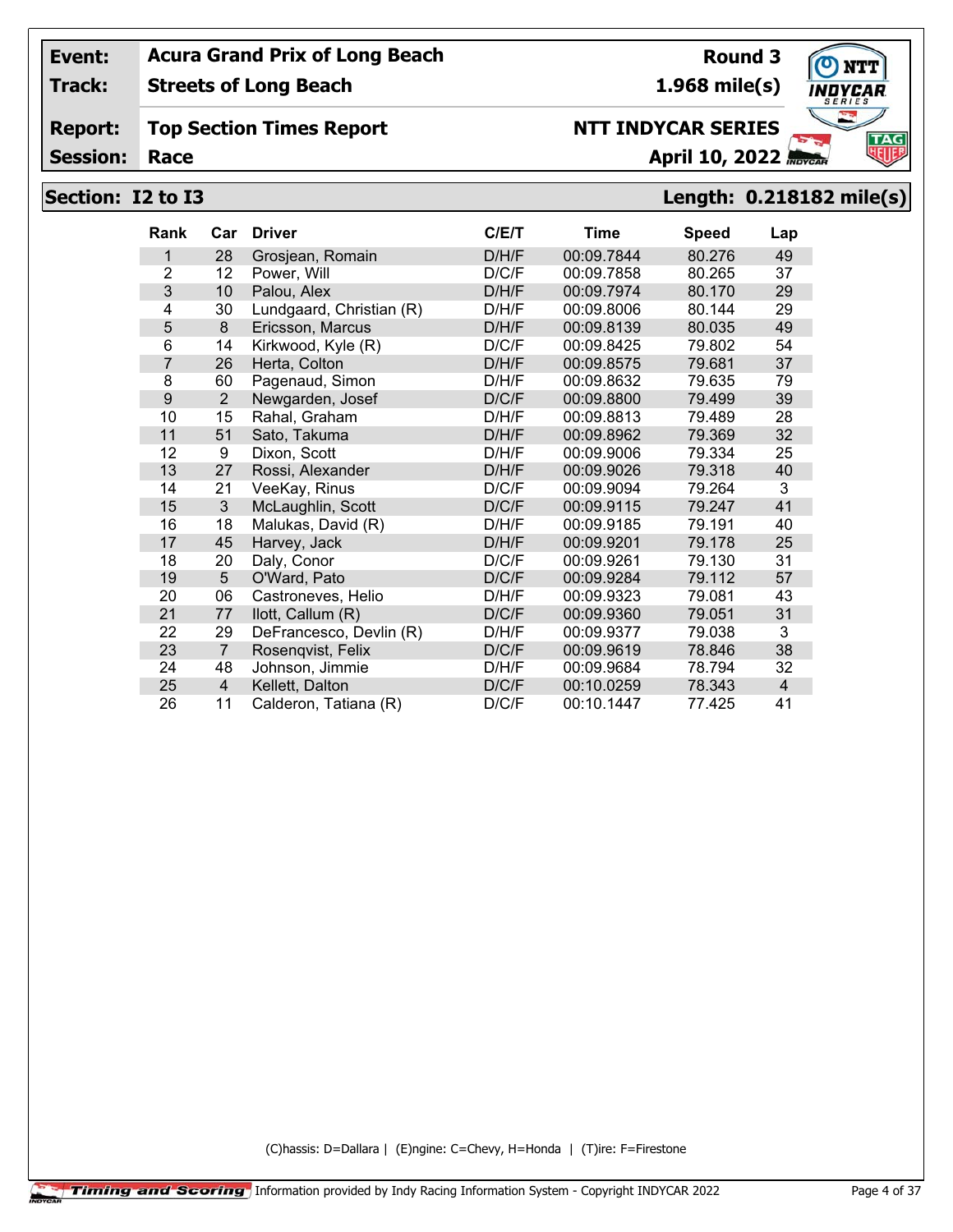**Track: Streets of Long Beach**

#### **Report: Top Section Times Report**

**Session:**

## **Section: I3 to I4 Length: 0.178220 mile(s)**

| Rank           | Car            | <b>Driver</b>            | C/ET  | Time       | <b>Speed</b> | Lap |
|----------------|----------------|--------------------------|-------|------------|--------------|-----|
| 1              | 12             | Power, Will              | D/C/F | 00:06.5447 | 98.032       | 29  |
| $\overline{2}$ | 28             | Grosjean, Romain         | D/H/F | 00:06.5754 | 97.574       | 43  |
| 3              | 77             | llott, Callum (R)        | D/C/F | 00:06.5791 | 97.520       | 31  |
| 4              | $\overline{2}$ | Newgarden, Josef         | D/C/F | 00:06.5828 | 97.465       | 55  |
| 5              | 26             | Herta, Colton            | D/H/F | 00:06.5855 | 97.425       | 52  |
| 6              | 10             | Palou, Alex              | D/H/F | 00:06.5901 | 97.357       | 53  |
| $\overline{7}$ | 8              | Ericsson, Marcus         | D/H/F | 00:06.6006 | 97.202       | 25  |
| 8              | 27             | Rossi, Alexander         | D/H/F | 00:06.6096 | 97.070       | 51  |
| 9              | 5              | O'Ward, Pato             | D/C/F | 00:06.6173 | 96.957       | 52  |
| 10             | 60             | Pagenaud, Simon          | D/H/F | 00:06.6281 | 96.799       | 54  |
| 11             | 9              | Dixon, Scott             | D/H/F | 00:06.6305 | 96.764       | 24  |
| 12             | 15             | Rahal, Graham            | D/H/F | 00:06.6328 | 96.730       | 54  |
| 13             | 30             | Lundgaard, Christian (R) | D/H/F | 00:06.6359 | 96.685       | 51  |
| 14             | 18             | Malukas, David (R)       | D/H/F | 00:06.6403 | 96.621       | 26  |
| 15             | $\overline{7}$ | Rosenqvist, Felix        | D/C/F | 00:06.6677 | 96.224       | 13  |
| 16             | 06             | Castroneves, Helio       | D/H/F | 00:06.6856 | 95.966       | 10  |
| 17             | 3              | McLaughlin, Scott        | D/C/F | 00:06.6862 | 95.957       | 41  |
| 18             | 21             | VeeKay, Rinus            | D/C/F | 00:06.6949 | 95.833       | 23  |
| 19             | 51             | Sato, Takuma             | D/H/F | 00:06.7243 | 95.414       | 40  |
| 20             | 20             | Daly, Conor              | D/C/F | 00:06.7257 | 95.394       | 28  |
| 21             | 14             | Kirkwood, Kyle (R)       | D/C/F | 00:06.7325 | 95.298       | 23  |
| 22             | 29             | DeFrancesco, Devlin (R)  | D/H/F | 00:06.7605 | 94.903       | 28  |
| 23             | 11             | Calderon, Tatiana (R)    | D/C/F | 00:06.8145 | 94.151       | 28  |
| 24             | 45             | Harvey, Jack             | D/H/F | 00:06.8149 | 94.145       | 42  |
| 25             | 48             | Johnson, Jimmie          | D/H/F | 00:06.8303 | 93.933       | 47  |
| 26             | 4              | Kellett, Dalton          | D/C/F | 00:06.8959 | 93.039       | 4   |

(C)hassis: D=Dallara | (E)ngine: C=Chevy, H=Honda | (T)ire: F=Firestone



**1.968 mile(s)**

**NTT INDYCAR SERIES**

**Round 3**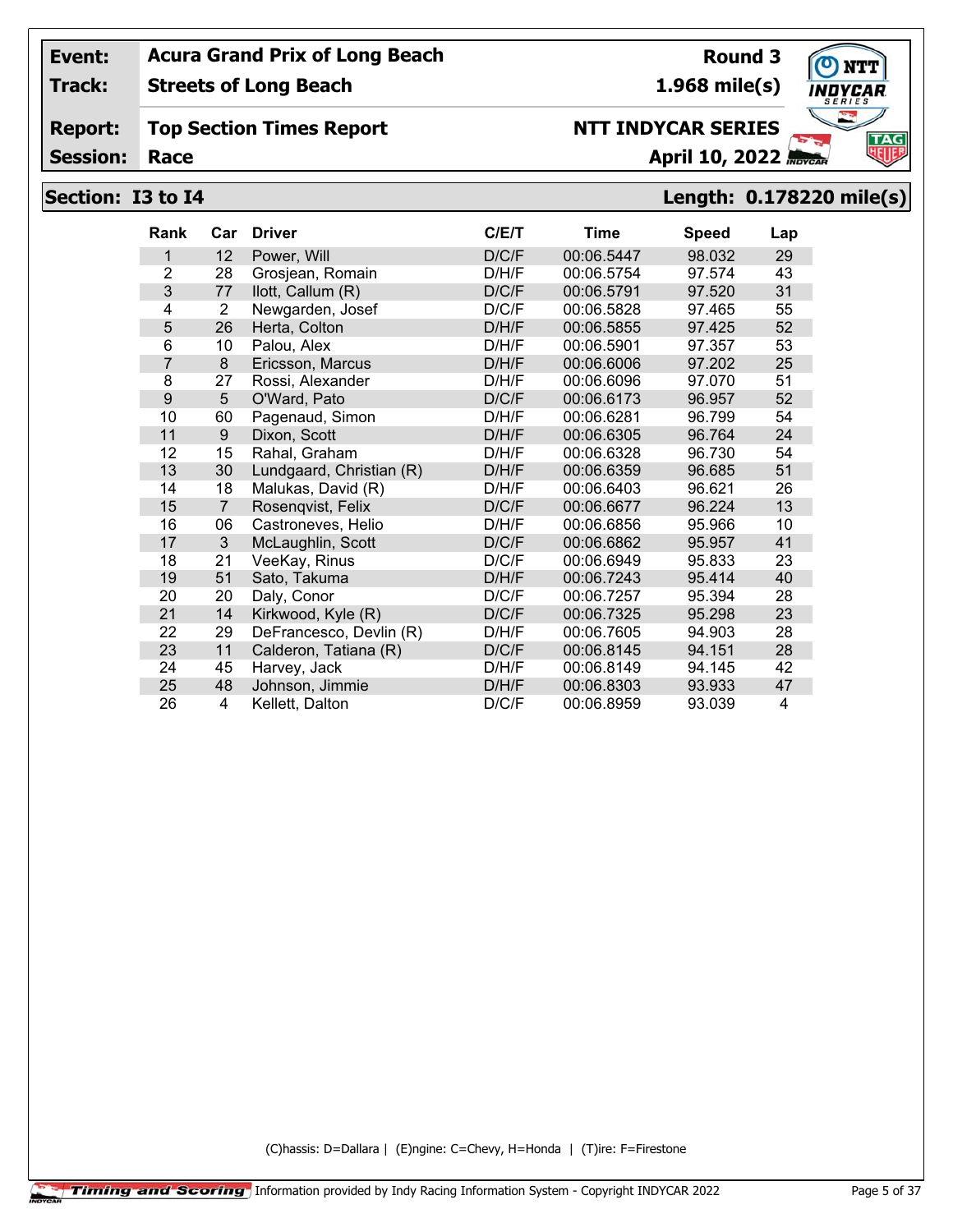**Track: Streets of Long Beach**

#### **Report: Top Section Times Report**

**Session:**

# **Section: I4 to I5 Length: 0.242803 mile(s)**

| <b>Rank</b>    | Car            | <b>Driver</b>            | C/E/T | <b>Time</b> | Speed   | Lap            |
|----------------|----------------|--------------------------|-------|-------------|---------|----------------|
| 1              | 06             | Castroneves, Helio       | D/H/F | 00:08.5559  | 102.162 | 26             |
| $\overline{2}$ | 26             | Herta, Colton            | D/H/F | 00:08.5579  | 102.138 | 4              |
| 3              | 10             | Palou, Alex              | D/H/F | 00:08.5674  | 102.025 | 28             |
| 4              | 18             | Malukas, David (R)       | D/H/F | 00:08.5838  | 101.830 | 32             |
| 5              | 9              | Dixon, Scott             | D/H/F | 00:08.6081  | 101.543 | 24             |
| 6              | 8              | Ericsson, Marcus         | D/H/F | 00:08.6133  | 101.482 | 36             |
| 7              | 3              | McLaughlin, Scott        | D/C/F | 00:08.6270  | 101.320 | 39             |
| 8              | 48             | Johnson, Jimmie          | D/H/F | 00:08.6294  | 101.292 | 32             |
| 9              | 12             | Power, Will              | D/C/F | 00:08.6351  | 101.225 | 29             |
| 10             | 77             | llott, Callum (R)        | D/C/F | 00:08.6354  | 101.222 | 32             |
| 11             | 28             | Grosjean, Romain         | D/H/F | 00:08.6380  | 101.191 | 35             |
| 12             | 60             | Pagenaud, Simon          | D/H/F | 00:08.6617  | 100.914 | 32             |
| 13             | 21             | VeeKay, Rinus            | D/C/F | 00:08.6620  | 100.911 | 42             |
| 14             | 27             | Rossi, Alexander         | D/H/F | 00:08.6688  | 100.832 | 27             |
| 15             | 51             | Sato, Takuma             | D/H/F | 00:08.6872  | 100.618 | 39             |
| 16             | 14             | Kirkwood, Kyle (R)       | D/C/F | 00:08.6888  | 100.600 | 30             |
| 17             | 5              | O'Ward, Pato             | D/C/F | 00:08.6942  | 100.537 | 74             |
| 18             | $\overline{2}$ | Newgarden, Josef         | D/C/F | 00:08.7109  | 100.345 | 74             |
| 19             | 30             | Lundgaard, Christian (R) | D/H/F | 00:08.7119  | 100.333 | 41             |
| 20             | 20             | Daly, Conor              | D/C/F | 00:08.7307  | 100.117 | 28             |
| 21             | 11             | Calderon, Tatiana (R)    | D/C/F | 00:08.7391  | 100.021 | 42             |
| 22             | 45             | Harvey, Jack             | D/H/F | 00:08.7453  | 99.950  | 25             |
| 23             | $\overline{7}$ | Rosenqvist, Felix        | D/C/F | 00:08.7459  | 99.943  | $\overline{2}$ |
| 24             | 29             | DeFrancesco, Devlin (R)  | D/H/F | 00:08.7511  | 99.884  | 10             |
| 25             | 15             | Rahal, Graham            | D/H/F | 00:08.7536  | 99.855  | 33             |
| 26             | 4              | Kellett, Dalton          | D/C/F | 00:08.8134  | 99.177  | 4              |

(C)hassis: D=Dallara | (E)ngine: C=Chevy, H=Honda | (T)ire: F=Firestone



**1.968 mile(s)**

**NTT INDYCAR SERIES**

**Round 3**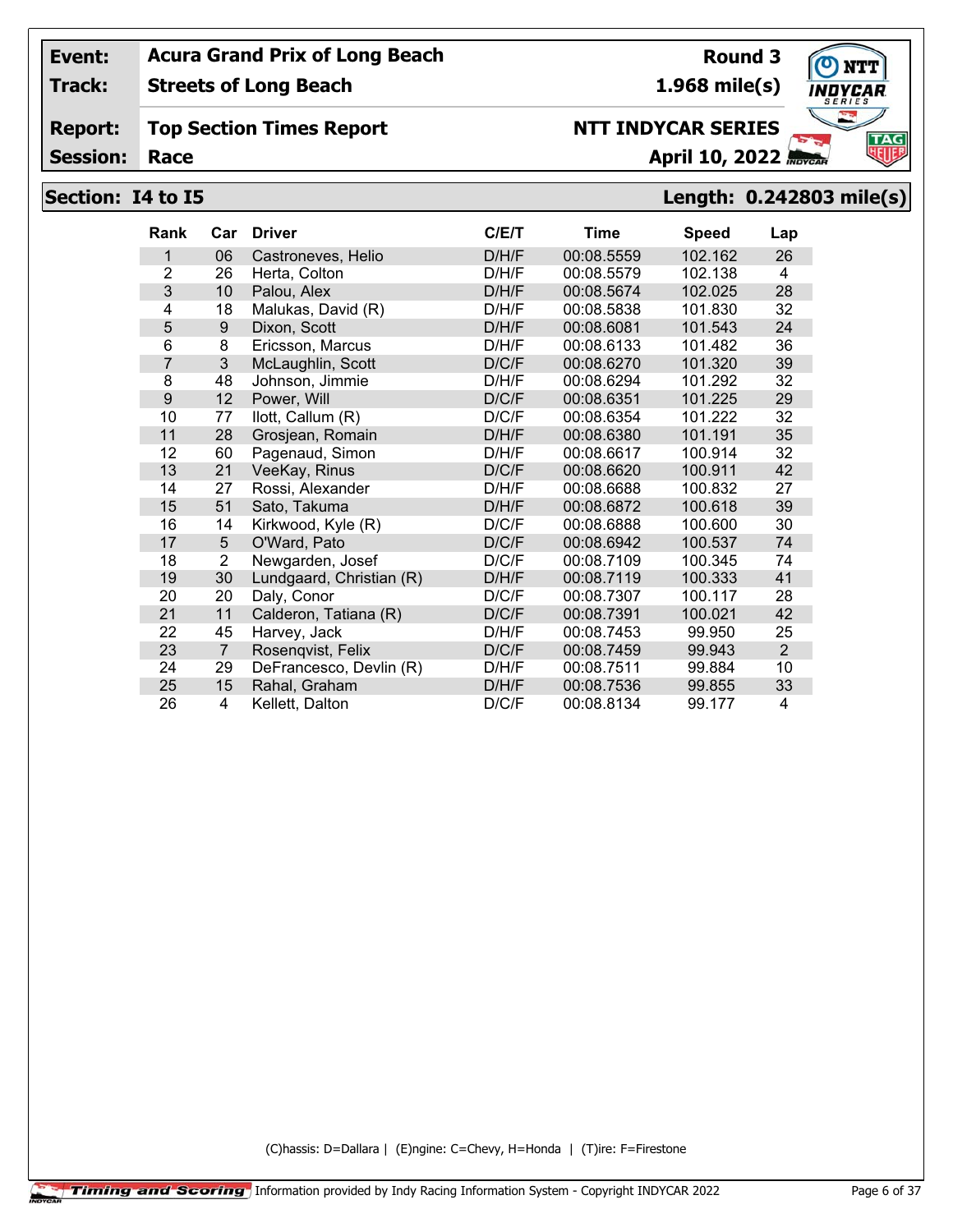**Track: Streets of Long Beach**

#### **Report: Top Section Times Report**

**Session:**

## **Race April 10, 2022**

## **Section: I5 to I6 Length: 0.343939 mile(s)**

| <b>Rank</b>    | Car            | <b>Driver</b>            | C/ET  | Time       | <b>Speed</b> | Lap |
|----------------|----------------|--------------------------|-------|------------|--------------|-----|
| 1              | $\overline{2}$ | Newgarden, Josef         | D/C/F | 00:10.3319 | 119.841      | 56  |
| $\overline{2}$ | 9              | Dixon, Scott             | D/H/F | 00:10.3373 | 119.778      | 43  |
| 3              | 26             | Herta, Colton            | D/H/F | 00:10.3500 | 119.631      | 55  |
| 4              | 27             | Rossi, Alexander         | D/H/F | 00:10.3747 | 119.346      | 54  |
| 5              | 10             | Palou, Alex              | D/H/F | 00:10.3973 | 119.087      | 54  |
| 6              | 12             | Power, Will              | D/C/F | 00:10.3984 | 119.074      | 30  |
| 7              | 30             | Lundgaard, Christian (R) | D/H/F | 00:10.4078 | 118.967      | 29  |
| 8              | 5              | O'Ward, Pato             | D/C/F | 00:10.4272 | 118.745      | 82  |
| 9              | 14             | Kirkwood, Kyle (R)       | D/C/F | 00:10.4301 | 118.712      | 54  |
| 10             | 28             | Grosjean, Romain         | D/H/F | 00:10.4436 | 118.559      | 57  |
| 11             | 8              | Ericsson, Marcus         | D/H/F | 00:10.4488 | 118.500      | 24  |
| 12             | 20             | Daly, Conor              | D/C/F | 00:10.4518 | 118.466      | 25  |
| 13             | 18             | Malukas, David (R)       | D/H/F | 00:10.4546 | 118.434      | 35  |
| 14             | 51             | Sato, Takuma             | D/H/F | 00:10.4658 | 118.307      | 26  |
| 15             | 06             | Castroneves, Helio       | D/H/F | 00:10.4719 | 118.239      | 82  |
| 16             | 15             | Rahal, Graham            | D/H/F | 00:10.4732 | 118.224      | 51  |
| 17             | 45             | Harvey, Jack             | D/H/F | 00:10.4888 | 118.048      | 15  |
| 18             | 77             | llott, Callum (R)        | D/C/F | 00:10.4912 | 118.021      | 29  |
| 19             | 3              | McLaughlin, Scott        | D/C/F | 00:10.5166 | 117.736      | 29  |
| 20             | 21             | VeeKay, Rinus            | D/C/F | 00:10.5374 | 117.504      | 82  |
| 21             | 29             | DeFrancesco, Devlin (R)  | D/H/F | 00:10.5399 | 117.476      | 29  |
| 22             | 60             | Pagenaud, Simon          | D/H/F | 00:10.5426 | 117.446      | 36  |
| 23             | $\overline{7}$ | Rosenqvist, Felix        | D/C/F | 00:10.5513 | 117.349      | 49  |
| 24             | 48             | Johnson, Jimmie          | D/H/F | 00:10.6033 | 116.773      | 43  |
| 25             | $\overline{4}$ | Kellett, Dalton          | D/C/F | 00:10.6323 | 116.455      | 3   |
| 26             | 11             | Calderon, Tatiana (R)    | D/C/F | 00:10.6462 | 116.303      | 30  |

(C)hassis: D=Dallara | (E)ngine: C=Chevy, H=Honda | (T)ire: F=Firestone



## **Round 3**

**1.968 mile(s)**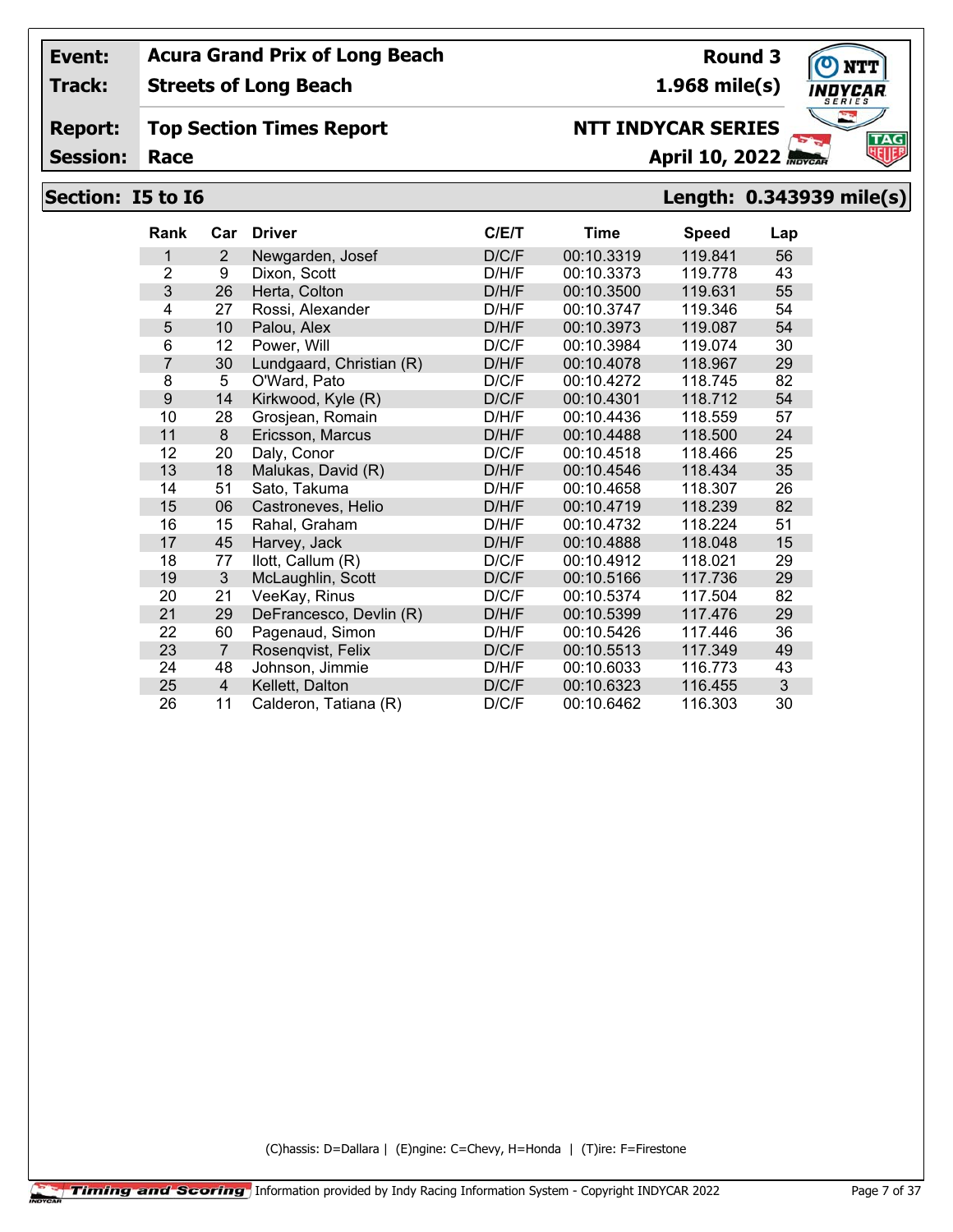**Track: Streets of Long Beach**

#### **Report: Top Section Times Report**

**Session:**

## **Race April 10, 2022**

**Round 3**

**1.968 mile(s)**

**NTT INDYCAR SERIES**

## **Section: I6 to I7 Length: 0.298485 mile(s)**

| Rank           | Car            | <b>Driver</b>            | C/E/T | <b>Time</b> | <b>Speed</b> | Lap            |
|----------------|----------------|--------------------------|-------|-------------|--------------|----------------|
| 1              | 26             | Herta, Colton            | D/H/F | 00:13.2662  | 80.999       | $\overline{4}$ |
| $\overline{2}$ | 10             | Palou, Alex              | D/H/F | 00:13.2744  | 80.949       | 37             |
| 3              | $\overline{2}$ | Newgarden, Josef         | D/C/F | 00:13.2855  | 80.881       | 12             |
| 4              | 8              | Ericsson, Marcus         | D/H/F | 00:13.3050  | 80.763       | 42             |
| 5              | 12             | Power, Will              | D/C/F | 00:13.3238  | 80.649       | 11             |
| 6              | 21             | VeeKay, Rinus            | D/C/F | 00:13.3452  | 80.519       | 83             |
| 7              | 20             | Daly, Conor              | D/C/F | 00:13.3458  | 80.516       | 30             |
| 8              | 28             | Grosjean, Romain         | D/H/F | 00:13.3770  | 80.328       | 72             |
| 9              | 06             | Castroneves, Helio       | D/H/F | 00:13.3872  | 80.267       | 26             |
| 10             | 18             | Malukas, David (R)       | D/H/F | 00:13.4273  | 80.027       | 31             |
| 11             | 14             | Kirkwood, Kyle (R)       | D/C/F | 00:13.4276  | 80.025       | 28             |
| 12             | 77             | llott, Callum (R)        | D/C/F | 00:13.4283  | 80.021       | 31             |
| 13             | 9              | Dixon, Scott             | D/H/F | 00:13.4312  | 80.004       | 27             |
| 14             | 27             | Rossi, Alexander         | D/H/F | 00:13.4326  | 79.995       | 37             |
| 15             | $\overline{7}$ | Rosenqvist, Felix        | D/C/F | 00:13.4339  | 79.988       | 11             |
| 16             | 51             | Sato, Takuma             | D/H/F | 00:13.4378  | 79.964       | 38             |
| 17             | 5              | O'Ward, Pato             | D/C/F | 00:13.4431  | 79.933       | 30             |
| 18             | 15             | Rahal, Graham            | D/H/F | 00:13.4623  | 79.819       | 42             |
| 19             | 3              | McLaughlin, Scott        | D/C/F | 00:13.4624  | 79.818       | 39             |
| 20             | 45             | Harvey, Jack             | D/H/F | 00:13.4635  | 79.812       | 41             |
| 21             | 30             | Lundgaard, Christian (R) | D/H/F | 00:13.4665  | 79.794       | 26             |
| 22             | 60             | Pagenaud, Simon          | D/H/F | 00:13.5025  | 79.581       | 36             |
| 23             | 29             | DeFrancesco, Devlin (R)  | D/H/F | 00:13.5506  | 79.299       | $\overline{2}$ |
| 24             | 48             | Johnson, Jimmie          | D/H/F | 00:13.6355  | 78.805       | 31             |
| 25             | 11             | Calderon, Tatiana (R)    | D/C/F | 00:13.6605  | 78.661       | 29             |
| 26             | 4              | Kellett, Dalton          | D/C/F | 00:13.6807  | 78.545       | 1              |

(C)hassis: D=Dallara | (E)ngine: C=Chevy, H=Honda | (T)ire: F=Firestone

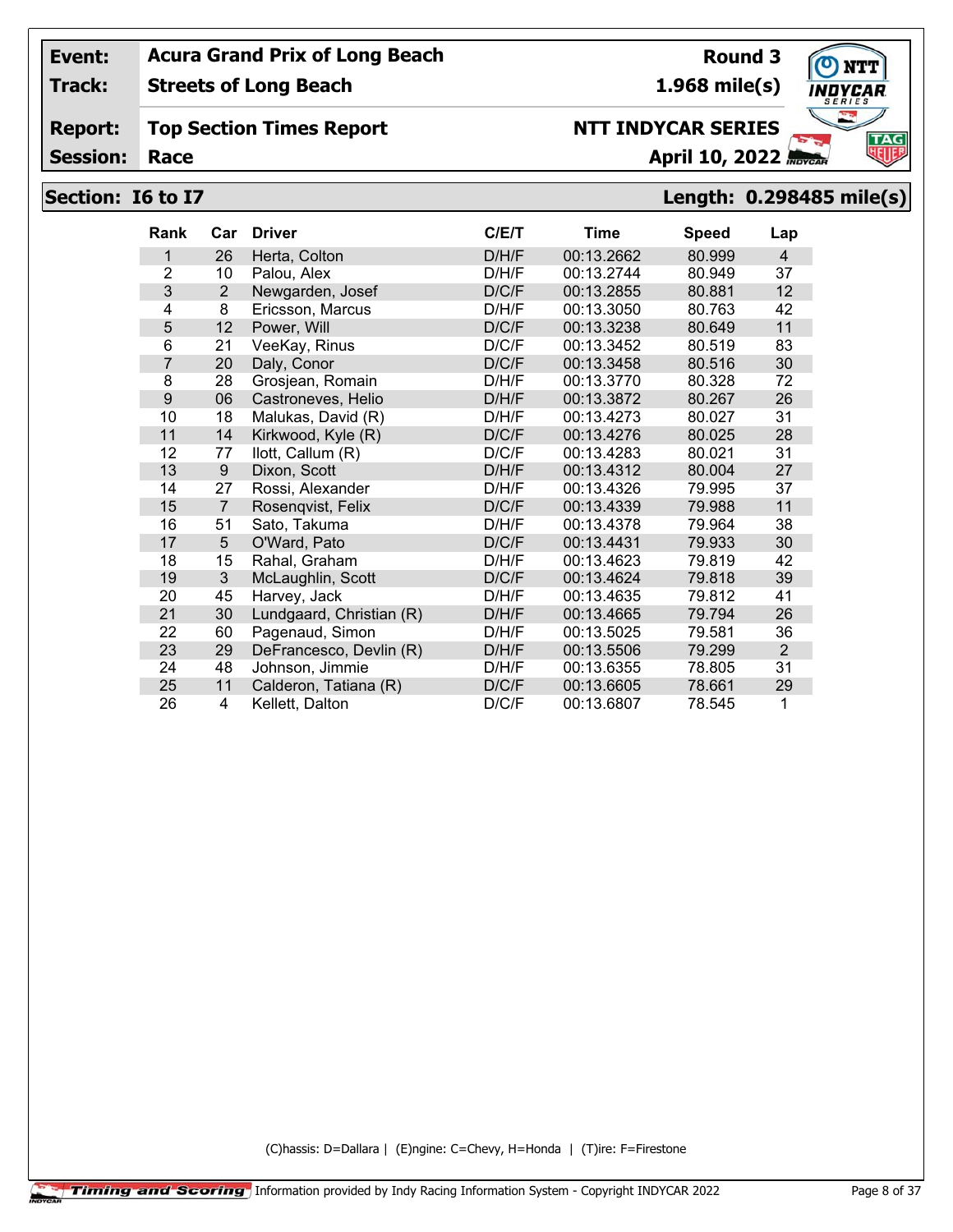**Track: Streets of Long Beach**

#### **Report: Top Section Times Report**

**Session:**

# **Section: I7 to I8 Length: 0.034280 mile(s)**

| <b>Rank</b>    | Car            | <b>Driver</b>            | C/ET  | <b>Time</b> | <b>Speed</b> | Lap         |
|----------------|----------------|--------------------------|-------|-------------|--------------|-------------|
| 1              | 28             | Grosjean, Romain         | D/H/F | 00:01.4388  | 85.772       | 45          |
| $\overline{2}$ | 10             | Palou, Alex              | D/H/F | 00:01.4394  | 85.736       | 82          |
| 3              | 8              | Ericsson, Marcus         | D/H/F | 00:01.4497  | 85.127       | 23          |
| 4              | 15             | Rahal, Graham            | D/H/F | 00:01.4514  | 85.028       | 83          |
| 5              | 26             | Herta, Colton            | D/H/F | 00:01.4541  | 84.870       | 45          |
| 6              | 3              | McLaughlin, Scott        | D/C/F | 00:01.4556  | 84.782       | 68          |
| $\overline{7}$ | 27             | Rossi, Alexander         | D/H/F | 00:01.4560  | 84.759       | 83          |
| 8              | 06             | Castroneves, Helio       | D/H/F | 00:01.4589  | 84.591       | 73          |
| 9              | 51             | Sato, Takuma             | D/H/F | 00:01.4594  | 84.562       | 10          |
| 10             | 30             | Lundgaard, Christian (R) | D/H/F | 00:01.4599  | 84.533       | 21          |
| 11             | 60             | Pagenaud, Simon          | D/H/F | 00:01.4604  | 84.504       | $\mathbf 0$ |
| 12             | 9              | Dixon, Scott             | D/H/F | 00:01.4607  | 84.486       | 30          |
| 13             | $\overline{2}$ | Newgarden, Josef         | D/C/F | 00:01.4632  | 84.342       | 54          |
| 14             | 45             | Harvey, Jack             | D/H/F | 00:01.4659  | 84.187       | 9           |
| 15             | 29             | DeFrancesco, Devlin (R)  | D/H/F | 00:01.4686  | 84.032       | 29          |
| 16             | 12             | Power, Will              | D/C/F | 00:01.4690  | 84.009       | 25          |
| 17             | $\overline{7}$ | Rosenqvist, Felix        | D/C/F | 00:01.4703  | 83.935       | 16          |
| 18             | 5              | O'Ward, Pato             | D/C/F | 00:01.4751  | 83.662       | 68          |
| 19             | 20             | Daly, Conor              | D/C/F | 00:01.4774  | 83.531       | 83          |
| 20             | 48             | Johnson, Jimmie          | D/H/F | 00:01.4797  | 83.401       | 64          |
| 21             | 14             | Kirkwood, Kyle (R)       | D/C/F | 00:01.4808  | 83.339       | 83          |
| 22             | 11             | Calderon, Tatiana (R)    | D/C/F | 00:01.4848  | 83.115       | 80          |
| 23             | 18             | Malukas, David (R)       | D/H/F | 00:01.4900  | 82.825       | 8           |
| 24             | 21             | VeeKay, Rinus            | D/C/F | 00:01.4960  | 82.493       | 80          |
| 25             | $\overline{4}$ | Kellett, Dalton          | D/C/F | 00:01.4987  | 82.344       | $\mathbf 0$ |
| 26             | 77             | llott, Callum (R)        | D/C/F | 00:01.5001  | 82.267       | 2           |

(C)hassis: D=Dallara | (E)ngine: C=Chevy, H=Honda | (T)ire: F=Firestone



**Round 3 1.968 mile(s)**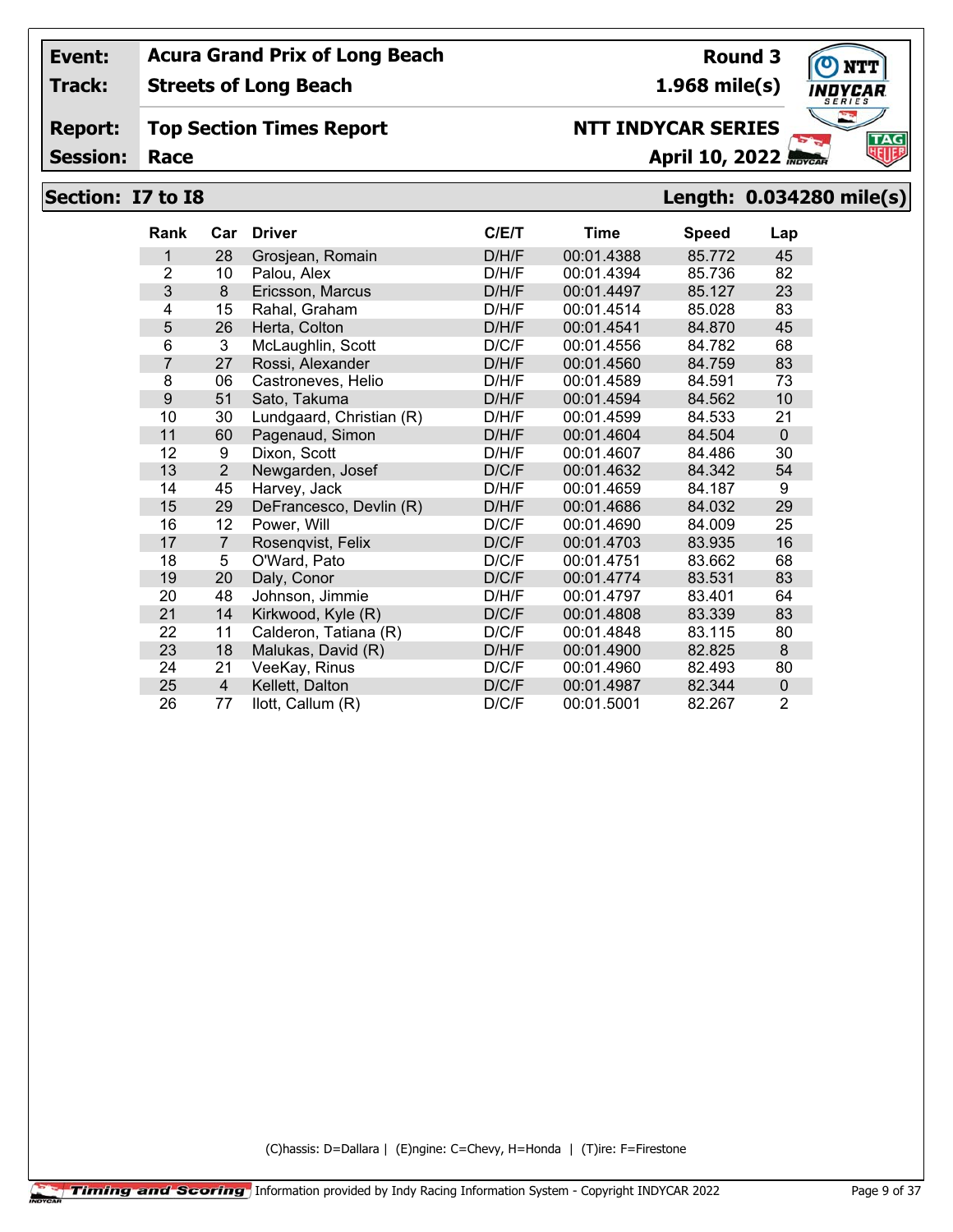**Track: Streets of Long Beach**

#### **Report: Top Section Times Report**

**Session:**

# **Section: I8 to SF Length: 0.164394 mile(s)**

**Round 3**

**1.968 mile(s)**

**NTT INDYCAR SERIES**

| <b>Rank</b>    | Car            | <b>Driver</b>            | C/E/T | Time       | <b>Speed</b> | Lap         |
|----------------|----------------|--------------------------|-------|------------|--------------|-------------|
| 1              | 3              | McLaughlin, Scott        | D/C/F | 00:04.4033 | 134.403      | 69          |
| $\overline{2}$ | 10             | Palou, Alex              | D/H/F | 00:04.4238 | 133.781      | 82          |
| 3              | 27             | Rossi, Alexander         | D/H/F | 00:04.4293 | 133.614      | 83          |
| 4              | 28             | Grosjean, Romain         | D/H/F | 00:04.4328 | 133.509      | 24          |
| 5              | 8              | Ericsson, Marcus         | D/H/F | 00:04.4378 | 133.358      | 23          |
| 6              | 60             | Pagenaud, Simon          | D/H/F | 00:04.4392 | 133.316      | 43          |
| 7              | $\overline{7}$ | Rosenqvist, Felix        | D/C/F | 00:04.4392 | 133.316      | 48          |
| 8              | 06             | Castroneves, Helio       | D/H/F | 00:04.4416 | 133.244      | 81          |
| 9              | 51             | Sato, Takuma             | D/H/F | 00:04.4416 | 133.244      | 21          |
| 10             | 26             | Herta, Colton            | D/H/F | 00:04.4417 | 133.241      | 45          |
| 11             | 30             | Lundgaard, Christian (R) | D/H/F | 00:04.4466 | 133.095      | 21          |
| 12             | 5              | O'Ward, Pato             | D/C/F | 00:04.4514 | 132.951      | 83          |
| 13             | 15             | Rahal, Graham            | D/H/F | 00:04.4533 | 132.894      | 83          |
| 14             | 12             | Power, Will              | D/C/F | 00:04.4558 | 132.820      | 44          |
| 15             | 20             | Daly, Conor              | D/C/F | 00:04.4560 | 132.814      | 83          |
| 16             | 45             | Harvey, Jack             | D/H/F | 00:04.4630 | 132.605      | 9           |
| 17             | $\overline{2}$ | Newgarden, Josef         | D/C/F | 00:04.4688 | 132.433      | 54          |
| 18             | 14             | Kirkwood, Kyle (R)       | D/C/F | 00:04.4714 | 132.356      | 81          |
| 19             | 9              | Dixon, Scott             | D/H/F | 00:04.4716 | 132.350      | 30          |
| 20             | 29             | DeFrancesco, Devlin (R)  | D/H/F | 00:04.4750 | 132.250      | 29          |
| 21             | 11             | Calderon, Tatiana (R)    | D/C/F | 00:04.4874 | 131.884      | 80          |
| 22             | 21             | VeeKay, Rinus            | D/C/F | 00:04.4887 | 131.846      | 51          |
| 23             | 18             | Malukas, David (R)       | D/H/F | 00:04.5111 | 131.192      | 24          |
| 24             | 77             | llott, Callum (R)        | D/C/F | 00:04.5274 | 130.719      | 15          |
| 25             | 48             | Johnson, Jimmie          | D/H/F | 00:04.5400 | 130.356      | 30          |
| 26             | $\overline{4}$ | Kellett, Dalton          | D/C/F | 00:04.5924 | 128.869      | $\mathbf 0$ |

(C)hassis: D=Dallara | (E)ngine: C=Chevy, H=Honda | (T)ire: F=Firestone

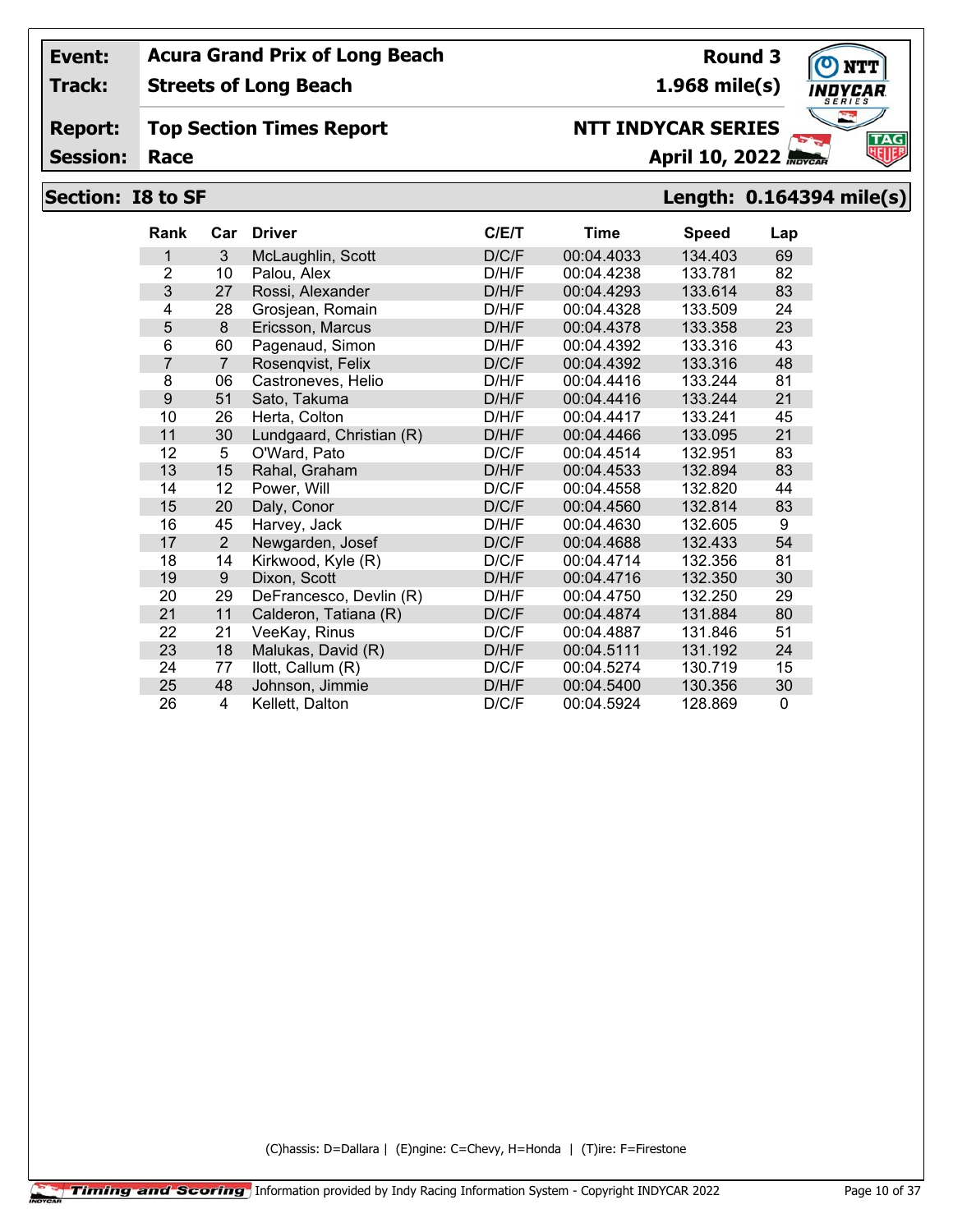**Track: Streets of Long Beach**

**Report: Top Section Times Report**

**Session:**

## **Section: SF to SFT Length: 0.022917 mile(s)**

| <b>Rank</b>    | Car            | <b>Driver</b>            | C/ET  | <b>Time</b> | <b>Speed</b> | Lap |
|----------------|----------------|--------------------------|-------|-------------|--------------|-----|
| 1              | 60             | Pagenaud, Simon          | D/H/F | 00:00.4041  | 204.157      | 61  |
| $\overline{2}$ | 3              | McLaughlin, Scott        | D/C/F | 00:00.5096  | 161.892      | 70  |
| 3              | 51             | Sato, Takuma             | D/H/F | 00:00.5134  | 160.693      | 23  |
| 4              | 30             | Lundgaard, Christian (R) | D/H/F | 00:00.5138  | 160.568      | 22  |
| 5              | 06             | Castroneves, Helio       | D/H/F | 00:00.5139  | 160.537      | 67  |
| 6              | 28             | Grosjean, Romain         | D/H/F | 00:00.5140  | 160.506      | 69  |
| 7              | 8              | Ericsson, Marcus         | D/H/F | 00:00.5145  | 160.350      | 24  |
| 8              | 27             | Rossi, Alexander         | D/H/F | 00:00.5148  | 160.256      | 84  |
| 9              | 26             | Herta, Colton            | D/H/F | 00:00.5152  | 160.132      | 46  |
| 10             | 45             | Harvey, Jack             | D/H/F | 00:00.5152  | 160.132      | 67  |
| 11             | 14             | Kirkwood, Kyle (R)       | D/C/F | 00:00.5153  | 160.101      | 67  |
| 12             | 21             | VeeKay, Rinus            | D/C/F | 00:00.5162  | 159.822      | 52  |
| 13             | 10             | Palou, Alex              | D/H/F | 00:00.5162  | 159.822      | 83  |
| 14             | 20             | Daly, Conor              | D/C/F | 00:00.5163  | 159.791      | 84  |
| 15             | $\overline{7}$ | Rosenqvist, Felix        | D/C/F | 00:00.5166  | 159.698      | 81  |
| 16             | 5              | O'Ward, Pato             | D/C/F | 00:00.5173  | 159.482      | 84  |
| 17             | 15             | Rahal, Graham            | D/H/F | 00:00.5174  | 159.451      | 12  |
| 18             | 29             | DeFrancesco, Devlin (R)  | D/H/F | 00:00.5210  | 158.349      | 21  |
| 19             | 12             | Power, Will              | D/C/F | 00:00.5214  | 158.228      | 30  |
| 20             | 11             | Calderon, Tatiana (R)    | D/C/F | 00:00.5216  | 158.167      | 81  |
| 21             | 77             | llott, Callum (R)        | D/C/F | 00:00.5218  | 158.107      | 16  |
| 22             | 2              | Newgarden, Josef         | D/C/F | 00:00.5221  | 158.016      | 55  |
| 23             | 9              | Dixon, Scott             | D/H/F | 00:00.5238  | 157.503      | 27  |
| 24             | 18             | Malukas, David (R)       | D/H/F | 00:00.5247  | 157.233      | 25  |
| 25             | 48             | Johnson, Jimmie          | D/H/F | 00:00.5266  | 156.665      | 56  |
| 26             | 4              | Kellett, Dalton          | D/C/F | 00:00.5342  | 154.437      | 1   |

(C)hassis: D=Dallara | (E)ngine: C=Chevy, H=Honda | (T)ire: F=Firestone



**1.968 mile(s)**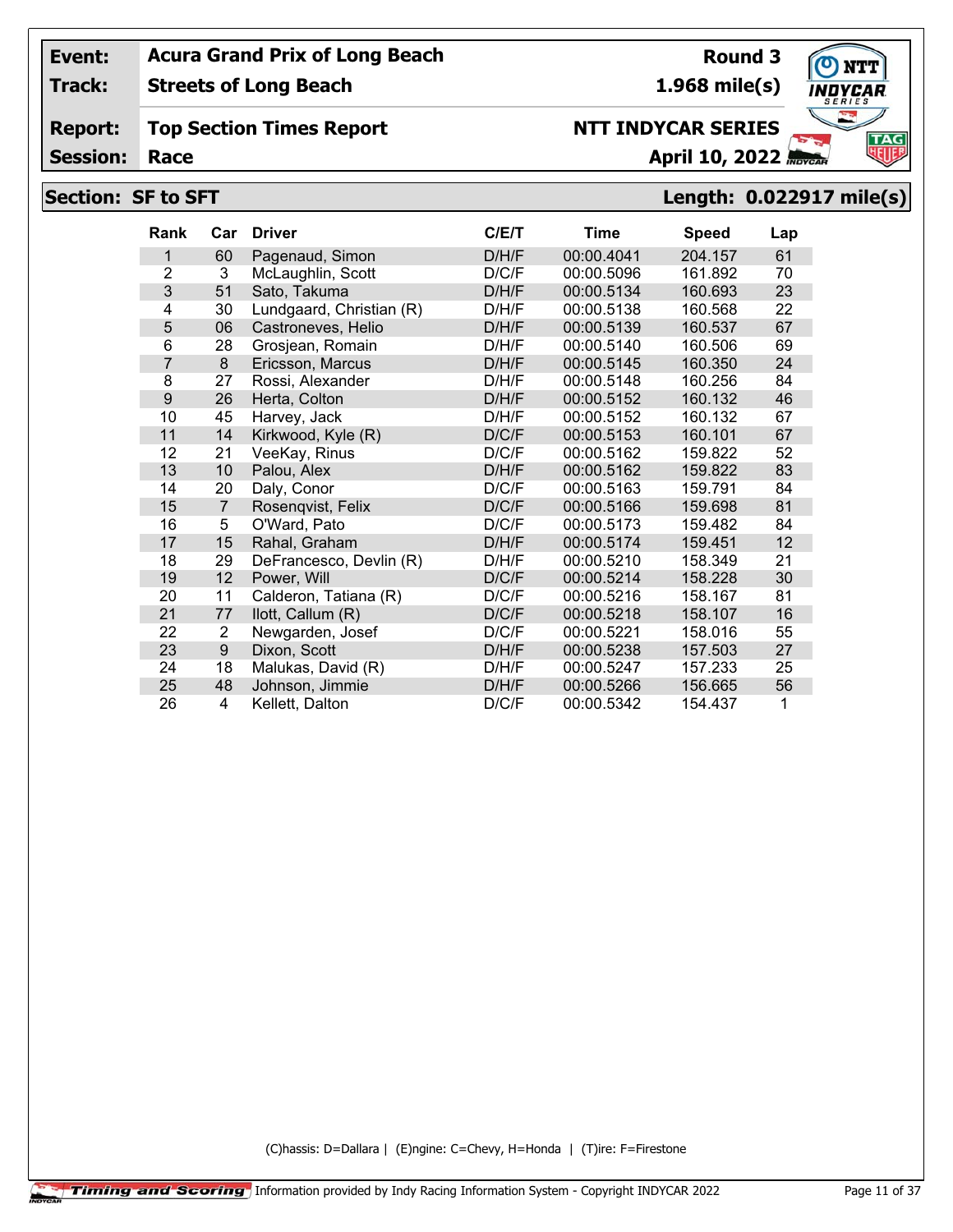**Track: Streets of Long Beach**

**Report: Top Section Times Report**

**Session:**

## **Section: PI to SFP Length: 0.166572 mile(s)**

**Round 3**

**1.968 mile(s)**

**NTT INDYCAR SERIES**

| <b>Rank</b>    | Car            | <b>Driver</b>            | C/E/T | Time       | <b>Speed</b> | Lap |
|----------------|----------------|--------------------------|-------|------------|--------------|-----|
| 1              | 26             | Herta, Colton            | D/H/F | 00:13.4032 | 44.740       | 28  |
| $\overline{2}$ | 60             | Pagenaud, Simon          | D/H/F | 00:13.4180 | 44.691       | 55  |
| 3              | 18             | Malukas, David (R)       | D/H/F | 00:13.4245 | 44.669       | 28  |
| 4              | 9              | Dixon, Scott             | D/H/F | 00:13.4270 | 44.661       | 20  |
| 5              | $\overline{7}$ | Rosenqvist, Felix        | D/C/F | 00:13.4298 | 44.651       | 22  |
| 6              | 3              | McLaughlin, Scott        | D/C/F | 00:13.4309 | 44.648       | 29  |
| 7              | 30             | Lundgaard, Christian (R) | D/H/F | 00:13.4485 | 44.589       | 31  |
| 8              | 21             | VeeKay, Rinus            | D/C/F | 00:13.4561 | 44.564       | 21  |
| 9              | 20             | Daly, Conor              | D/C/F | 00:13.4573 | 44.560       | 28  |
| 10             | 29             | DeFrancesco, Devlin (R)  | D/H/F | 00:13.4582 | 44.557       | 6   |
| 11             | 45             | Harvey, Jack             | D/H/F | 00:13.4647 | 44.536       | 23  |
| 12             | 06             | Castroneves, Helio       | D/H/F | 00:13.4651 | 44.534       | 54  |
| 13             | 12             | Power, Will              | D/C/F | 00:13.4752 | 44.501       | 54  |
| 14             | 77             | llott, Callum (R)        | D/C/F | 00:13.4921 | 44.445       | 29  |
| 15             | 5              | O'Ward, Pato             | D/C/F | 00:13.5786 | 44.162       | 26  |
| 16             | 48             | Johnson, Jimmie          | D/H/F | 00:20.2684 | 29.586       | 6   |
| 17             | $\overline{2}$ | Newgarden, Josef         | D/C/F | 00:23.1634 | 25.888       | 56  |
| 18             | 10             | Palou, Alex              | D/H/F | 00:23.3891 | 25.638       | 26  |
| 19             | 8              | Ericsson, Marcus         | D/H/F | 00:23.6254 | 25.382       | 55  |
| 20             | 15             | Rahal, Graham            | D/H/F | 00:23.6873 | 25.316       | 30  |
| 21             | 14             | Kirkwood, Kyle (R)       | D/C/F | 00:23.9158 | 25.074       | 27  |
| 22             | 28             | Grosjean, Romain         | D/H/F | 00:24.0512 | 24.933       | 28  |
| 23             | 51             | Sato, Takuma             | D/H/F | 00:24.2759 | 24.702       | 28  |
| 24             | 27             | Rossi, Alexander         | D/H/F | 00:24.6393 | 24.338       | 25  |
| 25             | 11             | Calderon, Tatiana (R)    | D/C/F | 00:25.1277 | 23.864       | 6   |

(C)hassis: D=Dallara | (E)ngine: C=Chevy, H=Honda | (T)ire: F=Firestone



# **Race April 10, 2022 April 10, 2022**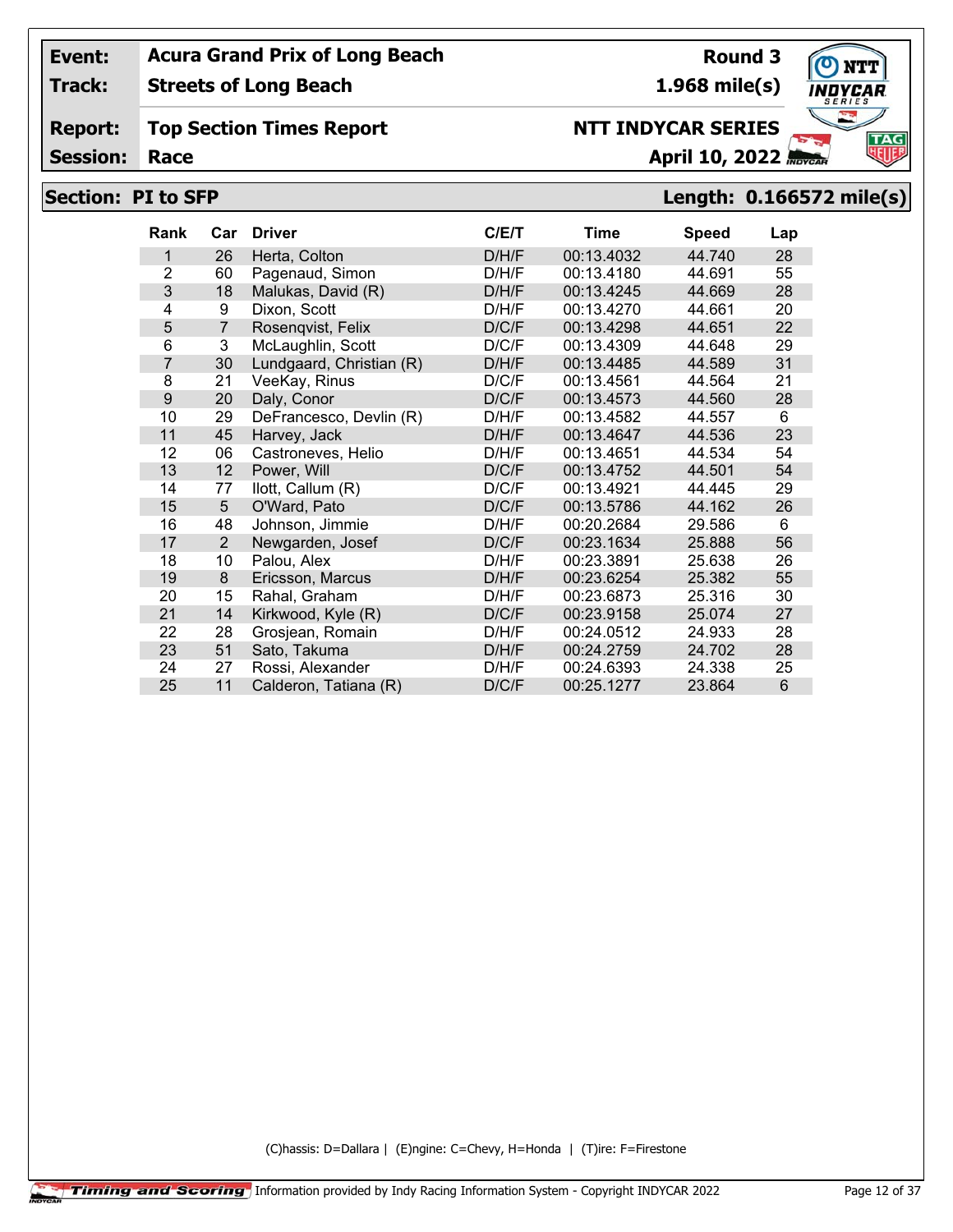**Track: Streets of Long Beach**

#### **Report: Top Section Times Report**

**Session:**

## **Section: SFP to PO Length: 0.208049 mile(s)**

**Round 3**

**1.968 mile(s)**

**NTT INDYCAR SERIES**

| <b>Rank</b>    | Car            | <b>Driver</b>            | C/ET  | Time       | <b>Speed</b> | Lap            |
|----------------|----------------|--------------------------|-------|------------|--------------|----------------|
| 1              | 15             | Rahal, Graham            | D/H/F | 00:16.7679 | 44.667       | 31             |
| $\overline{2}$ | 51             | Sato, Takuma             | D/H/F | 00:16.7795 | 44.636       | 29             |
| 3              | 48             | Johnson, Jimmie          | D/H/F | 00:16.7886 | 44.612       | $\overline{7}$ |
| 4              | 30             | Lundgaard, Christian (R) | D/H/F | 00:16.8247 | 44.517       | 32             |
| 5              | 14             | Kirkwood, Kyle (R)       | D/C/F | 00:16.8255 | 44.514       | 28             |
| 6              | 18             | Malukas, David (R)       | D/H/F | 00:16.8271 | 44.510       | 31             |
| 7              | 10             | Palou, Alex              | D/H/F | 00:16.8295 | 44.504       | 27             |
| 8              | 27             | Rossi, Alexander         | D/H/F | 00:16.8526 | 44.443       | 55             |
| 9              | 28             | Grosjean, Romain         | D/H/F | 00:16.8876 | 44.351       | 56             |
| 10             | 45             | Harvey, Jack             | D/H/F | 00:16.8978 | 44.324       | $\mathbf{0}$   |
| 11             | 8              | Ericsson, Marcus         | D/H/F | 00:16.9066 | 44.301       | 30             |
| 12             | 11             | Calderon, Tatiana (R)    | D/C/F | 00:16.9105 | 44.291       | 58             |
| 13             | 77             | llott, Callum (R)        | D/C/F | 00:17.0132 | 44.023       | $\Omega$       |
| 14             | 2              | Newgarden, Josef         | D/C/F | 00:17.2370 | 43.452       | 57             |
| 15             | $\overline{4}$ | Kellett, Dalton          | D/C/F | 00:18.1308 | 41.310       | $\mathbf{0}$   |
| 16             | 9              | Dixon, Scott             | D/H/F | 00:18.2523 | 41.035       | 0              |
| 17             | 21             | VeeKay, Rinus            | D/C/F | 00:18.5752 | 40.321       | $\mathbf 0$    |
| 18             | 20             | Daly, Conor              | D/C/F | 00:18.8858 | 39.658       | 0              |
| 19             | 29             | DeFrancesco, Devlin (R)  | D/H/F | 00:19.6615 | 38.094       | $\mathbf 0$    |
| 20             | $\overline{7}$ | Rosengvist, Felix        | D/C/F | 00:26.3024 | 28.476       | 23             |
| 21             | 12             | Power, Will              | D/C/F | 00:26.6357 | 28.119       | 55             |
| 22             | 5              | O'Ward, Pato             | D/C/F | 00:27.0370 | 27.702       | 27             |
| 23             | 3              | McLaughlin, Scott        | D/C/F | 00:27.2521 | 27.483       | 30             |
| 24             | 60             | Pagenaud, Simon          | D/H/F | 00:27.7829 | 26.958       | 56             |
| 25             | 06             | Castroneves, Helio       | D/H/F | 00:27.9192 | 26.827       | 55             |
| 26             | 26             | Herta, Colton            | D/H/F | 00:28.8488 | 25.962       | 29             |

(C)hassis: D=Dallara | (E)ngine: C=Chevy, H=Honda | (T)ire: F=Firestone

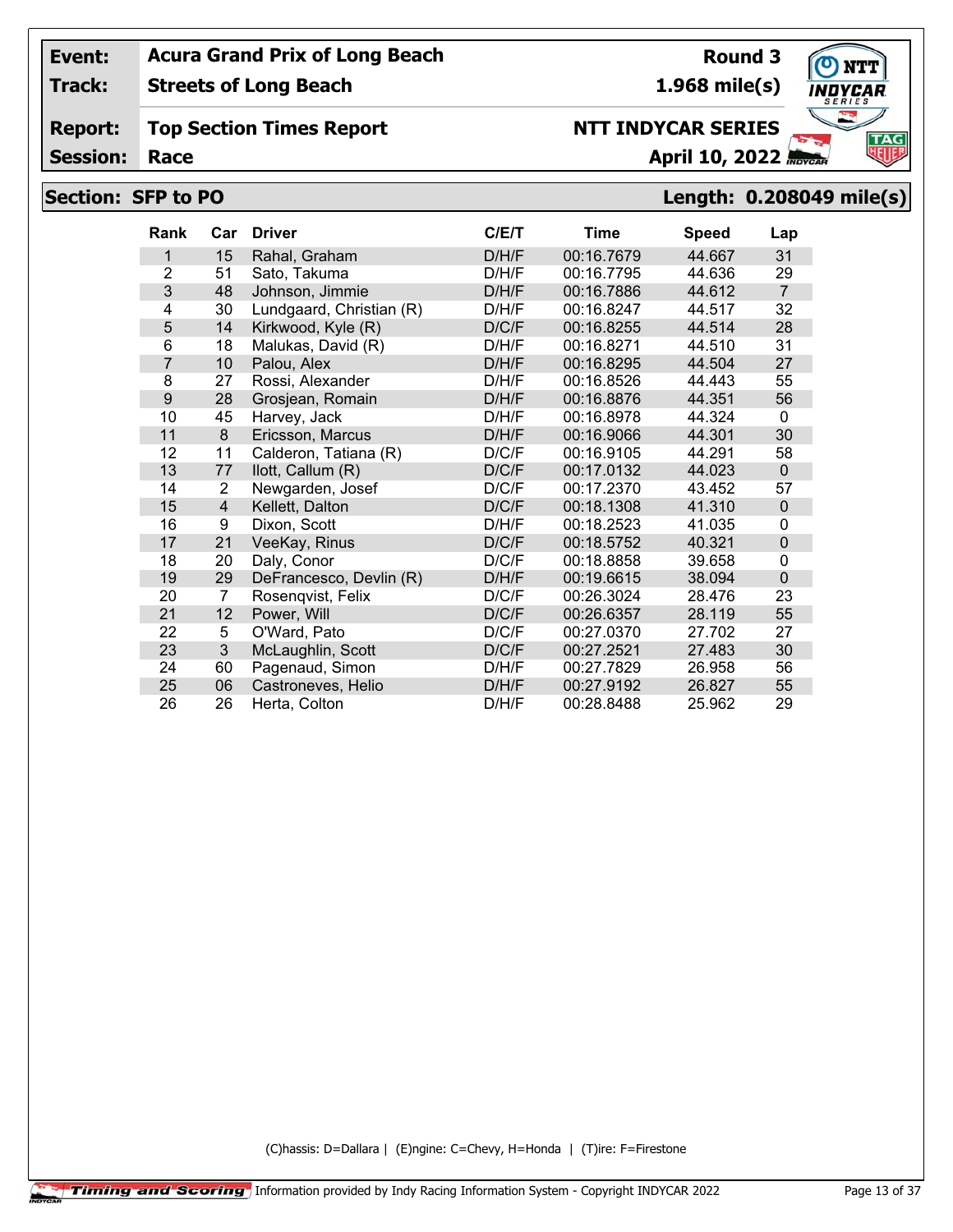**Streets of Long Beach**

**Report: Top Section Times Report**

**Session:**

# **Section: PI to PO Length: 0.374621 mile(s)**

 28 Grosjean, Romain D/H/F 00:40.9497 32.934 28 51 Sato, Takuma D/H/F 00:41.0554 32.849 28 45 Harvey, Jack D/H/F 00:41.0639 32.842 23 60 Pagenaud, Simon D/H/F 00:41.2009 32.733 55 20 Daly, Conor D/C/F 00:41.2543 32.691 54 06 Castroneves, Helio D/H/F 00:41.3843 32.588 54 27 Rossi, Alexander D/H/F 00:41.4932 32.503 25 11 Calderon, Tatiana (R) D/C/F 00:42.0391 32.081 6 26 Herta, Colton D/H/F 00:42.2520 31.919 28

| Rank | Car            | <b>Driver</b>            | C/E/T | Time       | <b>Speed</b> | Lap |
|------|----------------|--------------------------|-------|------------|--------------|-----|
|      | 30             | Lundgaard, Christian (R) | D/H/F | 00:30.2732 | 44.549       | 31  |
| 2    | 18             | Malukas, David (R)       | D/H/F | 00:30.2865 | 44.529       | 30  |
| 3    | 48             | Johnson, Jimmie          | D/H/F | 00:37.0570 | 36.394       | 6   |
| 4    | 9              | Dixon, Scott             | D/H/F | 00:39.0700 | 34.518       | 20  |
| 5    | $\overline{7}$ | Rosenqvist, Felix        | D/C/F | 00:39.7322 | 33.943       | 22  |
| 6    | 12             | Power, Will              | D/C/F | 00:40.1109 | 33.623       | 54  |
|      | 10             | Palou, Alex              | D/H/F | 00:40.2186 | 33.533       | 26  |
| 8    | 21             | VeeKay, Rinus            | D/C/F | 00:40.3649 | 33.411       | 21  |
| 9    | 2              | Newgarden, Josef         | D/C/F | 00:40.4004 | 33.382       | 56  |
| 10   | 29             | DeFrancesco, Devlin (R)  | D/H/F | 00:40.4089 | 33.375       | 6   |
| 11   | 15             | Rahal, Graham            | D/H/F | 00:40.4552 | 33.337       | 30  |
| 12   | 8              | Ericsson, Marcus         | D/H/F | 00:40.5572 | 33.253       | 55  |
| 13   | 5              | O'Ward, Pato             | D/C/F | 00:40.6156 | 33.205       | 26  |
| 14   | 3              | McLaughlin, Scott        | D/C/F | 00:40.6830 | 33.150       | 29  |
| 15   | 14             | Kirkwood, Kyle (R)       | D/C/F | 00:40.7413 | 33.102       | 27  |
| 16   | 77             | llott, Callum (R)        | D/C/F | 00:40.7637 | 33.084       | 51  |

(C)hassis: D=Dallara | (E)ngine: C=Chevy, H=Honda | (T)ire: F=Firestone



**Round 3 1.968 mile(s)**

**NTT INDYCAR SERIES**

**Race April 10, 2022 April 10, 2022** 

**Track:**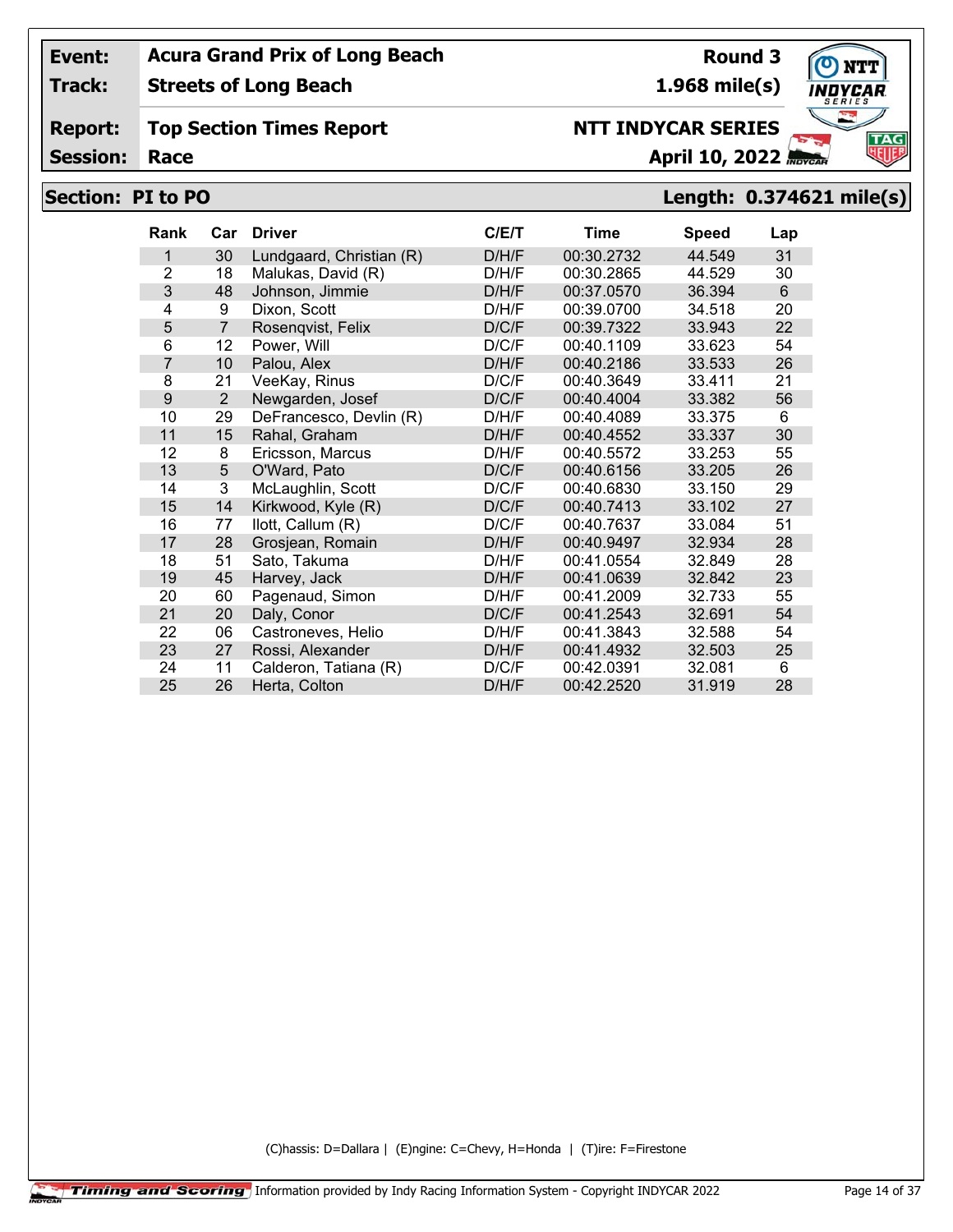**Track: Streets of Long Beach**

**Report: Top Section Times Report**

**Session:**

## **Race April 10, 2022**

## **Section: PO to SF Length: 1.753504 mile(s)**

| Rank           | Car            | <b>Driver</b>            | C/ET  | Time       | <b>Speed</b> | Lap            |
|----------------|----------------|--------------------------|-------|------------|--------------|----------------|
| 1              | 18             | Malukas, David (R)       | D/H/F | 01:08.8398 | 91.700       | 31             |
| $\overline{2}$ | 2              | Newgarden, Josef         | D/C/F | 01:08.9239 | 91.588       | 30             |
| 3              | 28             | Grosjean, Romain         | D/H/F | 01:09.0664 | 91.399       | 56             |
| 4              | 10             | Palou, Alex              | D/H/F | 01:09.1399 | 91.302       | 27             |
| 5              | 14             | Kirkwood, Kyle (R)       | D/C/F | 01:09.2925 | 91.101       | 28             |
| 6              | 3              | McLaughlin, Scott        | D/C/F | 01:09.3197 | 91.065       | 30             |
| $\overline{7}$ | 06             | Castroneves, Helio       | D/H/F | 01:09.3918 | 90.971       | 25             |
| 8              | 15             | Rahal, Graham            | D/H/F | 01:09.4363 | 90.912       | 56             |
| 9              | 20             | Daly, Conor              | D/C/F | 01:09.4522 | 90.891       | 29             |
| 10             | 26             | Herta, Colton            | D/H/F | 01:09.5177 | 90.806       | 29             |
| 11             | 5              | O'Ward, Pato             | D/C/F | 01:09.5417 | 90.775       | 27             |
| 12             | 12             | Power, Will              | D/C/F | 01:09.6136 | 90.681       | 55             |
| 13             | 45             | Harvey, Jack             | D/H/F | 01:09.6158 | 90.678       | 24             |
| 14             | 8              | Ericsson, Marcus         | D/H/F | 01:09.6991 | 90.570       | 56             |
| 15             | 9              | Dixon, Scott             | D/H/F | 01:09.9656 | 90.225       | 21             |
| 16             | 51             | Sato, Takuma             | D/H/F | 01:10.0323 | 90.139       | 29             |
| 17             | 77             | llott, Callum (R)        | D/C/F | 01:10.2458 | 89.865       | 30             |
| 18             | 21             | VeeKay, Rinus            | D/C/F | 01:10.3472 | 89.735       | 54             |
| 19             | 60             | Pagenaud, Simon          | D/H/F | 01:10.5487 | 89.479       | 56             |
| 20             | 27             | Rossi, Alexander         | D/H/F | 01:10.9456 | 88.978       | 26             |
| 21             | $\overline{7}$ | Rosenqvist, Felix        | D/C/F | 01:11.1680 | 88.700       | 54             |
| 22             | 48             | Johnson, Jimmie          | D/H/F | 01:12.1873 | 87.448       | 29             |
| 23             | 30             | Lundgaard, Christian (R) | D/H/F | 01:12.7636 | 86.755       | 32             |
| 24             | 11             | Calderon, Tatiana (R)    | D/C/F | 01:13.0721 | 86.389       | 33             |
| 25             | 29             | DeFrancesco, Devlin (R)  | D/H/F | 01:19.7436 | 79.161       | $\overline{7}$ |
| 26             | 4              | Kellett, Dalton          | D/C/F | 01:41.2716 | 62.334       | $\mathbf{0}$   |

(C)hassis: D=Dallara | (E)ngine: C=Chevy, H=Honda | (T)ire: F=Firestone



**Round 3**

**1.968 mile(s)**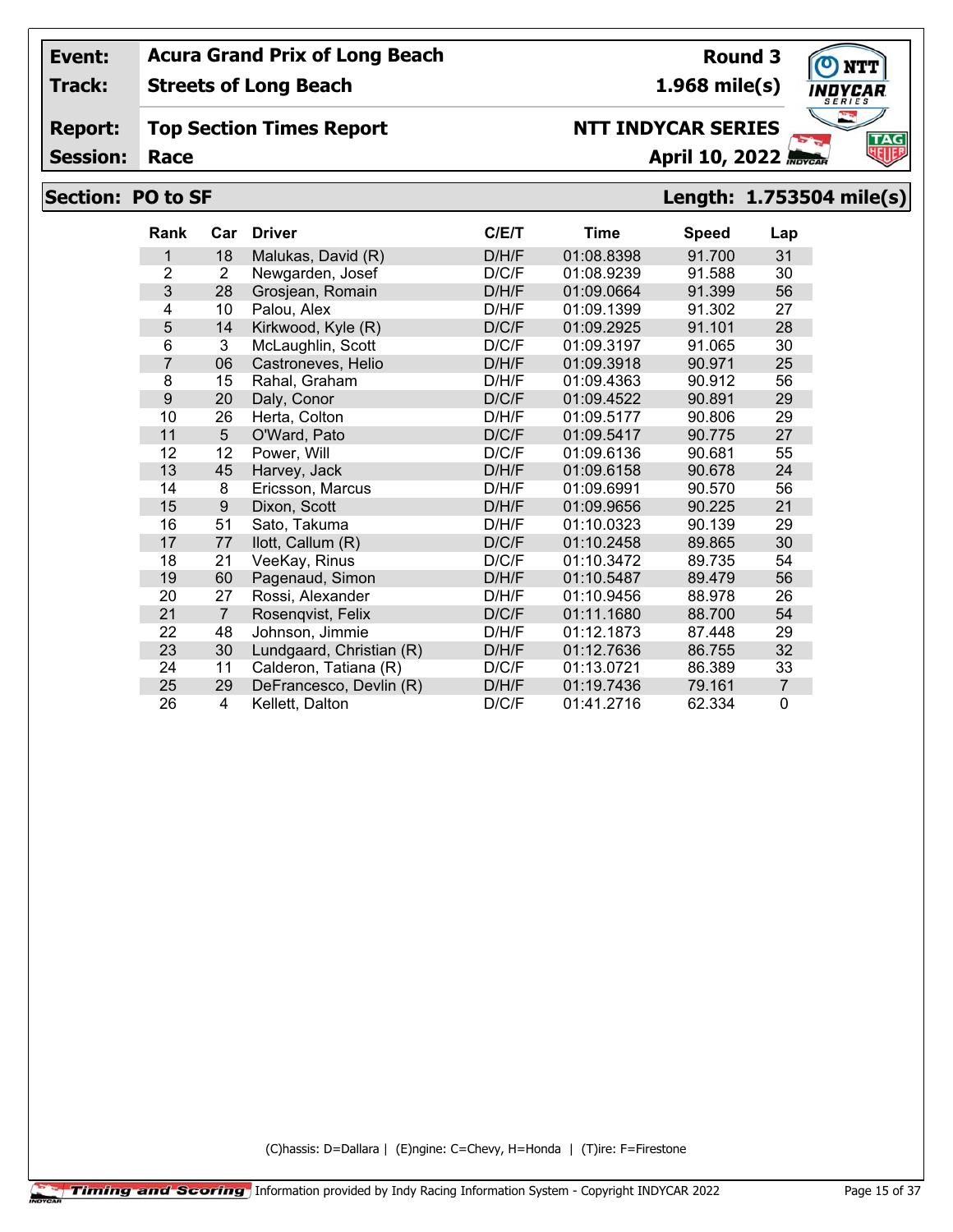**Track: Streets of Long Beach**

#### **Report: Top Section Times Report**

**Session:**

# **NTT INDYCAR SERIES**

**Race April 10, 2022**

## **Section: SF to PI Length: 1.804167 mile(s)**

| <b>Rank</b>    | Car | <b>Driver</b>            | C/E/T | <b>Time</b> | <b>Speed</b> | Lap |
|----------------|-----|--------------------------|-------|-------------|--------------|-----|
| 1              | 2   | Newgarden, Josef         | D/C/F | 01:03.8522  | 101.719      | 56  |
| 2              | 27  | Rossi, Alexander         | D/H/F | 01:03.9568  | 101.553      | 54  |
| 3              | 14  | Kirkwood, Kyle (R)       | D/C/F | 01:03.9724  | 101.528      | 54  |
| 4              | 10  | Palou, Alex              | D/H/F | 01:03.9796  | 101.517      | 54  |
| 5              | 12  | Power, Will              | D/C/F | 01:03.9801  | 101.516      | 30  |
| 6              | 3   | McLaughlin, Scott        | D/C/F | 01:04.0724  | 101.370      | 29  |
| $\overline{7}$ | 20  | Daly, Conor              | D/C/F | 01:04.1758  | 101.206      | 28  |
| 8              | 06  | Castroneves, Helio       | D/H/F | 01:04.2338  | 101.115      | 24  |
| 9              | 28  | Grosjean, Romain         | D/H/F | 01:04.2349  | 101.113      | 55  |
| 10             | 15  | Rahal, Graham            | D/H/F | 01:04.3053  | 101.003      | 30  |
| 11             | 51  | Sato, Takuma             | D/H/F | 01:04.3124  | 100.991      | 28  |
| 12             | 18  | Malukas, David (R)       | D/H/F | 01:04.3888  | 100.872      | 28  |
| 13             | 77  | llott, Callum (R)        | D/C/F | 01:04.4688  | 100.746      | 29  |
| 14             | 5   | O'Ward, Pato             | D/C/F | 01:04.4994  | 100.699      | 55  |
| 15             | 9   | Dixon, Scott             | D/H/F | 01:04.5489  | 100.621      | 52  |
| 16             | 8   | Ericsson, Marcus         | D/H/F | 01:04.6096  | 100.527      | 29  |
| 17             | 7   | Rosenqvist, Felix        | D/C/F | 01:05.2064  | 99.607       | 53  |
| 18             | 26  | Herta, Colton            | D/H/F | 01:05.2306  | 99.570       | 28  |
| 19             | 21  | VeeKay, Rinus            | D/C/F | 01:05.2332  | 99.566       | 53  |
| 20             | 60  | Pagenaud, Simon          | D/H/F | 01:05.4447  | 99.244       | 55  |
| 21             | 45  | Harvey, Jack             | D/H/F | 01:05.4565  | 99.226       | 23  |
| 22             | 48  | Johnson, Jimmie          | D/H/F | 01:05.6310  | 98.962       | 28  |
| 23             | 29  | DeFrancesco, Devlin (R)  | D/H/F | 01:05.7203  | 98.828       | 32  |
| 24             | 11  | Calderon, Tatiana (R)    | D/C/F | 01:06.2983  | 97.966       | 32  |
| 25             | 30  | Lundgaard, Christian (R) | D/H/F | 01:12.5747  | 89.494       | 58  |

(C)hassis: D=Dallara | (E)ngine: C=Chevy, H=Honda | (T)ire: F=Firestone



**Round 3**

**1.968 mile(s)**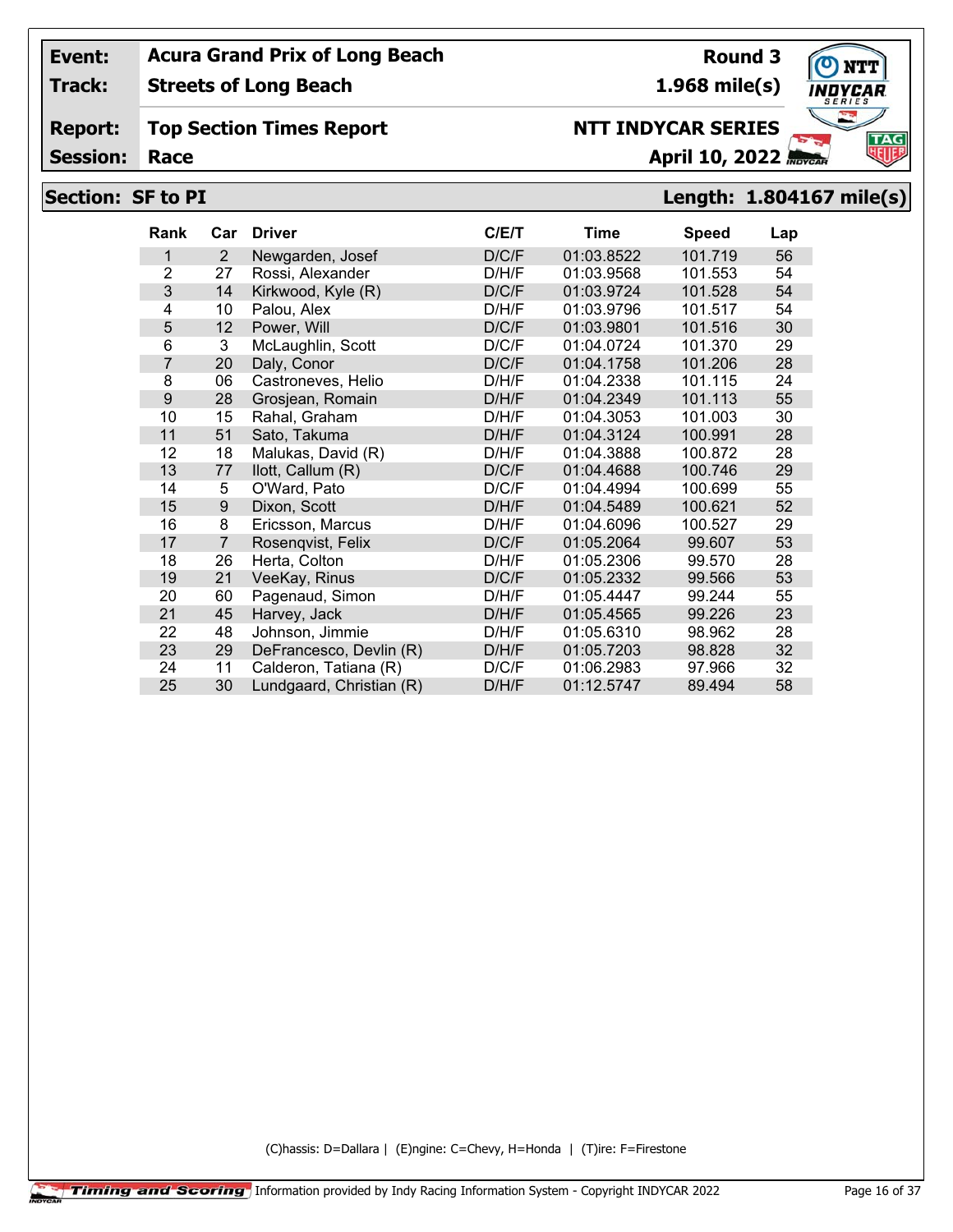**Track: Streets of Long Beach**

#### **Report: Top Section Times Report**

**Session:**

## **Section: I7 to PI Length: 0.034280 mile(s)**

| Rank           | Car            | <b>Driver</b>            | C/E/T | Time       | <b>Speed</b> | Lap |
|----------------|----------------|--------------------------|-------|------------|--------------|-----|
| 1              | 12             | Power, Will              | D/C/F | 00:02.0165 | 61.200       | 30  |
| $\overline{2}$ | 06             | Castroneves, Helio       | D/H/F | 00:02.0858 | 59.166       | 24  |
| 3              | 51             | Sato, Takuma             | D/H/F | 00:02.0980 | 58.822       | 28  |
| 4              | 14             | Kirkwood, Kyle (R)       | D/C/F | 00:02.1074 | 58.560       | 54  |
| 5              | 77             | llott, Callum (R)        | D/C/F | 00:02.1136 | 58.388       | 29  |
| 6              | 48             | Johnson, Jimmie          | D/H/F | 00:02.1236 | 58.113       | 28  |
| 7              | $\overline{2}$ | Newgarden, Josef         | D/C/F | 00:02.1374 | 57.738       | 56  |
| 8              | 9              | Dixon, Scott             | D/H/F | 00:02.1536 | 57.304       | 20  |
| 9              | 60             | Pagenaud, Simon          | D/H/F | 00:02.1577 | 57.195       | 27  |
| 10             | 28             | Grosjean, Romain         | D/H/F | 00:02.1644 | 57.018       | 55  |
| 11             | 3              | McLaughlin, Scott        | D/C/F | 00:02.1790 | 56.636       | 29  |
| 12             | 5              | O'Ward, Pato             | D/C/F | 00:02.1859 | 56.457       | 26  |
| 13             | 29             | DeFrancesco, Devlin (R)  | D/H/F | 00:02.2222 | 55.535       | 32  |
| 14             | 27             | Rossi, Alexander         | D/H/F | 00:02.2258 | 55.445       | 54  |
| 15             | 20             | Daly, Conor              | D/C/F | 00:02.2289 | 55.368       | 28  |
| 16             | 10             | Palou, Alex              | D/H/F | 00:02.2340 | 55.241       | 26  |
| 17             | 15             | Rahal, Graham            | D/H/F | 00:02.2361 | 55.189       | 55  |
| 18             | 21             | VeeKay, Rinus            | D/C/F | 00:02.2648 | 54.490       | 21  |
| 19             | 18             | Malukas, David (R)       | D/H/F | 00:02.2657 | 54.468       | 28  |
| 20             | 45             | Harvey, Jack             | D/H/F | 00:02.2663 | 54.454       | 23  |
| 21             | $\overline{7}$ | Rosenqvist, Felix        | D/C/F | 00:02.2914 | 53,858       | 53  |
| 22             | 26             | Herta, Colton            | D/H/F | 00:02.3677 | 52.122       | 28  |
| 23             | 8              | Ericsson, Marcus         | D/H/F | 00:02.4894 | 49.574       | 29  |
| 24             | 30             | Lundgaard, Christian (R) | D/H/F | 00:02.5270 | 48.836       | 58  |
| 25             | 11             | Calderon, Tatiana (R)    | D/C/F | 00:02.5454 | 48.483       | 32  |

(C)hassis: D=Dallara | (E)ngine: C=Chevy, H=Honda | (T)ire: F=Firestone



**Round 3 1.968 mile(s)**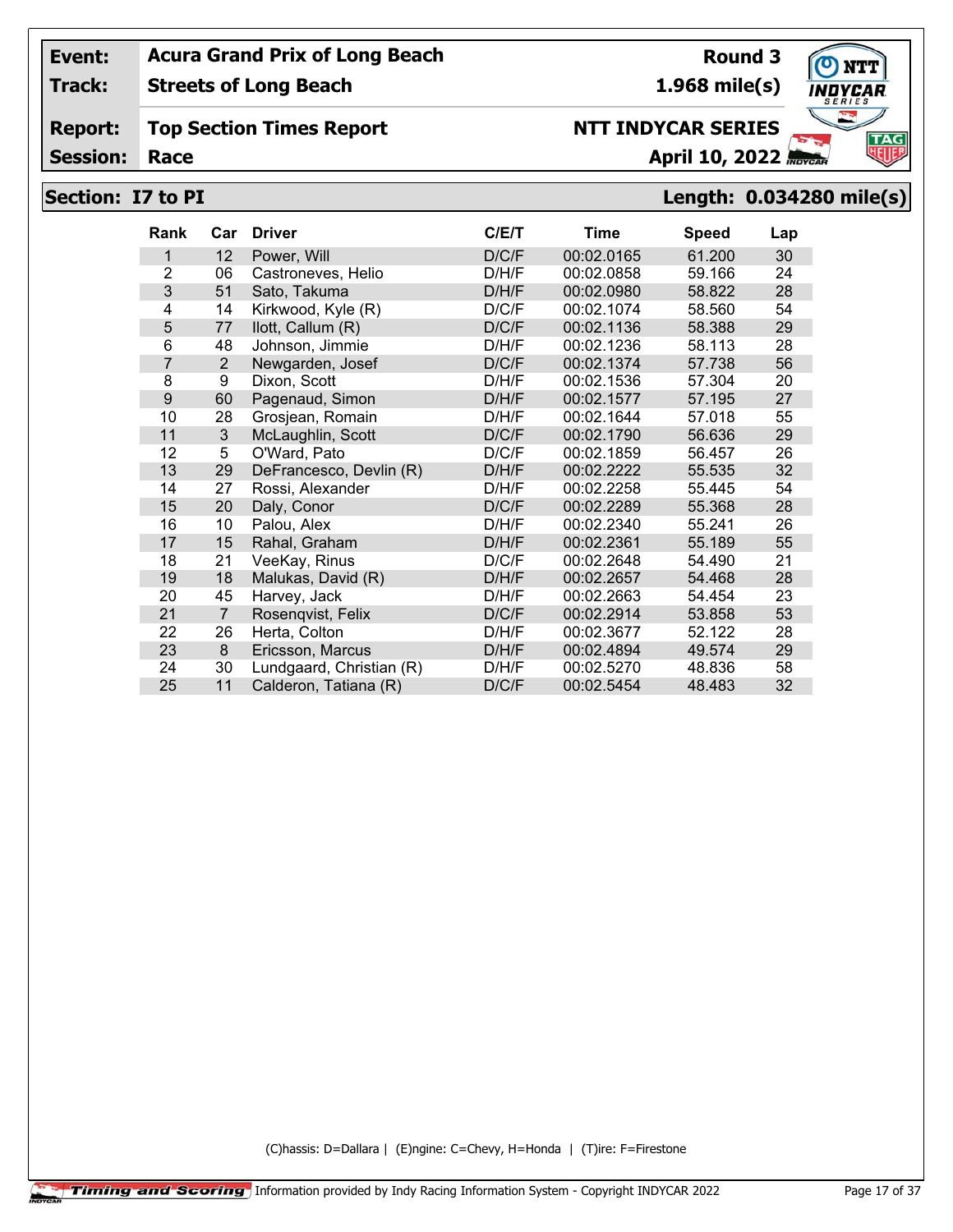**Track: Streets of Long Beach**

#### **Report: Top Section Times Report**

**Session:**

# **Section: PO to I2 Length: 0.273201 mile(s) Race April 10, 2022**

| <b>Rank</b>    | Car            | <b>Driver</b>            | C/E/T | <b>Time</b> | <b>Speed</b> | Lap            |
|----------------|----------------|--------------------------|-------|-------------|--------------|----------------|
| 1              | 3              | McLaughlin, Scott        | D/C/F | 00:12.0689  | 81.492       | 30             |
| $\overline{2}$ | 20             | Daly, Conor              | D/C/F | 00:12.0820  | 81.404       | 55             |
| 3              | 28             | Grosjean, Romain         | D/H/F | 00:12.0984  | 81.294       | 56             |
| 4              | 21             | VeeKay, Rinus            | D/C/F | 00:12.1405  | 81.012       | 54             |
| 5              | 2              | Newgarden, Josef         | D/C/F | 00:12.1924  | 80.667       | 57             |
| 6              | 12             | Power, Will              | D/C/F | 00:12.2094  | 80.555       | 55             |
| 7              | 10             | Palou, Alex              | D/H/F | 00:12.2577  | 80.237       | 27             |
| 8              | 26             | Herta, Colton            | D/H/F | 00:12.2643  | 80.194       | 29             |
| 9              | 06             | Castroneves, Helio       | D/H/F | 00:12.2673  | 80.174       | 55             |
| 10             | 45             | Harvey, Jack             | D/H/F | 00:12.3232  | 79.811       | 24             |
| 11             | 51             | Sato, Takuma             | D/H/F | 00:12.3270  | 79.786       | 29             |
| 12             | 15             | Rahal, Graham            | D/H/F | 00:12.3596  | 79.576       | 56             |
| 13             | 77             | llott, Callum (R)        | D/C/F | 00:12.3809  | 79.439       | 30             |
| 14             | 30             | Lundgaard, Christian (R) | D/H/F | 00:12.4050  | 79.284       | 32             |
| 15             | 8              | Ericsson, Marcus         | D/H/F | 00:12.4054  | 79.282       | 56             |
| 16             | 9              | Dixon, Scott             | D/H/F | 00:12.4436  | 79.038       | 21             |
| 17             | 29             | DeFrancesco, Devlin (R)  | D/H/F | 00:12.4690  | 78.877       | $\overline{0}$ |
| 18             | 18             | Malukas, David (R)       | D/H/F | 00:12.4957  | 78.709       | 31             |
| 19             | 14             | Kirkwood, Kyle (R)       | D/C/F | 00:12.5118  | 78.608       | 55             |
| 20             | 60             | Pagenaud, Simon          | D/H/F | 00:12.5929  | 78.101       | 56             |
| 21             | 5              | O'Ward, Pato             | D/C/F | 00:12.6038  | 78.034       | 56             |
| 22             | 27             | Rossi, Alexander         | D/H/F | 00:12.8094  | 76.781       | 55             |
| 23             | $\overline{7}$ | Rosenqvist, Felix        | D/C/F | 00:12.8666  | 76.440       | 54             |
| 24             | 48             | Johnson, Jimmie          | D/H/F | 00:13.0504  | 75.363       | 57             |
| 25             | 11             | Calderon, Tatiana (R)    | D/C/F | 00:13.3260  | 73.805       | 33             |
| 26             | 4              | Kellett, Dalton          | D/C/F | 00:14.5365  | 67.659       | $\Omega$       |

(C)hassis: D=Dallara | (E)ngine: C=Chevy, H=Honda | (T)ire: F=Firestone



**Round 3 1.968 mile(s)**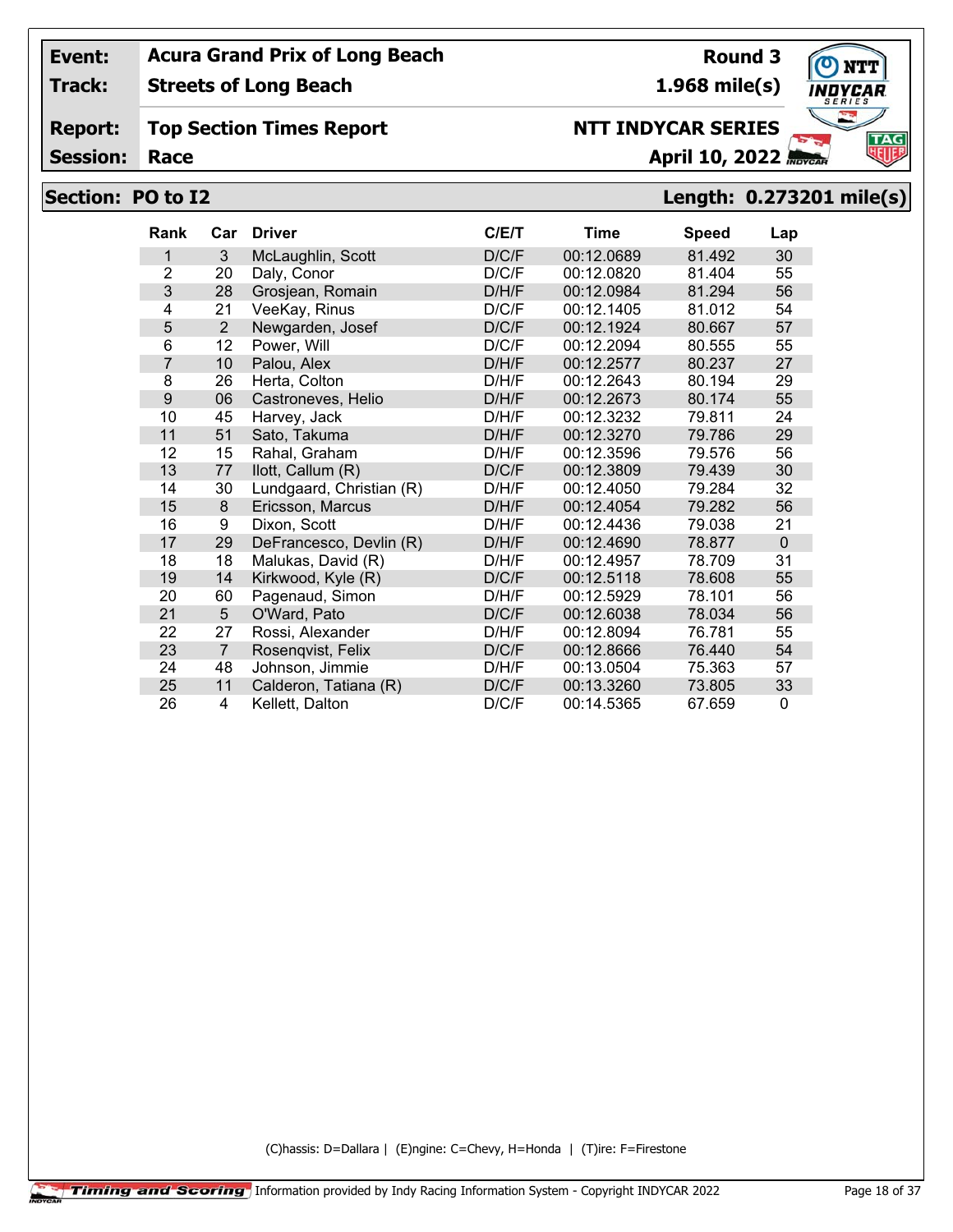**Track: Streets of Long Beach**

#### **Report: Top Section Times Report**

**Session:**

## **Section: SF to I3 Length: 0.706439 mile(s)**

| <b>Rank</b>    | Car            | <b>Driver</b>            | C/E/T | <b>Time</b> | <b>Speed</b> | Lap |
|----------------|----------------|--------------------------|-------|-------------|--------------|-----|
| 1              | 15             | Rahal, Graham            | D/H/F | 00:21.8969  | 116.143      | 28  |
| $\overline{2}$ | 26             | Herta, Colton            | D/H/F | 00:21.9135  | 116.055      | 52  |
| 3              | 28             | Grosjean, Romain         | D/H/F | 00:21.9303  | 115.967      | 40  |
| 4              | 8              | Ericsson, Marcus         | D/H/F | 00:21.9733  | 115.740      | 49  |
| 5              | 29             | DeFrancesco, Devlin (R)  | D/H/F | 00:22.0502  | 115.336      | 3   |
| 6              | 30             | Lundgaard, Christian (R) | D/H/F | 00:22.0532  | 115.320      | 29  |
| 7              | 14             | Kirkwood, Kyle (R)       | D/C/F | 00:22.0636  | 115.266      | 40  |
| 8              | 60             | Pagenaud, Simon          | D/H/F | 00:22.0675  | 115.246      | 79  |
| 9              | 9              | Dixon, Scott             | D/H/F | 00:22.0836  | 115.162      | 27  |
| 10             | $\overline{2}$ | Newgarden, Josef         | D/C/F | 00:22.0850  | 115.154      | 46  |
| 11             | 12             | Power, Will              | D/C/F | 00:22.1157  | 114.994      | 37  |
| 12             | 10             | Palou, Alex              | D/H/F | 00:22.1247  | 114.948      | 48  |
| 13             | 21             | VeeKay, Rinus            | D/C/F | 00:22.1496  | 114.818      | 3   |
| 14             | 3              | McLaughlin, Scott        | D/C/F | 00:22.1508  | 114.812      | 41  |
| 15             | 27             | Rossi, Alexander         | D/H/F | 00:22.1545  | 114.793      | 44  |
| 16             | 7              | Rosenqvist, Felix        | D/C/F | 00:22.1615  | 114.757      | 38  |
| 17             | 5              | O'Ward, Pato             | D/C/F | 00:22.1949  | 114.584      | 51  |
| 18             | 20             | Daly, Conor              | D/C/F | 00:22.1959  | 114.579      | 26  |
| 19             | 06             | Castroneves, Helio       | D/H/F | 00:22.2055  | 114.529      | 24  |
| 20             | 18             | Malukas, David (R)       | D/H/F | 00:22.2092  | 114.510      | 40  |
| 21             | 48             | Johnson, Jimmie          | D/H/F | 00:22.2458  | 114.322      | 31  |
| 22             | 45             | Harvey, Jack             | D/H/F | 00:22.2500  | 114.300      | 40  |
| 23             | 77             | llott, Callum (R)        | D/C/F | 00:22.2732  | 114.181      | 38  |
| 24             | 4              | Kellett, Dalton          | D/C/F | 00:22.2748  | 114.173      | 4   |
| 25             | 51             | Sato, Takuma             | D/H/F | 00:22.2764  | 114.165      | 32  |
| 26             | 11             | Calderon, Tatiana (R)    | D/C/F | 00:22.5052  | 113.004      | 30  |

(C)hassis: D=Dallara | (E)ngine: C=Chevy, H=Honda | (T)ire: F=Firestone



**1.968 mile(s)**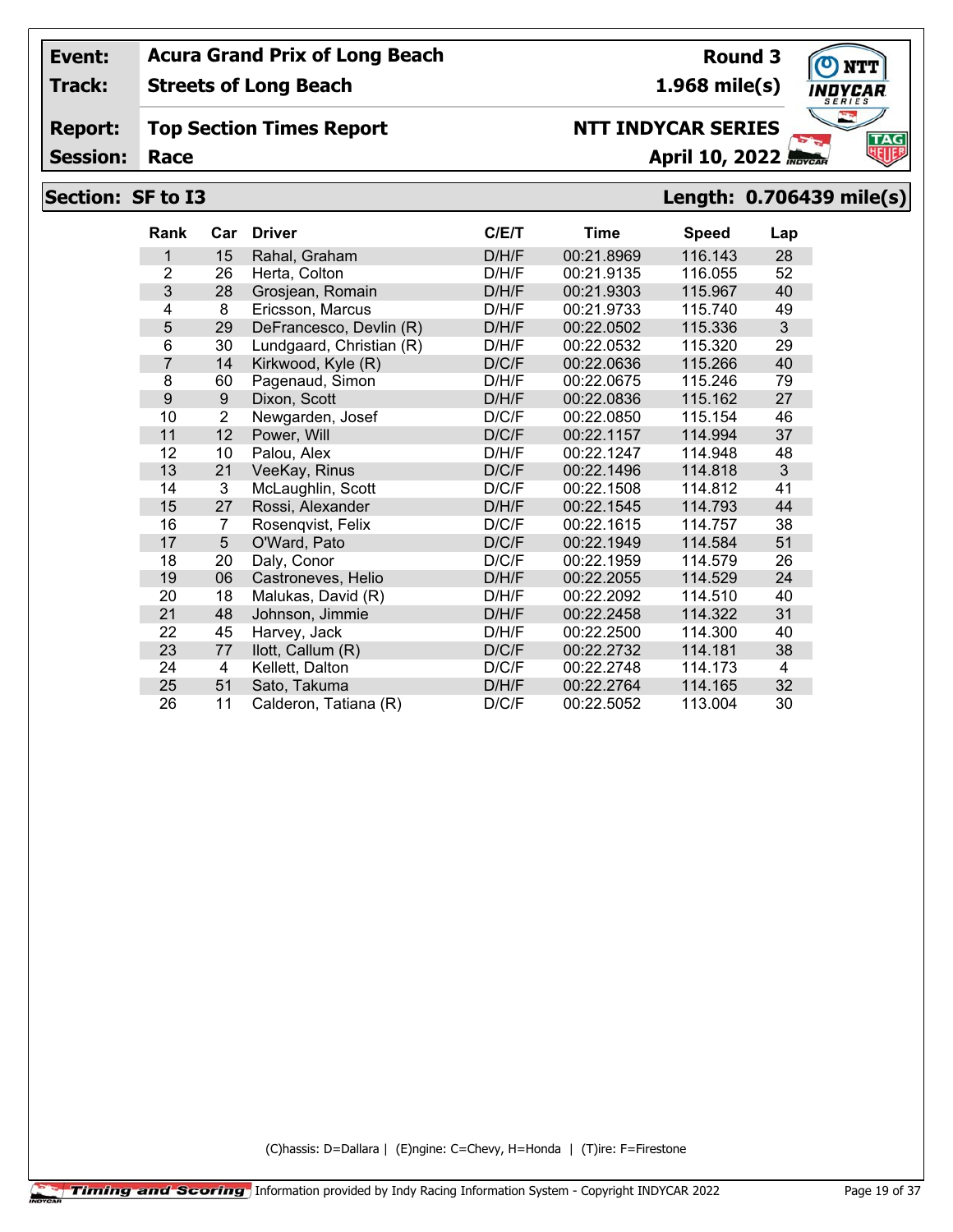**Track: Streets of Long Beach**

#### **Report: Top Section Times Report**

**Session:**

# **Section: I3 to I6 Length: 0.764962 mile(s)**

| <b>Rank</b>    | Car            | <b>Driver</b>            | C/E/T | Time       | <b>Speed</b> | Lap |
|----------------|----------------|--------------------------|-------|------------|--------------|-----|
| 1              | 10             | Palou, Alex              | D/H/F | 00:25.6110 | 107.527      | 28  |
| $\overline{2}$ | 12             | Power, Will              | D/C/F | 00:25.6556 | 107.340      | 29  |
| 3              | 9              | Dixon, Scott             | D/H/F | 00:25.6793 | 107.241      | 22  |
| 4              | $\overline{2}$ | Newgarden, Josef         | D/C/F | 00:25.7200 | 107.071      | 56  |
| 5              | 06             | Castroneves, Helio       | D/H/F | 00:25.7458 | 106.964      | 26  |
| 6              | 28             | Grosjean, Romain         | D/H/F | 00:25.7603 | 106.903      | 57  |
| $\overline{7}$ | 30             | Lundgaard, Christian (R) | D/H/F | 00:25.7651 | 106.883      | 29  |
| 8              | 18             | Malukas, David (R)       | D/H/F | 00:25.7939 | 106.764      | 32  |
| 9              | 26             | Herta, Colton            | D/H/F | 00:25.7954 | 106.758      | 15  |
| 10             | 77             | llott, Callum (R)        | D/C/F | 00:25.8185 | 106.662      | 32  |
| 11             | 5              | O'Ward, Pato             | D/C/F | 00:25.8188 | 106.661      | 52  |
| 12             | 27             | Rossi, Alexander         | D/H/F | 00:25.8296 | 106.617      | 52  |
| 13             | 8              | Ericsson, Marcus         | D/H/F | 00:25.8536 | 106.518      | 45  |
| 14             | 60             | Pagenaud, Simon          | D/H/F | 00:25.8902 | 106.367      | 36  |
| 15             | 3              | McLaughlin, Scott        | D/C/F | 00:25.9048 | 106.307      | 29  |
| 16             | 15             | Rahal, Graham            | D/H/F | 00:25.9837 | 105.984      | 44  |
| 17             | 51             | Sato, Takuma             | D/H/F | 00:26.0089 | 105.882      | 26  |
| 18             | 20             | Daly, Conor              | D/C/F | 00:26.0345 | 105.777      | 25  |
| 19             | 14             | Kirkwood, Kyle (R)       | D/C/F | 00:26.0483 | 105.721      | 52  |
| 20             | $\overline{7}$ | Rosenqvist, Felix        | D/C/F | 00:26.0584 | 105.680      | 37  |
| 21             | 21             | VeeKay, Rinus            | D/C/F | 00:26.1106 | 105.469      | 39  |
| 22             | 48             | Johnson, Jimmie          | D/H/F | 00:26.1586 | 105.276      | 42  |
| 23             | 45             | Harvey, Jack             | D/H/F | 00:26.1755 | 105.208      | 15  |
| 24             | 29             | DeFrancesco, Devlin (R)  | D/H/F | 00:26.2367 | 104.962      | 13  |
| 25             | 11             | Calderon, Tatiana (R)    | D/C/F | 00:26.3308 | 104.587      | 42  |
| 26             | 4              | Kellett, Dalton          | D/C/F | 00:26.4580 | 104.084      | 4   |

(C)hassis: D=Dallara | (E)ngine: C=Chevy, H=Honda | (T)ire: F=Firestone



**Round 3 1.968 mile(s)**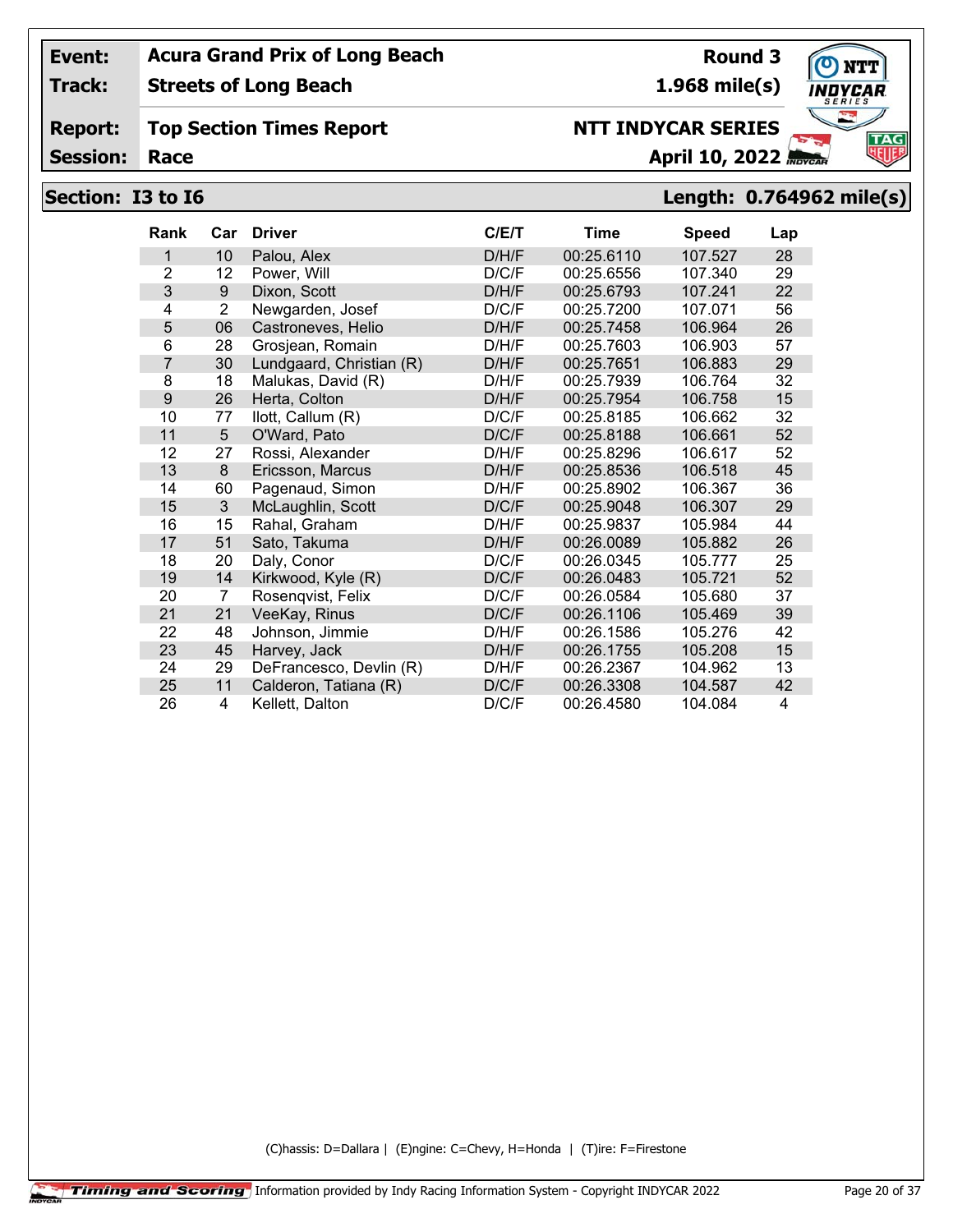**Track: Streets of Long Beach**

#### **Report: Top Section Times Report**

**Session:**

# **Section: I6 to SF Length: 0.497159 mile(s)**

| <b>Rank</b>    | Car            | <b>Driver</b>            | C/ET  | <b>Time</b> | <b>Speed</b> | Lap          |
|----------------|----------------|--------------------------|-------|-------------|--------------|--------------|
| 1              | 8              | Ericsson, Marcus         | D/H/F | 00:19.2827  | 92.818       | 24           |
| $\overline{2}$ | 10             | Palou, Alex              | D/H/F | 00:19.3543  | 92.474       | 34           |
| 3              | 2              | Newgarden, Josef         | D/C/F | 00:19.3855  | 92.325       | 54           |
| 4              | 26             | Herta, Colton            | D/H/F | 00:19.3959  | 92.276       | 4            |
| 5              | $\overline{7}$ | Rosenqvist, Felix        | D/C/F | 00:19.3991  | 92.261       | $\mathbf{1}$ |
| 6              | 06             | Castroneves, Helio       | D/H/F | 00:19.4027  | 92.243       | 26           |
| $\overline{7}$ | 12             | Power, Will              | D/C/F | 00:19.4046  | 92.234       | 42           |
| 8              | 28             | Grosjean, Romain         | D/H/F | 00:19.4229  | 92.148       | 69           |
| 9              | 5              | O'Ward, Pato             | D/C/F | 00:19.4435  | 92.050       | 83           |
| 10             | 9              | Dixon, Scott             | D/H/F | 00:19.4579  | 91.982       | 27           |
| 11             | 27             | Rossi, Alexander         | D/H/F | 00:19.4677  | 91.935       | 83           |
| 12             | 21             | VeeKay, Rinus            | D/C/F | 00:19.4808  | 91.874       | 83           |
| 13             | 15             | Rahal, Graham            | D/H/F | 00:19.4850  | 91.854       | 3            |
| 14             | 20             | Daly, Conor              | D/C/F | 00:19.5148  | 91.714       | 30           |
| 15             | 51             | Sato, Takuma             | D/H/F | 00:19.5403  | 91.594       | 10           |
| 16             | 14             | Kirkwood, Kyle (R)       | D/C/F | 00:19.5598  | 91.503       | 28           |
| 17             | 60             | Pagenaud, Simon          | D/H/F | 00:19.5675  | 91.467       | 57           |
| 18             | 29             | DeFrancesco, Devlin (R)  | D/H/F | 00:19.5786  | 91.415       | 29           |
| 19             | 3              | McLaughlin, Scott        | D/C/F | 00:19.5803  | 91.407       | $\mathbf{1}$ |
| 20             | 30             | Lundgaard, Christian (R) | D/H/F | 00:19.5999  | 91.315       | 26           |
| 21             | 77             | llott, Callum (R)        | D/C/F | 00:19.6227  | 91.209       | 27           |
| 22             | 45             | Harvey, Jack             | D/H/F | 00:19.6236  | 91.205       | 41           |
| 23             | 18             | Malukas, David (R)       | D/H/F | 00:19.6283  | 91.183       | 31           |
| 24             | 48             | Johnson, Jimmie          | D/H/F | 00:19.6716  | 90.983       | 31           |
| 25             | 11             | Calderon, Tatiana (R)    | D/C/F | 00:19.7260  | 90.732       | 30           |
| 26             | 4              | Kellett, Dalton          | D/C/F | 00:19.7818  | 90.476       | 1            |

(C)hassis: D=Dallara | (E)ngine: C=Chevy, H=Honda | (T)ire: F=Firestone



**Round 3 1.968 mile(s)**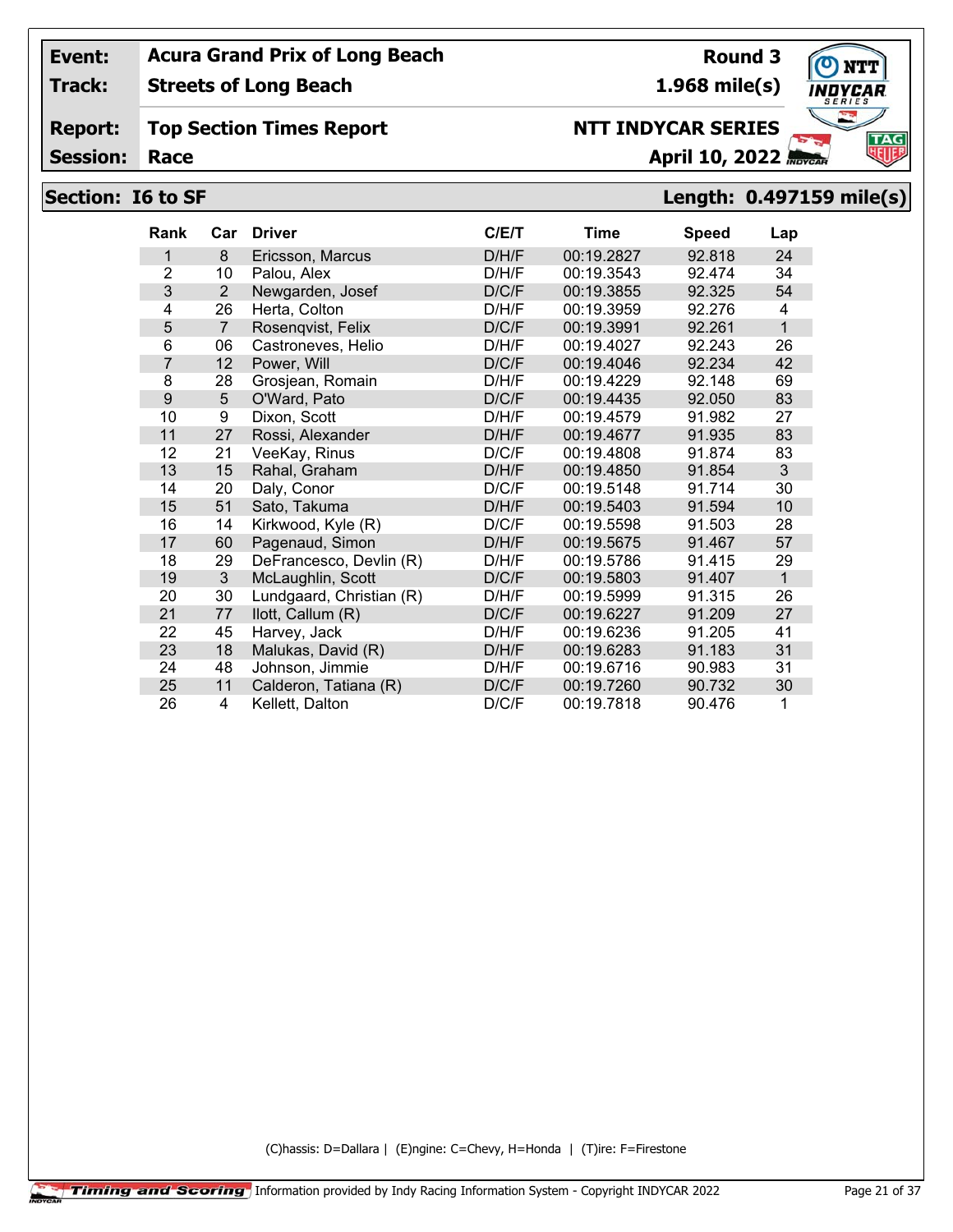**Track:**

**Streets of Long Beach**

#### **Report: Top Section Times Report**

**Session:**

# **Race April 10, 2022**

**Round 3**

**1.968 mile(s)**

**NTT INDYCAR SERIES**

## **Section: PO to PI Length: 1.589110 mile(s)**

| Rank           | Car | <b>Driver</b>            | C/E/T | <b>Time</b> | <b>Speed</b> | Lap          |
|----------------|-----|--------------------------|-------|-------------|--------------|--------------|
| 1              | 30  | Lundgaard, Christian (R) | D/H/F | 01:11.6618  | 79.830       | 31           |
| 2              | 29  | DeFrancesco, Devlin (R)  | D/H/F | 01:17.2022  | 74.101       | 33           |
| 3              | 18  | Malukas, David (R)       | D/H/F | 02:14.3831  | 42.571       | 29           |
| 4              | 77  | llott, Callum (R)        | D/C/F | 02:30.3556  | 38.048       | 52           |
| 5              | 3   | McLaughlin, Scott        | D/C/F | 07:25.1583  | 12.851       | 55           |
| 6              | 60  | Pagenaud, Simon          | D/H/F | 08:56.6547  | 10.660       | 56           |
| $\overline{7}$ | 11  | Calderon, Tatiana (R)    | D/C/F | 13:20.7150  | 7.145        | $\Omega$     |
| 8              | 48  | Johnson, Jimmie          | D/H/F | 13:21.8005  | 7.135        | $\mathbf{0}$ |
| 9              | 12  | Power, Will              | D/C/F | 27:14.0208  | 3.501        | 31           |
| 10             | 15  | Rahal, Graham            | D/H/F | 28:24.4253  | 3.356        | 31           |
| 11             | 8   | Ericsson, Marcus         | D/H/F | 29:20.0365  | 3.250        | 30           |
| 12             | 20  | Daly, Conor              | D/C/F | 29:40.3804  | 3.213        | 29           |
| 13             | 2   | Newgarden, Josef         | D/C/F | 30:26.7279  | 3.132        | 30           |
| 14             | 28  | Grosjean, Romain         | D/H/F | 30:31.1350  | 3.124        | 29           |
| 15             | 9   | Dixon, Scott             | D/H/F | 30:38.1412  | 3.112        | $\Omega$     |
| 16             | 14  | Kirkwood, Kyle (R)       | D/C/F | 30:40.5908  | 3.108        | 28           |
| 17             | 21  | VeeKay, Rinus            | D/C/F | 30:45.1237  | 3.100        | 54           |
| 18             | 51  | Sato, Takuma             | D/H/F | 31:00.1157  | 3.076        | 29           |
| 19             | 10  | Palou, Alex              | D/H/F | 31:35.2625  | 3.018        | 27           |
| 20             | 5   | O'Ward, Pato             | D/C/F | 32:54.7106  | 2.897        | 27           |
| 21             | 27  | Rossi, Alexander         | D/H/F | 32:55.4215  | 2.896        | 26           |
| 22             | 7   | Rosenqvist, Felix        | D/C/F | 33:20.9754  | 2.859        | 0            |
| 23             | 45  | Harvey, Jack             | D/H/F | 34:01.2440  | 2.803        | $\Omega$     |
| 24             | 06  | Castroneves, Helio       | D/H/F | 34:12.3429  | 2.787        | 25           |
| 25             | 26  | Herta, Colton            | D/H/F | 39:55.8732  | 2.388        | $\Omega$     |

(C)hassis: D=Dallara | (E)ngine: C=Chevy, H=Honda | (T)ire: F=Firestone

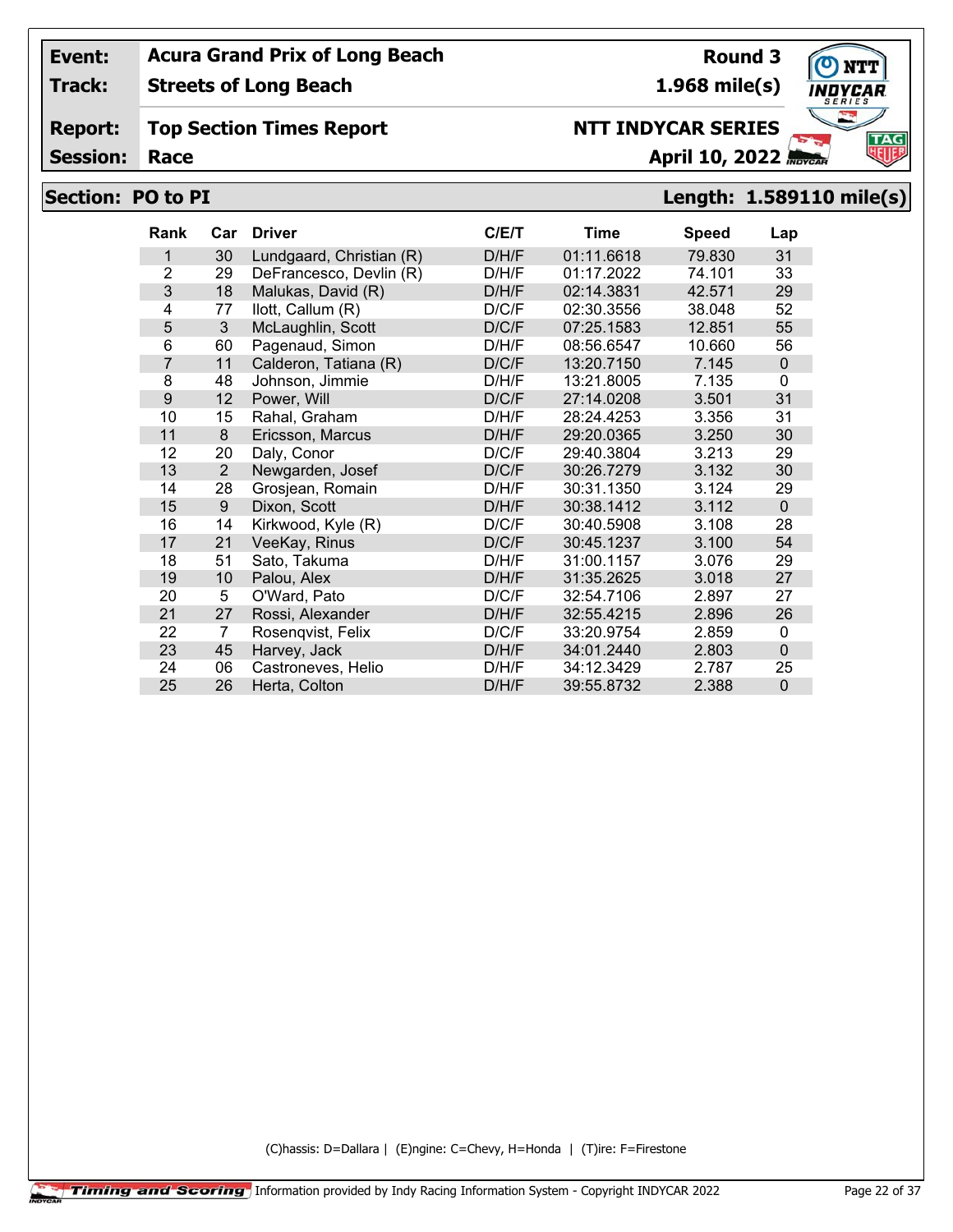**Track: Streets of Long Beach**

#### **Report: Top Section Times Report**

**Session:**

## **Race April 10, 2022**

## **Section: I1 to I2A Length: 0.107955 mile(s)**

| Rank           | Car            | <b>Driver</b>            | C/E/T | Time       | <b>Speed</b> | Lap |
|----------------|----------------|--------------------------|-------|------------|--------------|-----|
| 1              | 28             | Grosjean, Romain         | D/H/F | 00:02.3650 | 164.328      | 40  |
| $\overline{2}$ | 26             | Herta, Colton            | D/H/F | 00:02.3731 | 163.767      | 52  |
| 3              | 21             | VeeKay, Rinus            | D/C/F | 00:02.3775 | 163.464      | 84  |
| 4              | 27             | Rossi, Alexander         | D/H/F | 00:02.3826 | 163.114      | 20  |
| 5              | 8              | Ericsson, Marcus         | D/H/F | 00:02.3894 | 162.650      | 54  |
| 6              | 4              | Kellett, Dalton          | D/C/F | 00:02.3925 | 162.439      | 5   |
| $\overline{7}$ | 06             | Castroneves, Helio       | D/H/F | 00:02.4104 | 161.233      | 28  |
| 8              | 9              | Dixon, Scott             | D/H/F | 00:02.4125 | 161.093      | 31  |
| 9              | 3              | McLaughlin, Scott        | D/C/F | 00:02.4148 | 160.939      | 43  |
| 10             | 20             | Daly, Conor              | D/C/F | 00:02.4156 | 160.886      | 44  |
| 11             | $\overline{7}$ | Rosenqvist, Felix        | D/C/F | 00:02.4163 | 160.839      | 68  |
| 12             | 5              | O'Ward, Pato             | D/C/F | 00:02.4164 | 160.833      | 48  |
| 13             | 29             | DeFrancesco, Devlin (R)  | D/H/F | 00:02.4182 | 160.713      | 3   |
| 14             | 60             | Pagenaud, Simon          | D/H/F | 00:02.4198 | 160.607      | 58  |
| 15             | 10             | Palou, Alex              | D/H/F | 00:02.4252 | 160.249      | 54  |
| 16             | 18             | Malukas, David (R)       | D/H/F | 00:02.4278 | 160.078      | 42  |
| 17             | 18             | Malukas, David (R)       | D/H/F | 00:02.4278 | 160.078      | 33  |
| 18             | 11             | Calderon, Tatiana (R)    | D/C/F | 00:02.4283 | 160.045      | 15  |
| 19             | 14             | Kirkwood, Kyle (R)       | D/C/F | 00:02.4377 | 159.427      | 58  |
| 20             | $\overline{2}$ | Newgarden, Josef         | D/C/F | 00:02.4405 | 159.245      | 74  |
| 21             | $\overline{2}$ | Newgarden, Josef         | D/C/F | 00:02.4405 | 159.245      | 73  |
| 22             | 48             | Johnson, Jimmie          | D/H/F | 00:02.4434 | 159.056      | 53  |
| 23             | 48             | Johnson, Jimmie          | D/H/F | 00:02.4434 | 159.056      | 42  |
| 24             | 77             | llott, Callum (R)        | D/C/F | 00:02.4459 | 158.893      | 38  |
| 25             | 30             | Lundgaard, Christian (R) | D/H/F | 00:02.4521 | 158.491      | 40  |
| 26             | 51             | Sato, Takuma             | D/H/F | 00:02.4527 | 158.452      | 24  |
| 27             | 12             | Power, Will              | D/C/F | 00:02.4606 | 157.944      | 42  |
| 28             | 15             | Rahal, Graham            | D/H/F | 00:02.4754 | 156.999      | 28  |
| 29             | 45             | Harvey, Jack             | D/H/F | 00:02.4761 | 156.955      | 14  |

(C)hassis: D=Dallara | (E)ngine: C=Chevy, H=Honda | (T)ire: F=Firestone



**Round 3 1.968 mile(s)**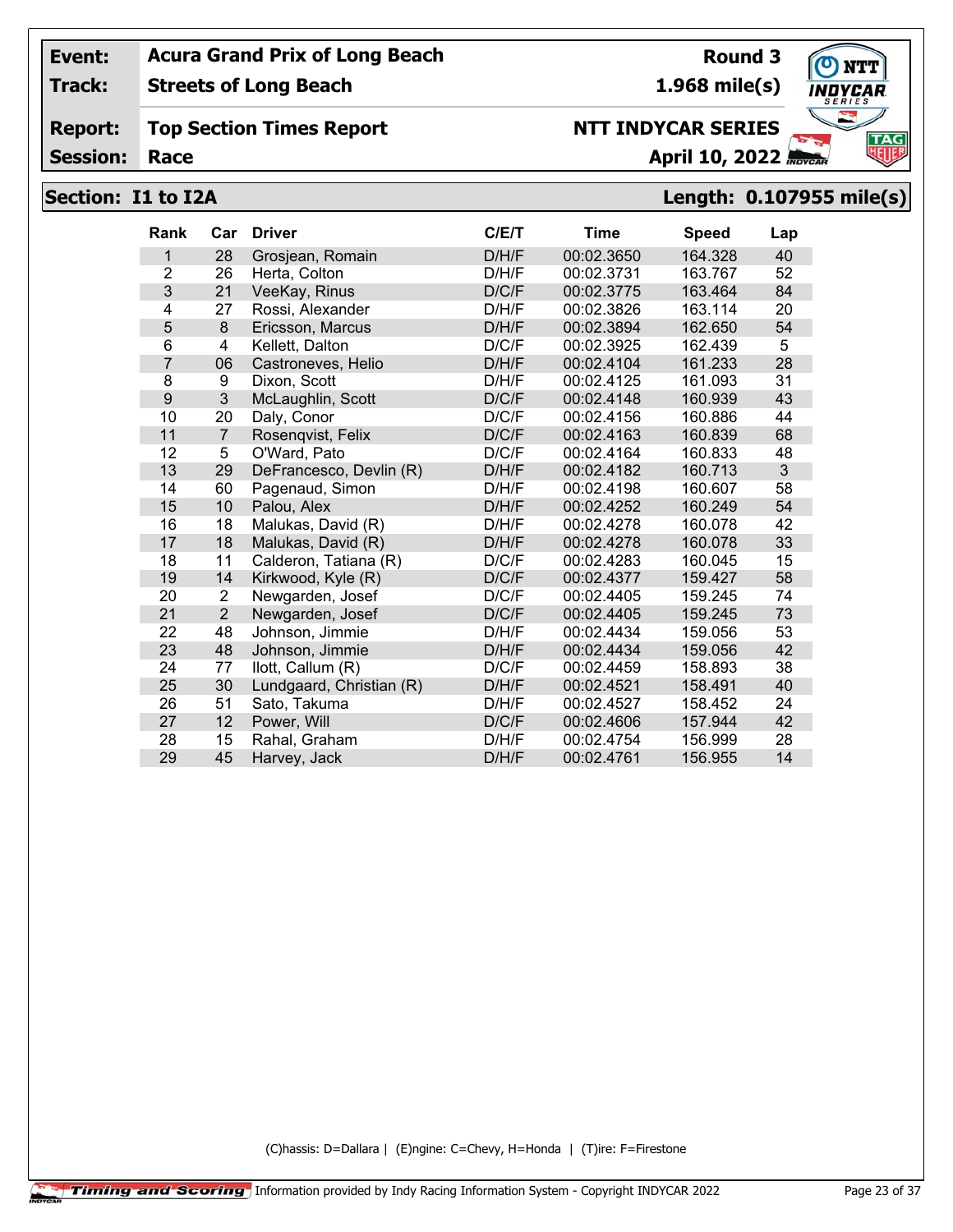**Track: Streets of Long Beach**

#### **Report: Top Section Times Report**

**Session:**

## **Section: I2A to I2 Length: 0.070644 mile(s)**

| <b>Rank</b>    | Car            | <b>Driver</b>            | C/ET  | Time       | <b>Speed</b> | Lap |
|----------------|----------------|--------------------------|-------|------------|--------------|-----|
| 1              | 14             | Kirkwood, Kyle (R)       | D/C/F | 00:02.9838 | 85.233       | 45  |
| $\overline{2}$ | 7              | Rosenqvist, Felix        | D/C/F | 00:02.9965 | 84.872       | 38  |
| 3              | 8              | Ericsson, Marcus         | D/H/F | 00:02.9993 | 84.793       | 41  |
| 4              | $\overline{2}$ | Newgarden, Josef         | D/C/F | 00:03.0023 | 84.708       | 38  |
| 5              | 60             | Pagenaud, Simon          | D/H/F | 00:03.0089 | 84.522       | 48  |
| 6              | 5              | O'Ward, Pato             | D/C/F | 00:03.0096 | 84.502       | 44  |
| $\overline{7}$ | 06             | Castroneves, Helio       | D/H/F | 00:03.0107 | 84.471       | 43  |
| 8              | 26             | Herta, Colton            | D/H/F | 00:03.0108 | 84.469       | 52  |
| 9              | 21             | VeeKay, Rinus            | D/C/F | 00:03.0139 | 84.382       | 44  |
| 10             | 28             | Grosjean, Romain         | D/H/F | 00:03.0172 | 84.289       | 35  |
| 11             | 77             | llott, Callum (R)        | D/C/F | 00:03.0313 | 83.897       | 41  |
| 12             | 30             | Lundgaard, Christian (R) | D/H/F | 00:03.0399 | 83.660       | 40  |
| 13             | 27             | Rossi, Alexander         | D/H/F | 00:03.0431 | 83.572       | 44  |
| 14             | 20             | Daly, Conor              | D/C/F | 00:03.0451 | 83.517       | 58  |
| 15             | 9              | Dixon, Scott             | D/H/F | 00:03.0465 | 83.479       | 34  |
| 16             | 10             | Palou, Alex              | D/H/F | 00:03.0503 | 83.375       | 32  |
| 17             | 15             | Rahal, Graham            | D/H/F | 00:03.0513 | 83.347       | 28  |
| 18             | 18             | Malukas, David (R)       | D/H/F | 00:03.0544 | 83.263       | 40  |
| 19             | 51             | Sato, Takuma             | D/H/F | 00:03.0568 | 83.198       | 31  |
| 20             | 29             | DeFrancesco, Devlin (R)  | D/H/F | 00:03.0733 | 82.751       | 3   |
| 21             | 3              | McLaughlin, Scott        | D/C/F | 00:03.0796 | 82.582       | 43  |
| 22             | 12             | Power, Will              | D/C/F | 00:03.0819 | 82.520       | 41  |
| 23             | 45             | Harvey, Jack             | D/H/F | 00:03.0821 | 82.515       | 40  |
| 24             | 4              | Kellett, Dalton          | D/C/F | 00:03.1190 | 81.538       | 3   |
| 25             | 11             | Calderon, Tatiana (R)    | D/C/F | 00:03.1326 | 81.184       | 30  |
| 26             | 48             | Johnson, Jimmie          | D/H/F | 00:03.1630 | 80.404       | 31  |

(C)hassis: D=Dallara | (E)ngine: C=Chevy, H=Honda | (T)ire: F=Firestone



**Round 3 1.968 mile(s)**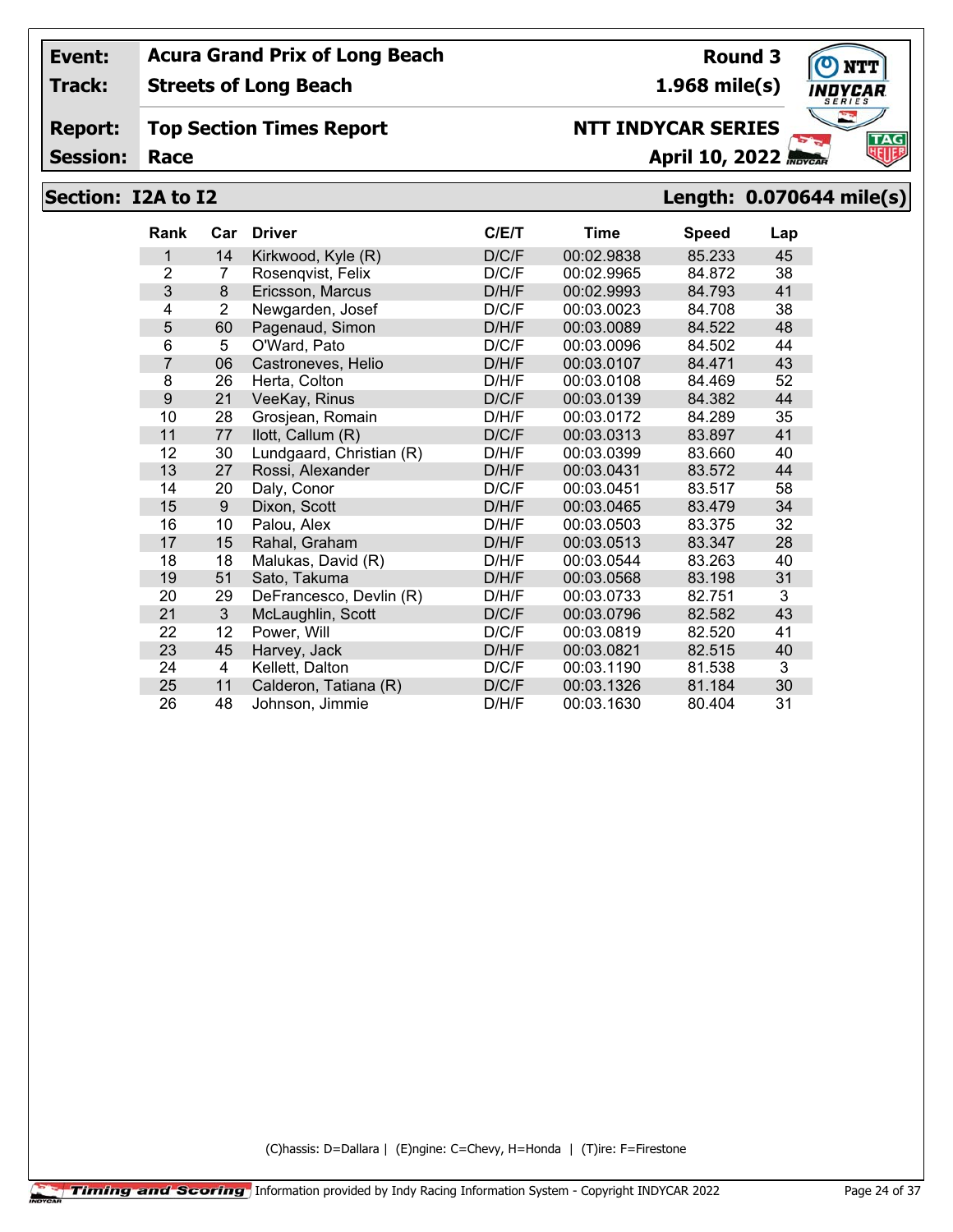**Track: Streets of Long Beach**

#### **Report: Top Section Times Report**

**Session:**

## **Section: I3 to I4A Length: 0.107008 mile(s)**

| <b>Rank</b>    | Car | <b>Driver</b>            | C/E/T | Time       | <b>Speed</b> | Lap            |
|----------------|-----|--------------------------|-------|------------|--------------|----------------|
| 1              | 77  | llott, Callum (R)        | D/C/F | 00:04.5068 | 85.477       | 31             |
| $\overline{2}$ | 28  | Grosjean, Romain         | D/H/F | 00:04.5387 | 84.876       | 43             |
| 3              | 12  | Power, Will              | D/C/F | 00:04.5485 | 84.693       | 35             |
| 4              | 2   | Newgarden, Josef         | D/C/F | 00:04.5619 | 84.444       | 46             |
| 5              | 26  | Herta, Colton            | D/H/F | 00:04.5646 | 84.395       | 52             |
| 6              | 30  | Lundgaard, Christian (R) | D/H/F | 00:04.5752 | 84.199       | 51             |
| 7              | 18  | Malukas, David (R)       | D/H/F | 00:04.5823 | 84.069       | 34             |
| 8              | 15  | Rahal, Graham            | D/H/F | 00:04.5855 | 84.010       | 44             |
| 9              | 5   | O'Ward, Pato             | D/C/F | 00:04.5856 | 84.008       | 52             |
| 10             | 27  | Rossi, Alexander         | D/H/F | 00:04.5865 | 83.992       | 48             |
| 11             | 60  | Pagenaud, Simon          | D/H/F | 00:04.5938 | 83.858       | 54             |
| 12             | 10  | Palou, Alex              | D/H/F | 00:04.5959 | 83.820       | 53             |
| 13             | 9   | Dixon, Scott             | D/H/F | 00:04.6000 | 83.745       | 24             |
| 14             | 8   | Ericsson, Marcus         | D/H/F | 00:04.6062 | 83.632       | 25             |
| 15             | 3   | McLaughlin, Scott        | D/C/F | 00:04.6216 | 83.354       | 41             |
| 16             | 7   | Rosenqvist, Felix        | D/C/F | 00:04.6216 | 83.354       | 37             |
| 17             | 06  | Castroneves, Helio       | D/H/F | 00:04.6369 | 83.079       | 10             |
| 18             | 14  | Kirkwood, Kyle (R)       | D/C/F | 00:04.6488 | 82.866       | 30             |
| 19             | 20  | Daly, Conor              | D/C/F | 00:04.6520 | 82.809       | 30             |
| 20             | 51  | Sato, Takuma             | D/H/F | 00:04.6548 | 82.759       | 34             |
| 21             | 21  | VeeKay, Rinus            | D/C/F | 00:04.6613 | 82.644       | 23             |
| 22             | 29  | DeFrancesco, Devlin (R)  | D/H/F | 00:04.6838 | 82.247       | 28             |
| 23             | 45  | Harvey, Jack             | D/H/F | 00:04.7135 | 81.728       | $\overline{2}$ |
| 24             | 11  | Calderon, Tatiana (R)    | D/C/F | 00:04.7256 | 81.519       | 36             |
| 25             | 48  | Johnson, Jimmie          | D/H/F | 00:04.7710 | 80.744       | 47             |
| 26             | 4   | Kellett, Dalton          | D/C/F | 00:04.7940 | 80.356       | 4              |

(C)hassis: D=Dallara | (E)ngine: C=Chevy, H=Honda | (T)ire: F=Firestone



**Round 3 1.968 mile(s)**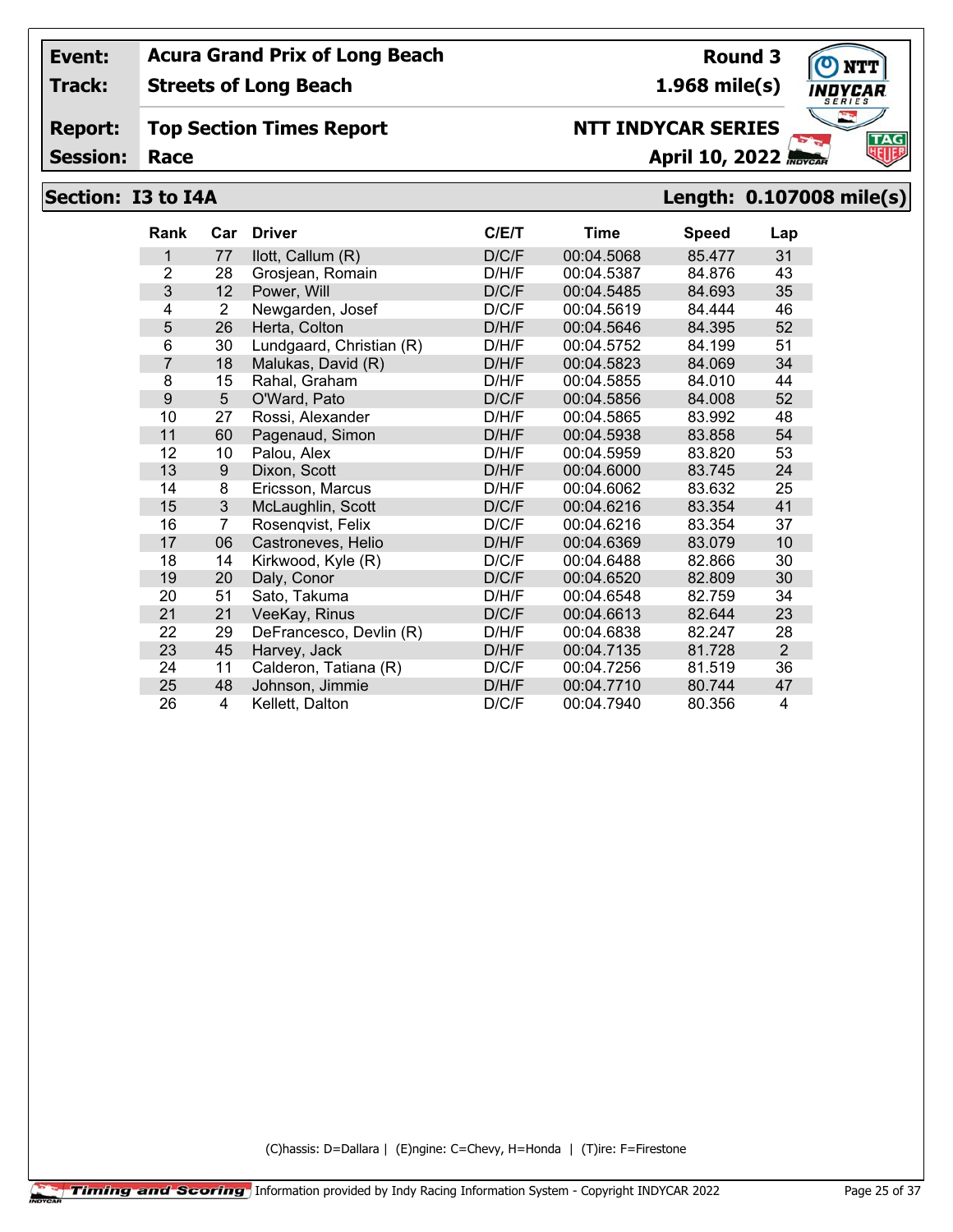**Track: Streets of Long Beach**

#### **Report: Top Section Times Report**

**Session:**

# **Race April 10, 2022**

**Round 3**

**1.968 mile(s)**

**NTT INDYCAR SERIES**

## **Section: I4A to I4 Length: 0.071212 mile(s)**

| <b>Rank</b>    | Car | <b>Driver</b>            | C/E/T | Time       | <b>Speed</b> | Lap |
|----------------|-----|--------------------------|-------|------------|--------------|-----|
| 1              | 12  | Power, Will              | D/C/F | 00:01.9842 | 129.203      | 29  |
| $\overline{2}$ | 26  | Herta, Colton            | D/H/F | 00:01.9884 | 128.930      | 55  |
| 3              | 9   | Dixon, Scott             | D/H/F | 00:01.9930 | 128.632      | 52  |
| 4              | 8   | Ericsson, Marcus         | D/H/F | 00:01.9940 | 128.568      | 24  |
| 5              | 10  | Palou, Alex              | D/H/F | 00:01.9942 | 128.555      | 53  |
| 6              | 27  | Rossi, Alexander         | D/H/F | 00:01.9952 | 128.490      | 83  |
| $\overline{7}$ | 3   | McLaughlin, Scott        | D/C/F | 00:02.0052 | 127.849      | 29  |
| 8              | 15  | Rahal, Graham            | D/H/F | 00:02.0079 | 127.677      | 28  |
| 9              | 2   | Newgarden, Josef         | D/C/F | 00:02.0105 | 127.512      | 28  |
| 10             | 60  | Pagenaud, Simon          | D/H/F | 00:02.0120 | 127.417      | 1   |
| 11             | 28  | Grosjean, Romain         | D/H/F | 00:02.0126 | 127.379      | 55  |
| 12             | 5   | O'Ward, Pato             | D/C/F | 00:02.0227 | 126.743      | 27  |
| 13             | 06  | Castroneves, Helio       | D/H/F | 00:02.0274 | 126.449      | 73  |
| 14             | 30  | Lundgaard, Christian (R) | D/H/F | 00:02.0305 | 126.256      | 29  |
| 15             | 21  | VeeKay, Rinus            | D/C/F | 00:02.0336 | 126.064      | 23  |
| 16             | 7   | Rosenqvist, Felix        | D/C/F | 00:02.0350 | 125.977      | 51  |
| 17             | 48  | Johnson, Jimmie          | D/H/F | 00:02.0371 | 125.847      | 73  |
| 18             | 18  | Malukas, David (R)       | D/H/F | 00:02.0374 | 125.829      | 26  |
| 19             | 51  | Sato, Takuma             | D/H/F | 00:02.0440 | 125.423      | 83  |
| 20             | 14  | Kirkwood, Kyle (R)       | D/C/F | 00:02.0449 | 125.367      | 81  |
| 21             | 77  | llott, Callum (R)        | D/C/F | 00:02.0565 | 124.660      | 22  |
| 22             | 20  | Daly, Conor              | D/C/F | 00:02.0609 | 124.394      | 28  |
| 23             | 29  | DeFrancesco, Devlin (R)  | D/H/F | 00:02.0637 | 124.225      | 11  |
| 24             | 11  | Calderon, Tatiana (R)    | D/C/F | 00:02.0709 | 123.793      | 56  |
| 25             | 45  | Harvey, Jack             | D/H/F | 00:02.0734 | 123.644      | 80  |
| 26             | 4   | Kellett, Dalton          | D/C/F | 00:02.1019 | 121.968      | 4   |

(C)hassis: D=Dallara | (E)ngine: C=Chevy, H=Honda | (T)ire: F=Firestone

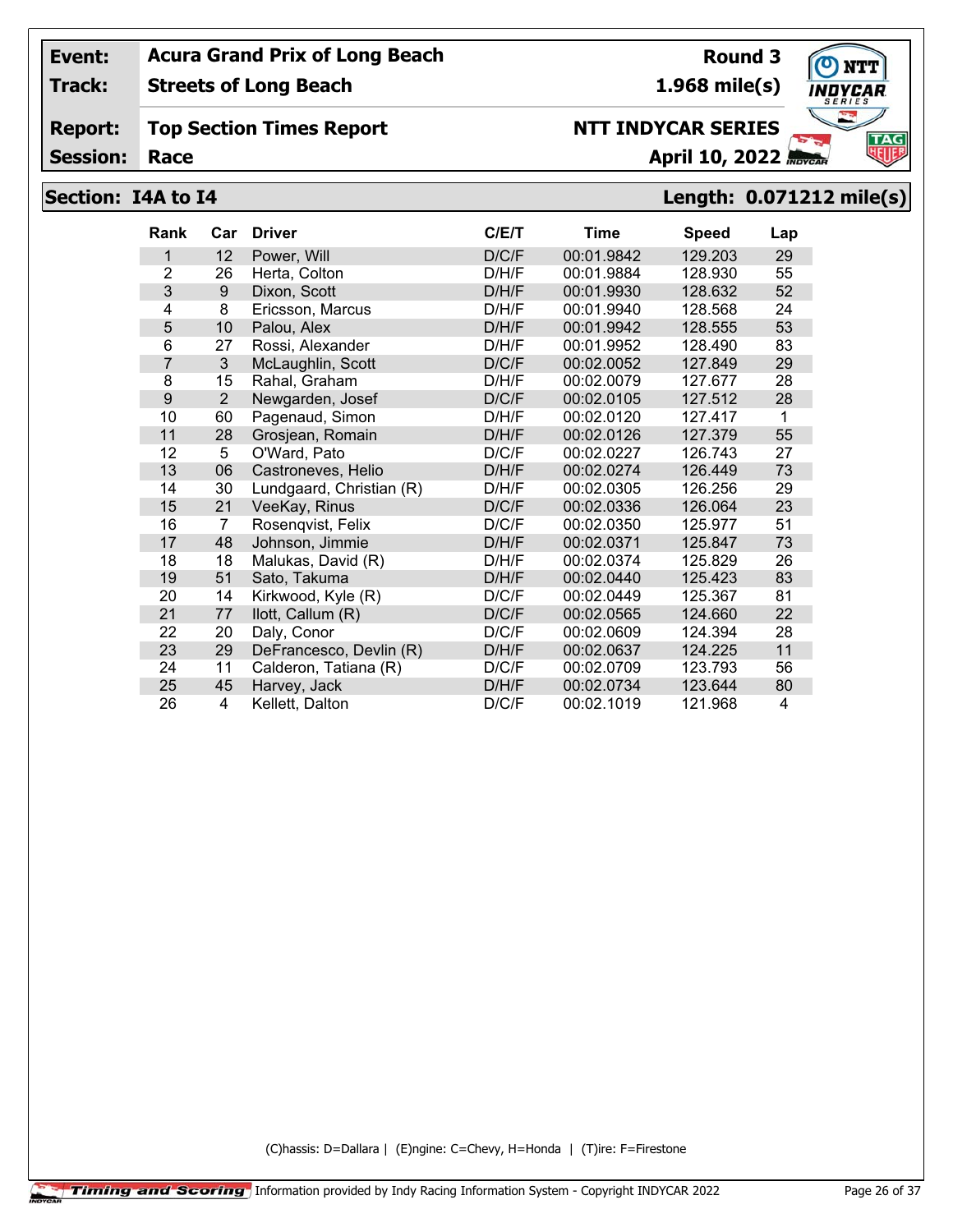**Track: Streets of Long Beach**

#### **Report: Top Section Times Report**

**Session:**

## **Section: I4 to I5A Length: 0.134091 mile(s)**

| <b>Rank</b>    | Car              | <b>Driver</b>            | C/E/T | Time       | <b>Speed</b> | Lap            |
|----------------|------------------|--------------------------|-------|------------|--------------|----------------|
| 1              | 06               | Castroneves, Helio       | D/H/F | 00:03.4709 | 139.078      | 26             |
| $\overline{2}$ | 51               | Sato, Takuma             | D/H/F | 00:03.5034 | 137.788      | 27             |
| 3              | 15               | Rahal, Graham            | D/H/F | 00:03.5190 | 137.177      | 27             |
| 4              | 45               | Harvey, Jack             | D/H/F | 00:03.5359 | 136.522      | 26             |
| 5              | 30               | Lundgaard, Christian (R) | D/H/F | 00:03.5366 | 136.495      | 27             |
| 6              | 18               | Malukas, David (R)       | D/H/F | 00:03.5528 | 135.872      | 27             |
| 7              | 3                | McLaughlin, Scott        | D/C/F | 00:03.5768 | 134.961      | 26             |
| 8              | 9                | Dixon, Scott             | D/H/F | 00:03.5900 | 134.464      | 26             |
| 9              | 20               | Daly, Conor              | D/C/F | 00:03.6247 | 133.177      | 27             |
| 10             | 28               | Grosjean, Romain         | D/H/F | 00:03.6365 | 132.745      | 26             |
| 11             | 14               | Kirkwood, Kyle (R)       | D/C/F | 00:03.6422 | 132.537      | 27             |
| 12             | 21               | VeeKay, Rinus            | D/C/F | 00:03.6494 | 132.276      | 26             |
| 13             | 11               | Calderon, Tatiana (R)    | D/C/F | 00:03.6512 | 132.211      | 27             |
| 14             | 60               | Pagenaud, Simon          | D/H/F | 00:03.6607 | 131.867      | 27             |
| 15             | 48               | Johnson, Jimmie          | D/H/F | 00:03.6861 | 130.959      | 27             |
| 16             | 77               | llott, Callum (R)        | D/C/F | 00:03.7103 | 130.105      | 27             |
| 17             | 27               | Rossi, Alexander         | D/H/F | 00:03.7244 | 129.612      | 26             |
| 18             | 29               | DeFrancesco, Devlin (R)  | D/H/F | 00:03.7339 | 129.282      | 27             |
| 19             | 2                | Newgarden, Josef         | D/C/F | 00:03.7387 | 129.116      | 27             |
| 20             | 10               | Palou, Alex              | D/H/F | 00:03.7425 | 128.985      | 27             |
| 21             | 26               | Herta, Colton            | D/H/F | 00:03.7732 | 127.936      | 27             |
| 22             | 12               | Power, Will              | D/C/F | 00:04.9112 | 98.291       | 29             |
| 23             | $\boldsymbol{8}$ | Ericsson, Marcus         | D/H/F | 00:04.9398 | 97.722       | 34             |
| 24             | 5                | O'Ward, Pato             | D/C/F | 00:04.9803 | 96.927       | 30             |
| 25             | $\overline{7}$   | Rosenqvist, Felix        | D/C/F | 00:05.0044 | 96.461       | 13             |
| 26             | 4                | Kellett, Dalton          | D/C/F | 00:05.0368 | 95.840       | $\overline{2}$ |

(C)hassis: D=Dallara | (E)ngine: C=Chevy, H=Honda | (T)ire: F=Firestone



**Round 3 1.968 mile(s)**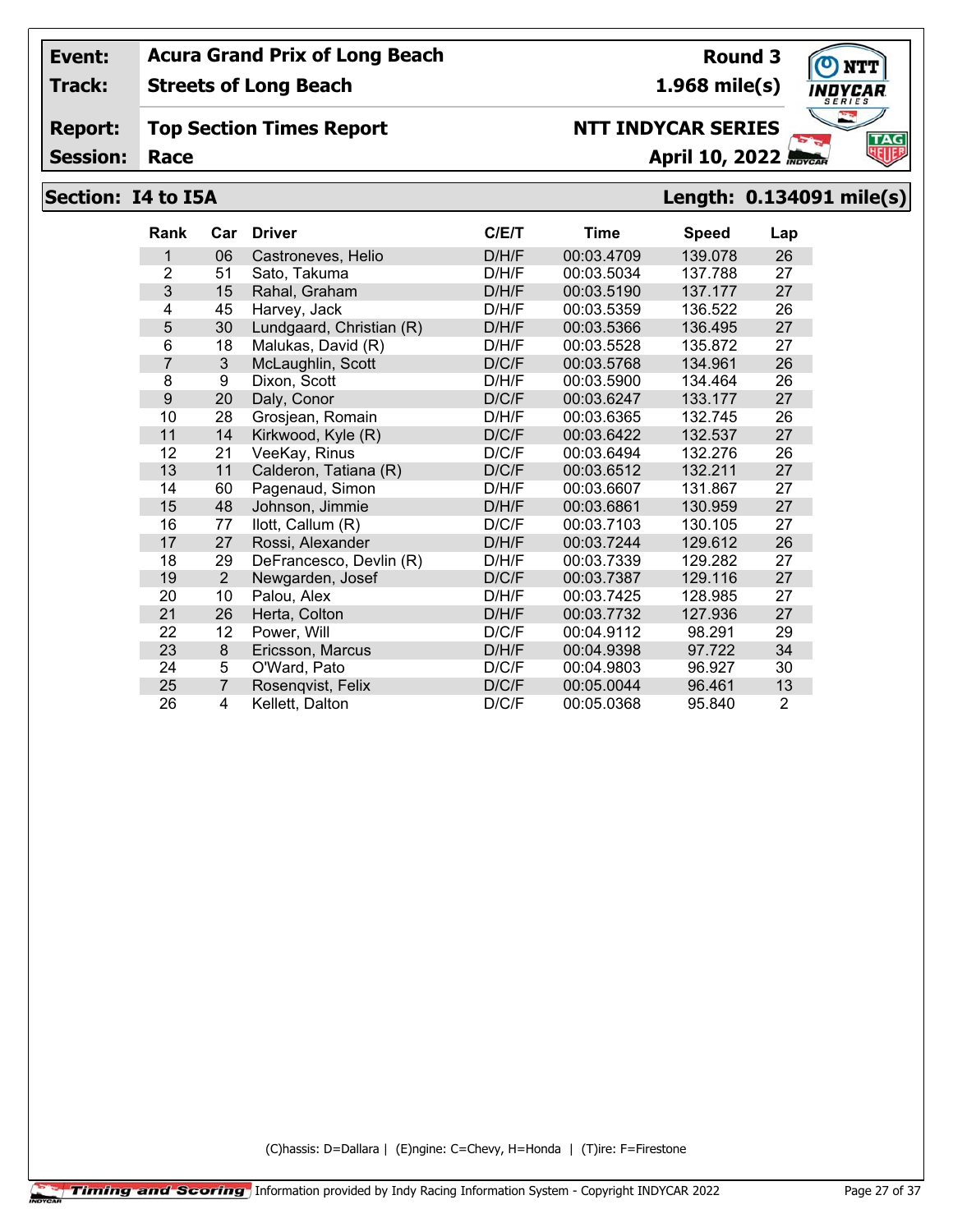**Track: Streets of Long Beach**

#### **Report: Top Section Times Report**

**Session:**

## **NTT INDYCAR SERIES**

**Race April 10, 2022**

## **Section: I5A to I5 Length: 0.108712 mile(s)**

| <b>Rank</b>    | Car            | <b>Driver</b>            | C/ET  | Time       | <b>Speed</b> | Lap            |
|----------------|----------------|--------------------------|-------|------------|--------------|----------------|
| 1              | 18             | Malukas, David (R)       | D/H/F | 00:03.6294 | 107.831      | 32             |
| $\overline{2}$ | 8              | Ericsson, Marcus         | D/H/F | 00:03.6315 | 107.769      | 27             |
| 3              | 26             | Herta, Colton            | D/H/F | 00:03.6374 | 107.594      | 39             |
| 4              | 10             | Palou, Alex              | D/H/F | 00:03.6385 | 107.562      | 28             |
| 5              | 28             | Grosjean, Romain         | D/H/F | 00:03.6474 | 107.299      | 10             |
| 6              | 48             | Johnson, Jimmie          | D/H/F | 00:03.6516 | 107.176      | 40             |
| 7              | 9              | Dixon, Scott             | D/H/F | 00:03.6567 | 107.026      | 22             |
| 8              | 06             | Castroneves, Helio       | D/H/F | 00:03.6575 | 107.003      | 12             |
| 9              | 5              | O'Ward, Pato             | D/C/F | 00:03.6638 | 106.819      | 74             |
| 10             | 29             | DeFrancesco, Devlin (R)  | D/H/F | 00:03.6640 | 106.813      | 11             |
| 11             | 12             | Power, Will              | D/C/F | 00:03.6758 | 106.470      | 36             |
| 12             | 60             | Pagenaud, Simon          | D/H/F | 00:03.6786 | 106.389      | 45             |
| 13             | 27             | Rossi, Alexander         | D/H/F | 00:03.6840 | 106.233      | 27             |
| 14             | 14             | Kirkwood, Kyle (R)       | D/C/F | 00:03.6847 | 106.213      | 10             |
| 15             | 3              | McLaughlin, Scott        | D/C/F | 00:03.6855 | 106.190      | 12             |
| 16             | 11             | Calderon, Tatiana (R)    | D/C/F | 00:03.6908 | 106.038      | 17             |
| 17             | 45             | Harvey, Jack             | D/H/F | 00:03.6951 | 105.914      | $\overline{4}$ |
| 18             | 77             | llott, Callum (R)        | D/C/F | 00:03.6989 | 105.805      | 32             |
| 19             | 30             | Lundgaard, Christian (R) | D/H/F | 00:03.7000 | 105.774      | $\overline{4}$ |
| 20             | 51             | Sato, Takuma             | D/H/F | 00:03.7004 | 105.763      | 39             |
| 21             | $\overline{2}$ | Newgarden, Josef         | D/C/F | 00:03.7008 | 105.751      | 72             |
| 22             | 21             | VeeKay, Rinus            | D/C/F | 00:03.7010 | 105.745      | 0              |
| 23             | $\overline{7}$ | Rosenqvist, Felix        | D/C/F | 00:03.7084 | 105.534      | $\overline{0}$ |
| 24             | 15             | Rahal, Graham            | D/H/F | 00:03.7215 | 105.163      | 11             |
| 25             | 20             | Daly, Conor              | D/C/F | 00:03.7304 | 104.912      | 3              |
| 26             | 4              | Kellett, Dalton          | D/C/F | 00:03.7736 | 103.711      | 4              |

(C)hassis: D=Dallara | (E)ngine: C=Chevy, H=Honda | (T)ire: F=Firestone



## **Round 3**

**1.968 mile(s)**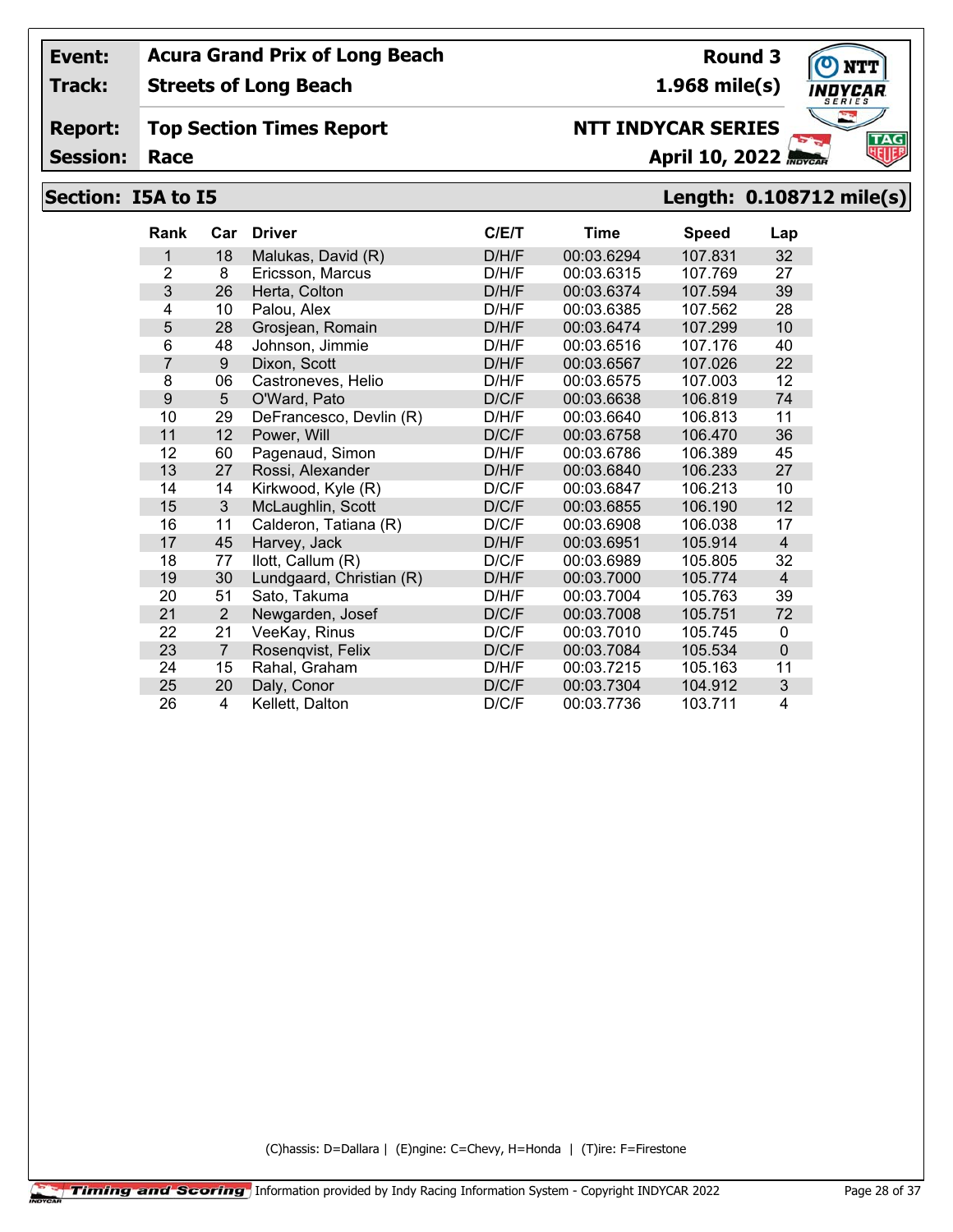**Track: Streets of Long Beach**

**Report: Top Section Times Report**

**Session:**

## **Section: I5 to I6A Length: 0.084470 mile(s)**

| <b>Rank</b>    | Car            | <b>Driver</b>            | C/E/T | <b>Time</b> | <b>Speed</b> | Lap |
|----------------|----------------|--------------------------|-------|-------------|--------------|-----|
| 1              | 77             | llott, Callum (R)        | D/C/F | 00:03.5809  | 84.920       | 35  |
| $\overline{2}$ | 18             | Malukas, David (R)       | D/H/F | 00:03.5975  | 84.528       | 32  |
| 3              | $\overline{2}$ | Newgarden, Josef         | D/C/F | 00:03.6055  | 84.341       | 51  |
| 4              | 10             | Palou, Alex              | D/H/F | 00:03.6255  | 83.876       | 39  |
| 5              | 26             | Herta, Colton            | D/H/F | 00:03.6268  | 83.846       | 15  |
| 6              | 20             | Daly, Conor              | D/C/F | 00:03.6297  | 83.779       | 44  |
| $\overline{7}$ | 06             | Castroneves, Helio       | D/H/F | 00:03.6316  | 83.735       | 27  |
| 8              | 30             | Lundgaard, Christian (R) | D/H/F | 00:03.6348  | 83.661       | 39  |
| 9              | 15             | Rahal, Graham            | D/H/F | 00:03.6407  | 83.525       | 51  |
| 10             | 5              | O'Ward, Pato             | D/C/F | 00:03.6461  | 83.402       | 31  |
| 11             | 28             | Grosjean, Romain         | D/H/F | 00:03.6471  | 83.379       | 83  |
| 12             | 51             | Sato, Takuma             | D/H/F | 00:03.6508  | 83.294       | 31  |
| 13             | 14             | Kirkwood, Kyle (R)       | D/C/F | 00:03.6519  | 83.269       | 54  |
| 14             | 8              | Ericsson, Marcus         | D/H/F | 00:03.6553  | 83.192       | 45  |
| 15             | 9              | Dixon, Scott             | D/H/F | 00:03.6555  | 83.187       | 22  |
| 16             | 7              | Rosenqvist, Felix        | D/C/F | 00:03.6597  | 83.092       | 39  |
| 17             | 45             | Harvey, Jack             | D/H/F | 00:03.6639  | 82.997       | 40  |
| 18             | 12             | Power, Will              | D/C/F | 00:03.6668  | 82.931       | 43  |
| 19             | 27             | Rossi, Alexander         | D/H/F | 00:03.6740  | 82.768       | 27  |
| 20             | 60             | Pagenaud, Simon          | D/H/F | 00:03.6844  | 82.535       | 38  |
| 21             | 21             | VeeKay, Rinus            | D/C/F | 00:03.6964  | 82.267       | 39  |
| 22             | 3              | McLaughlin, Scott        | D/C/F | 00:03.6967  | 82.260       | 38  |
| 23             | 29             | DeFrancesco, Devlin (R)  | D/H/F | 00:03.6968  | 82.258       | 32  |
| 24             | 48             | Johnson, Jimmie          | D/H/F | 00:03.7084  | 82.001       | 31  |
| 25             | $\overline{4}$ | Kellett, Dalton          | D/C/F | 00:03.7373  | 81.366       | 3   |
| 26             | 11             | Calderon, Tatiana (R)    | D/C/F | 00:03.7954  | 80.121       | 42  |

(C)hassis: D=Dallara | (E)ngine: C=Chevy, H=Honda | (T)ire: F=Firestone



**1.968 mile(s)**

**Race April 10, 2022**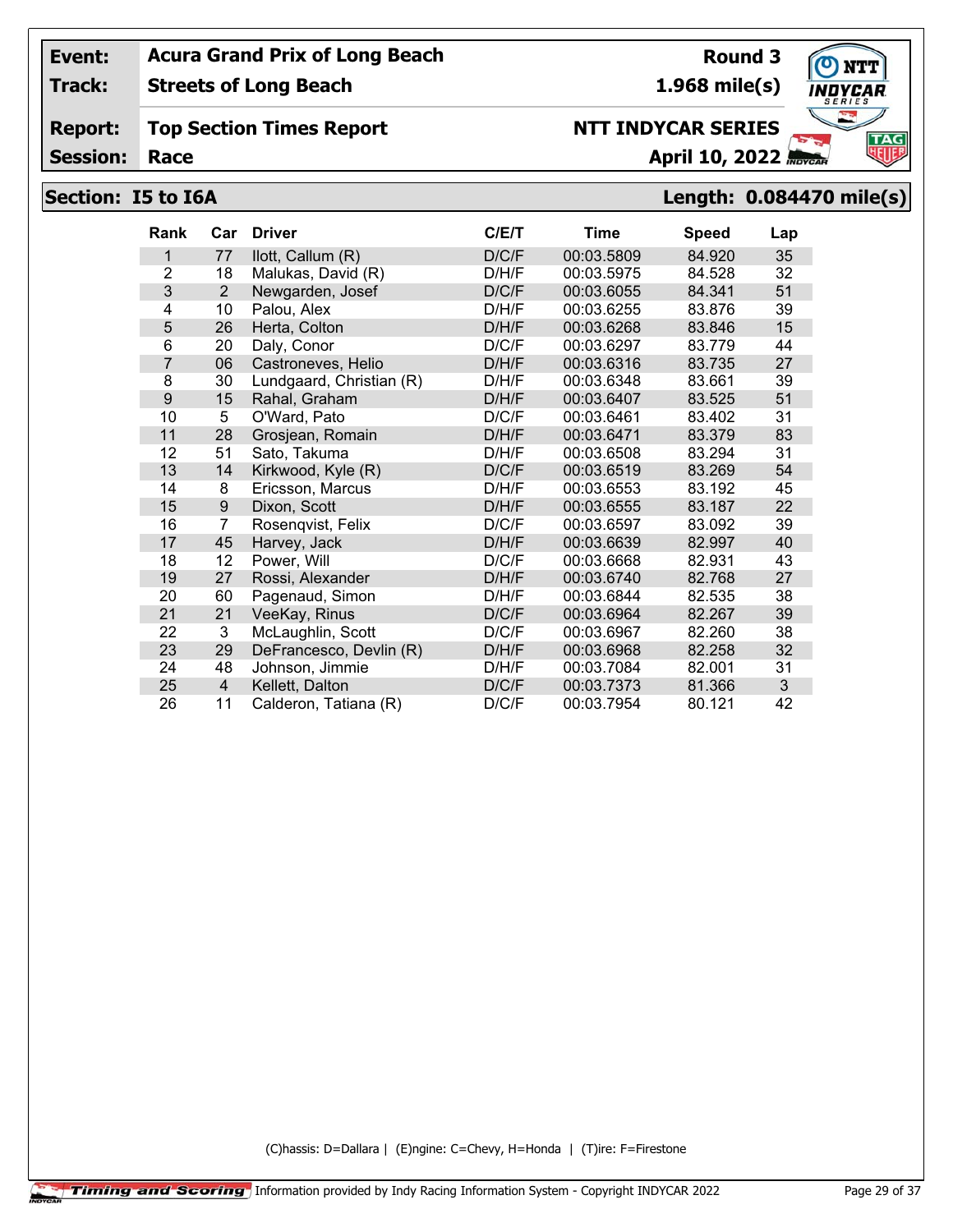**Track: Streets of Long Beach**

#### **Report: Top Section Times Report**

**Session:**

# **Section: I6A to I6 Length: 0.259470 mile(s)**

| <b>Rank</b>    | Car            | <b>Driver</b>            | C/E/T | Time       | <b>Speed</b> | Lap |
|----------------|----------------|--------------------------|-------|------------|--------------|-----|
| 1              | 9              | Dixon, Scott             | D/H/F | 00:06.6304 | 140.880      | 43  |
| $\overline{2}$ | 27             | Rossi, Alexander         | D/H/F | 00:06.6382 | 140.714      | 54  |
| 3              | 26             | Herta, Colton            | D/H/F | 00:06.6446 | 140.579      | 55  |
| 4              | 10             | Palou, Alex              | D/H/F | 00:06.6581 | 140.294      | 54  |
| 5              | 15             | Rahal, Graham            | D/H/F | 00:06.6605 | 140.243      | 83  |
| 6              | 21             | VeeKay, Rinus            | D/C/F | 00:06.6652 | 140.144      | 81  |
| $\overline{7}$ | 5              | O'Ward, Pato             | D/C/F | 00:06.6700 | 140.044      | 21  |
| 8              | 2              | Newgarden, Josef         | D/C/F | 00:06.6797 | 139.840      | 56  |
| 9              | $\overline{7}$ | Rosenqvist, Felix        | D/C/F | 00:06.6912 | 139.600      | 49  |
| 10             | 60             | Pagenaud, Simon          | D/H/F | 00:06.6978 | 139.462      | 20  |
| 11             | 8              | Ericsson, Marcus         | D/H/F | 00:06.7033 | 139.348      | 24  |
| 12             | 12             | Power, Will              | D/C/F | 00:06.7042 | 139.329      | 30  |
| 13             | 18             | Malukas, David (R)       | D/H/F | 00:06.7151 | 139.103      | 35  |
| 14             | 28             | Grosjean, Romain         | D/H/F | 00:06.7195 | 139.012      | 30  |
| 15             | 30             | Lundgaard, Christian (R) | D/H/F | 00:06.7321 | 138.752      | 29  |
| 16             | 06             | Castroneves, Helio       | D/H/F | 00:06.7508 | 138.367      | 82  |
| 17             | 45             | Harvey, Jack             | D/H/F | 00:06.7543 | 138.296      | 15  |
| 18             | 20             | Daly, Conor              | D/C/F | 00:06.7565 | 138.251      | 83  |
| 19             | 14             | Kirkwood, Kyle (R)       | D/C/F | 00:06.7586 | 138.208      | 22  |
| 20             | 48             | Johnson, Jimmie          | D/H/F | 00:06.7648 | 138.081      | 72  |
| 21             | 3              | McLaughlin, Scott        | D/C/F | 00:06.7705 | 137.965      | 31  |
| 22             | 29             | DeFrancesco, Devlin (R)  | D/H/F | 00:06.7788 | 137.796      | 15  |
| 23             | 11             | Calderon, Tatiana (R)    | D/C/F | 00:06.7938 | 137.492      | 81  |
| 24             | 51             | Sato, Takuma             | D/H/F | 00:06.7956 | 137.455      | 82  |
| 25             | 77             | llott, Callum (R)        | D/C/F | 00:06.8001 | 137.364      | 29  |
| 26             | 4              | Kellett, Dalton          | D/C/F | 00:06.8950 | 135.474      | 3   |

(C)hassis: D=Dallara | (E)ngine: C=Chevy, H=Honda | (T)ire: F=Firestone



**Round 3 1.968 mile(s)**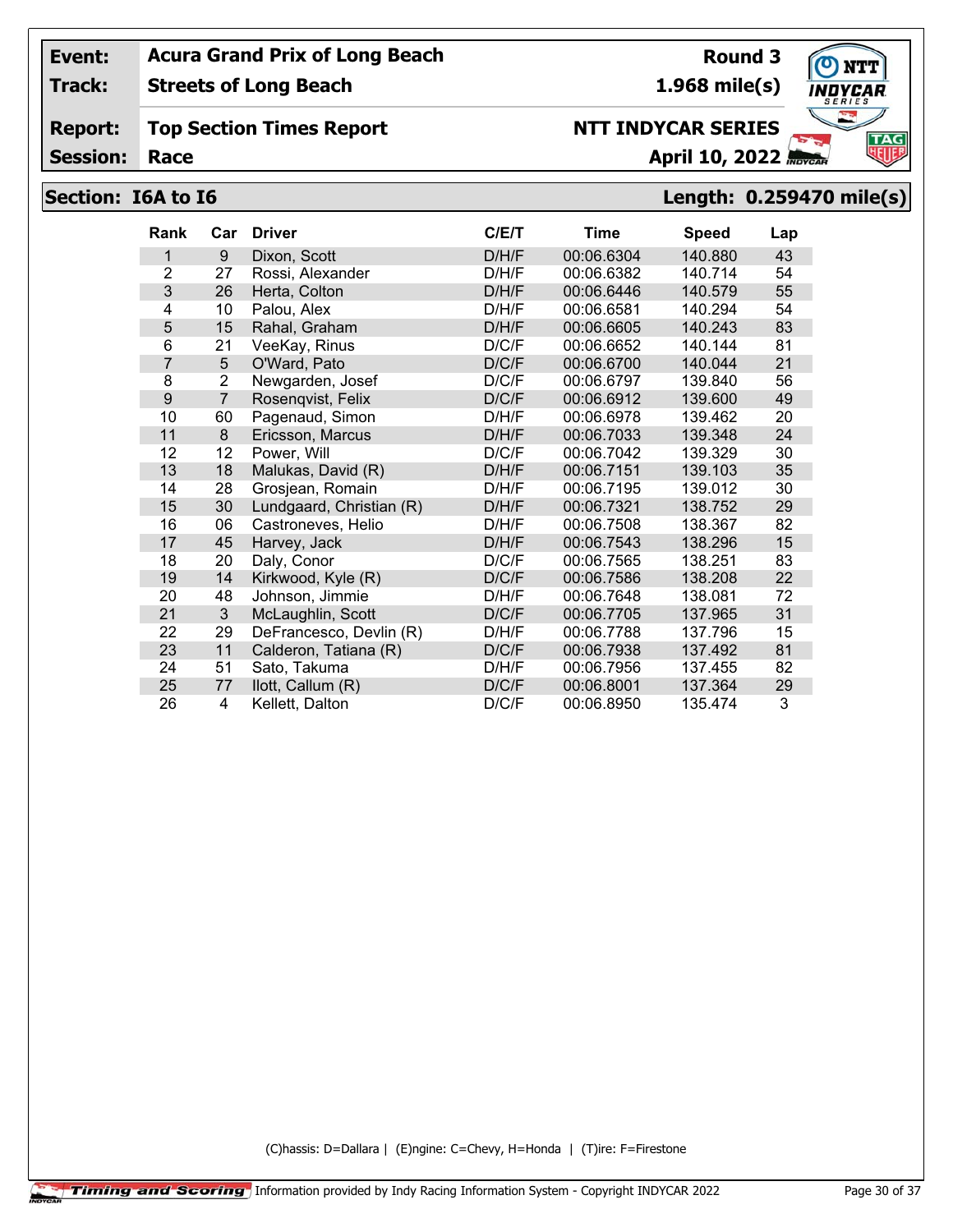**Track: Streets of Long Beach**

#### **Report: Top Section Times Report**

**Session:**

## **Race April 10, 2022 NTT INDYCAR SERIES**

# **Section: I6 to I7A Length: 0.123485 mile(s)**

| <b>Rank</b>    | Car            | <b>Driver</b>            | C/E/T | <b>Time</b> | <b>Speed</b> | Lap            |
|----------------|----------------|--------------------------|-------|-------------|--------------|----------------|
| 1              | 77             | llott, Callum (R)        | D/C/F | 00:04.0694  | 109.241      | 37             |
| $\overline{2}$ | 8              | Ericsson, Marcus         | D/H/F | 00:04.0763  | 109.056      | 36             |
| 3              | 30             | Lundgaard, Christian (R) | D/H/F | 00:04.0785  | 108.997      | 35             |
| 4              | 10             | Palou, Alex              | D/H/F | 00:04.0803  | 108.949      | 37             |
| 5              | 28             | Grosjean, Romain         | D/H/F | 00:04.0895  | 108.704      | 38             |
| 6              | 5              | O'Ward, Pato             | D/C/F | 00:04.0975  | 108.492      | 1              |
| $\overline{7}$ | 20             | Daly, Conor              | D/C/F | 00:04.0990  | 108.452      | 30             |
| 8              | 51             | Sato, Takuma             | D/H/F | 00:04.1067  | 108.249      | 38             |
| 9              | 18             | Malukas, David (R)       | D/H/F | 00:04.1069  | 108.244      | 37             |
| 10             | 15             | Rahal, Graham            | D/H/F | 00:04.1079  | 108.217      | 43             |
| 11             | 12             | Power, Will              | D/C/F | 00:04.1190  | 107.926      | 46             |
| 12             | 2              | Newgarden, Josef         | D/C/F | 00:04.1243  | 107.787      | 56             |
| 13             | 26             | Herta, Colton            | D/H/F | 00:04.1264  | 107.732      | $\overline{4}$ |
| 14             | 45             | Harvey, Jack             | D/H/F | 00:04.1401  | 107.376      | 26             |
| 15             | 14             | Kirkwood, Kyle (R)       | D/C/F | 00:04.1408  | 107.357      | 35             |
| 16             | 21             | VeeKay, Rinus            | D/C/F | 00:04.1434  | 107.290      | 83             |
| 17             | 11             | Calderon, Tatiana (R)    | D/C/F | 00:04.1464  | 107.212      | 41             |
| 18             | 9              | Dixon, Scott             | D/H/F | 00:04.1544  | 107.006      | 48             |
| 19             | $\overline{7}$ | Rosenqvist, Felix        | D/C/F | 00:04.1584  | 106.903      | 24             |
| 20             | 3              | McLaughlin, Scott        | D/C/F | 00:04.1639  | 106.762      | 41             |
| 21             | 27             | Rossi, Alexander         | D/H/F | 00:04.1705  | 106.593      | 37             |
| 22             | 4              | Kellett, Dalton          | D/C/F | 00:04.1750  | 106.478      | 2              |
| 23             | 60             | Pagenaud, Simon          | D/H/F | 00:04.1829  | 106.277      | $\overline{1}$ |
| 24             | 29             | DeFrancesco, Devlin (R)  | D/H/F | 00:04.1935  | 106.008      | $\overline{2}$ |
| 25             | 06             | Castroneves, Helio       | D/H/F | 00:04.2099  | 105.595      | 27             |
| 26             | 48             | Johnson, Jimmie          | D/H/F | 00:04.2746  | 103.997      | 37             |

(C)hassis: D=Dallara | (E)ngine: C=Chevy, H=Honda | (T)ire: F=Firestone



**Round 3 1.968 mile(s)**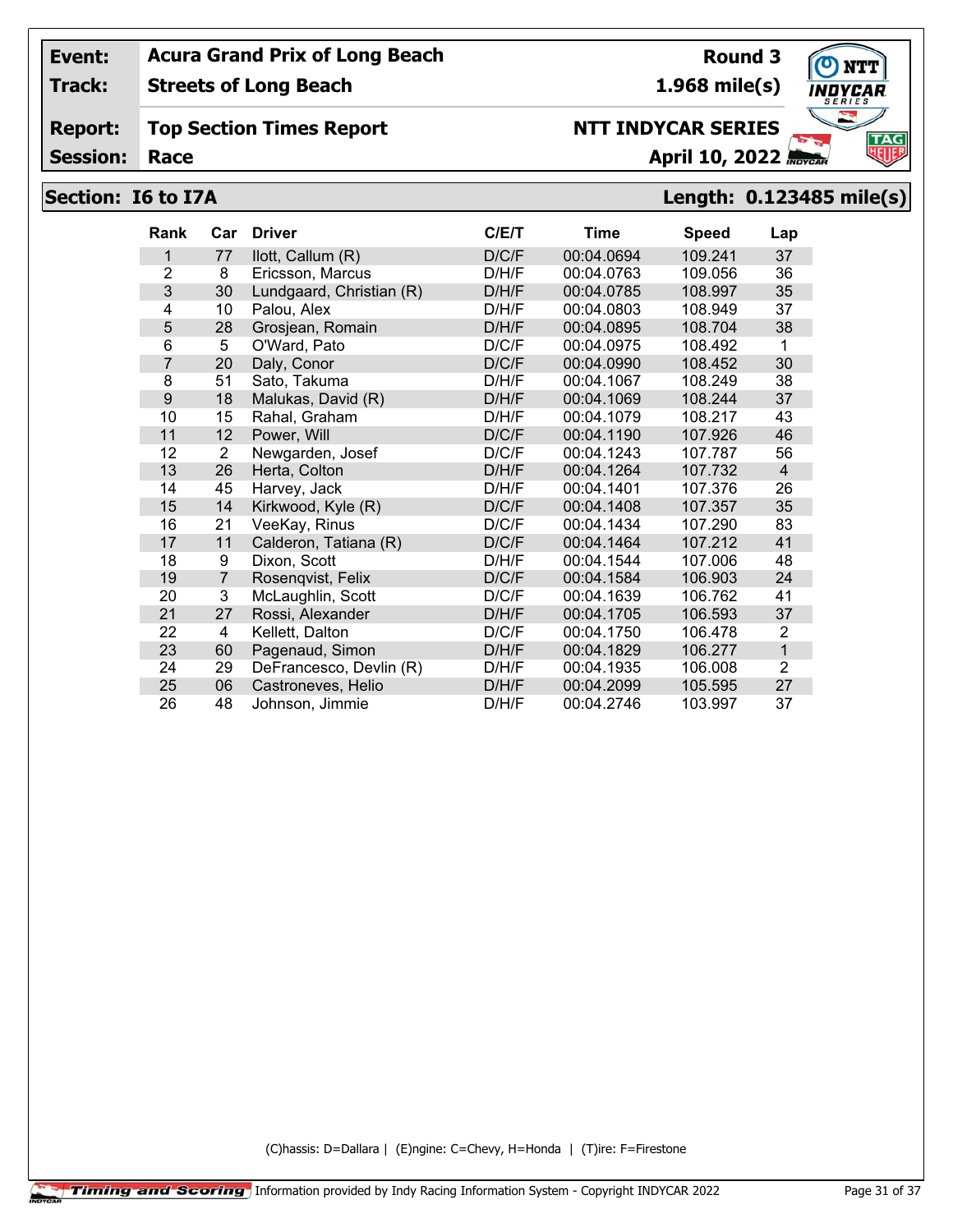**Track: Streets of Long Beach**

#### **Report: Top Section Times Report**

**Session:**

## **Race April 10, 2022**

**NTT INDYCAR SERIES**

## **Section: I7A to I7B Length: 0.115530 mile(s)**

| <b>Rank</b>    | Car            | <b>Driver</b>            | C/E/T | Time       | <b>Speed</b> | Lap |
|----------------|----------------|--------------------------|-------|------------|--------------|-----|
| 1              | 2              | Newgarden, Josef         | D/C/F | 00:04.7261 | 88.003       | 15  |
| $\overline{2}$ | 26             | Herta, Colton            | D/H/F | 00:04.7340 | 87.856       | 1   |
| 3              | 06             | Castroneves, Helio       | D/H/F | 00:04.7359 | 87.820       | 26  |
| 4              | 77             | llott, Callum (R)        | D/C/F | 00:04.7410 | 87.726       | 28  |
| 5              | 12             | Power, Will              | D/C/F | 00:04.7659 | 87.268       | 35  |
| 6              | 3              | McLaughlin, Scott        | D/C/F | 00:04.7663 | 87.260       | 30  |
| 7              | 10             | Palou, Alex              | D/H/F | 00:04.7713 | 87.169       | 37  |
| 8              | 8              | Ericsson, Marcus         | D/H/F | 00:04.7747 | 87.107       | 42  |
| 9              | 20             | Daly, Conor              | D/C/F | 00:04.7828 | 86.959       | 30  |
| 10             | 21             | VeeKay, Rinus            | D/C/F | 00:04.7870 | 86.883       | 45  |
| 11             | 18             | Malukas, David (R)       | D/H/F | 00:04.7911 | 86.809       | 32  |
| 12             | 48             | Johnson, Jimmie          | D/H/F | 00:04.7964 | 86.713       | 31  |
| 13             | 45             | Harvey, Jack             | D/H/F | 00:04.8002 | 86.644       | 36  |
| 14             | 5              | O'Ward, Pato             | D/C/F | 00:04.8032 | 86.590       | 27  |
| 15             | 9              | Dixon, Scott             | D/H/F | 00:04.8041 | 86.574       | 27  |
| 16             | $\overline{7}$ | Rosenqvist, Felix        | D/C/F | 00:04.8111 | 86.448       | 1   |
| 17             | 60             | Pagenaud, Simon          | D/H/F | 00:04.8188 | 86.310       | 30  |
| 18             | 27             | Rossi, Alexander         | D/H/F | 00:04.8195 | 86.297       | 11  |
| 19             | 28             | Grosjean, Romain         | D/H/F | 00:04.8216 | 86.260       | 72  |
| 20             | 14             | Kirkwood, Kyle (R)       | D/C/F | 00:04.8242 | 86.213       | 47  |
| 21             | 29             | DeFrancesco, Devlin (R)  | D/H/F | 00:04.8305 | 86.101       | 14  |
| 22             | 30             | Lundgaard, Christian (R) | D/H/F | 00:04.8313 | 86.086       | 38  |
| 23             | 15             | Rahal, Graham            | D/H/F | 00:04.8373 | 85.980       | 28  |
| 24             | 51             | Sato, Takuma             | D/H/F | 00:04.8504 | 85.747       | 31  |
| 25             | 11             | Calderon, Tatiana (R)    | D/C/F | 00:04.9048 | 84.796       | 36  |
| 26             | 4              | Kellett, Dalton          | D/C/F | 00:04.9492 | 84.036       | 1   |

(C)hassis: D=Dallara | (E)ngine: C=Chevy, H=Honda | (T)ire: F=Firestone



**Round 3 1.968 mile(s)**

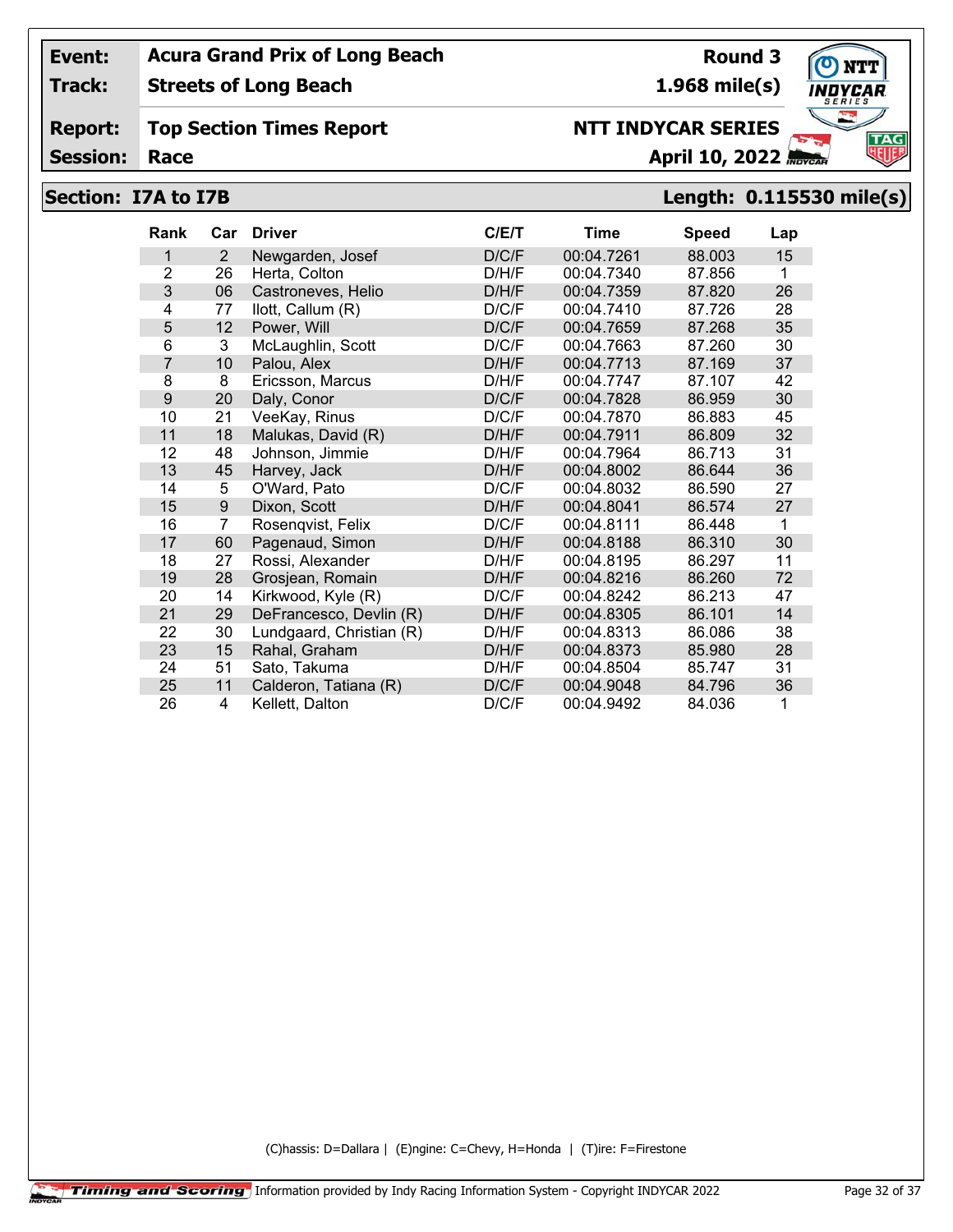**Track: Streets of Long Beach**

#### **Report: Top Section Times Report**

**Session:**

## **Race April 10, 2022**

## **Section: I7B to I7 Length: 0.059470 mile(s)**

| <b>Rank</b>    | Car            | <b>Driver</b>            | C/E/T | Time       | <b>Speed</b> | Lap            |
|----------------|----------------|--------------------------|-------|------------|--------------|----------------|
| 1              | 26             | Herta, Colton            | D/H/F | 00:04.2951 | 49.845       | 2              |
| $\overline{2}$ | $\overline{2}$ | Newgarden, Josef         | D/C/F | 00:04.3127 | 49.642       | $\overline{2}$ |
| 3              | 14             | Kirkwood, Kyle (R)       | D/C/F | 00:04.3370 | 49.364       | 28             |
| 4              | 27             | Rossi, Alexander         | D/H/F | 00:04.3492 | 49.225       | 12             |
| 5              | 28             | Grosjean, Romain         | D/H/F | 00:04.3620 | 49.081       | 73             |
| 6              | 21             | VeeKay, Rinus            | D/C/F | 00:04.3632 | 49.067       | 37             |
| $\overline{7}$ | 12             | Power, Will              | D/C/F | 00:04.3649 | 49.048       | 11             |
| 8              | 10             | Palou, Alex              | D/H/F | 00:04.3650 | 49.047       | 2              |
| 9              | 3              | McLaughlin, Scott        | D/C/F | 00:04.3676 | 49.018       | 13             |
| 10             | 15             | Rahal, Graham            | D/H/F | 00:04.3700 | 48.991       | 13             |
| 11             | 60             | Pagenaud, Simon          | D/H/F | 00:04.3706 | 48.984       | 16             |
| 12             | 7              | Rosenqvist, Felix        | D/C/F | 00:04.3776 | 48.906       | 1              |
| 13             | 06             | Castroneves, Helio       | D/H/F | 00:04.3853 | 48.820       | 41             |
| 14             | 8              | Ericsson, Marcus         | D/H/F | 00:04.3882 | 48.788       | 33             |
| 15             | 51             | Sato, Takuma             | D/H/F | 00:04.3957 | 48.705       | 11             |
| 16             | 5              | O'Ward, Pato             | D/C/F | 00:04.4056 | 48.595       | 16             |
| 17             | 48             | Johnson, Jimmie          | D/H/F | 00:04.4139 | 48.504       | 10             |
| 18             | 9              | Dixon, Scott             | D/H/F | 00:04.4218 | 48.417       | 3              |
| 19             | 20             | Daly, Conor              | D/C/F | 00:04.4246 | 48.387       | 25             |
| 20             | 45             | Harvey, Jack             | D/H/F | 00:04.4262 | 48.369       | 38             |
| 21             | 29             | DeFrancesco, Devlin (R)  | D/H/F | 00:04.4322 | 48.304       | 18             |
| 22             | 18             | Malukas, David (R)       | D/H/F | 00:04.4454 | 48.160       | 31             |
| 23             | 30             | Lundgaard, Christian (R) | D/H/F | 00:04.4517 | 48.092       | $\overline{2}$ |
| 24             | 77             | llott, Callum (R)        | D/C/F | 00:04.4570 | 48.035       | 27             |
| 25             | 11             | Calderon, Tatiana (R)    | D/C/F | 00:04.4792 | 47.797       | 30             |
| 26             | $\overline{4}$ | Kellett, Dalton          | D/C/F | 00:04.5336 | 47.223       | 3              |

(C)hassis: D=Dallara | (E)ngine: C=Chevy, H=Honda | (T)ire: F=Firestone



## **Round 3**

**NTT INDYCAR SERIES**

**1.968 mile(s)**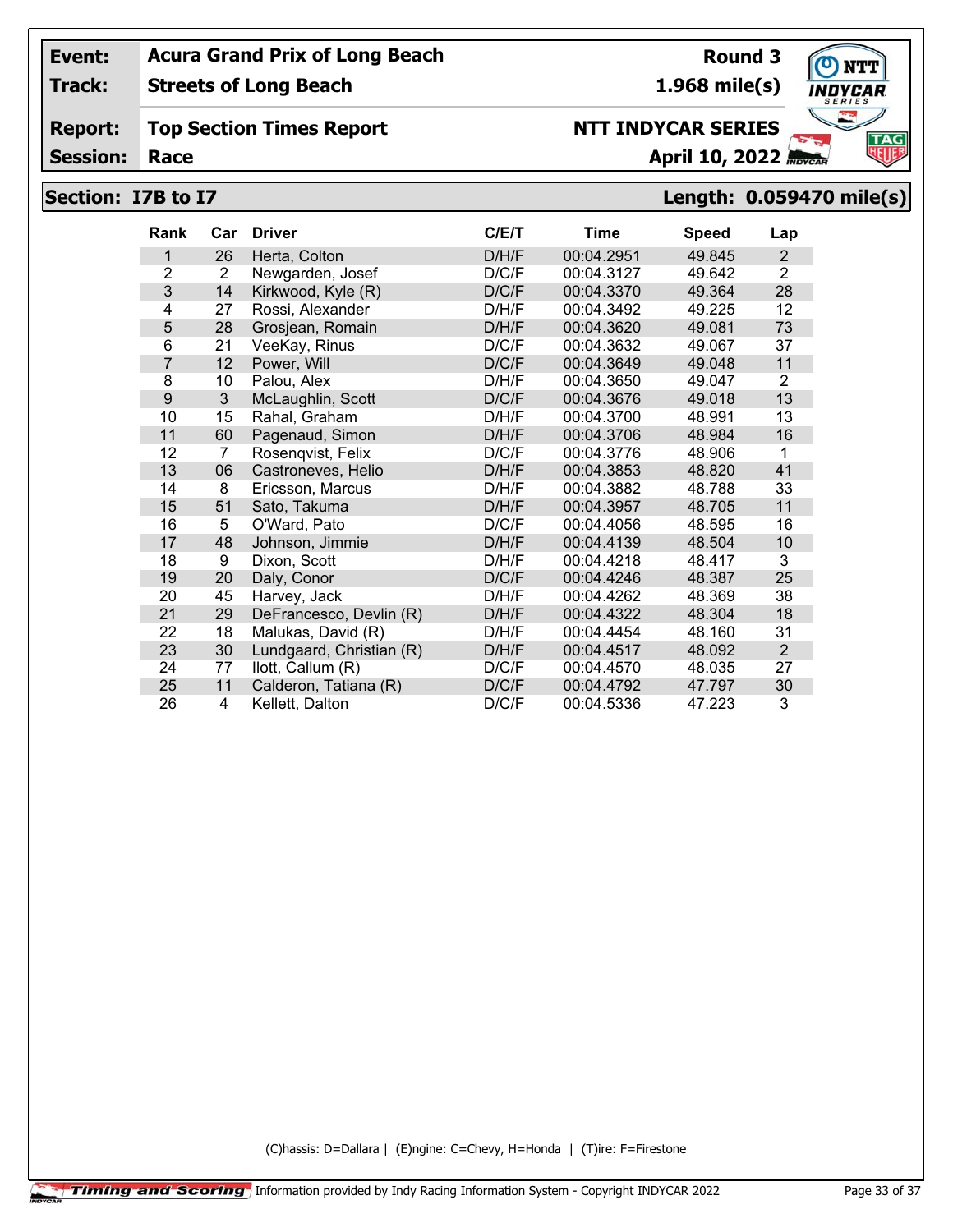**Track: Streets of Long Beach**

**Report: Top Section Times Report**

**Session:**

# **Section: I6T to I6 Length: 0.023485 mile(s)**

| <b>Rank</b>    | Car            | <b>Driver</b>            | C/E/T | <b>Time</b> | <b>Speed</b> | Lap |
|----------------|----------------|--------------------------|-------|-------------|--------------|-----|
| 1              | 14             | Kirkwood, Kyle (R)       | D/C/F | 00:00.4943  | 171.041      | 22  |
| $\overline{2}$ | 60             | Pagenaud, Simon          | D/H/F | 00:00.5004  | 168.956      | 20  |
| 3              | $\overline{7}$ | Rosenqvist, Felix        | D/C/F | 00:00.5030  | 168.082      | 49  |
| 4              | 18             | Malukas, David (R)       | D/H/F | 00:00.5032  | 168.016      | 35  |
| 5              | $\overline{2}$ | Newgarden, Josef         | D/C/F | 00:00.5037  | 167.849      | 27  |
| 6              | 10             | Palou, Alex              | D/H/F | 00:00.5041  | 167.716      | 54  |
| $\overline{7}$ | 28             | Grosjean, Romain         | D/H/F | 00:00.5042  | 167.682      | 30  |
| 8              | 5              | O'Ward, Pato             | D/C/F | 00:00.5042  | 167.682      | 21  |
| 9              | 27             | Rossi, Alexander         | D/H/F | 00:00.5049  | 167.450      | 54  |
| 10             | 30             | Lundgaard, Christian (R) | D/H/F | 00:00.5055  | 167.251      | 29  |
| 11             | 45             | Harvey, Jack             | D/H/F | 00:00.5058  | 167.152      | 15  |
| 12             | 11             | Calderon, Tatiana (R)    | D/C/F | 00:00.5058  | 167.152      | 81  |
| 13             | 21             | VeeKay, Rinus            | D/C/F | 00:00.5072  | 166.691      | 71  |
| 14             | 06             | Castroneves, Helio       | D/H/F | 00:00.5079  | 166.461      | 28  |
| 15             | 26             | Herta, Colton            | D/H/F | 00:00.5083  | 166.330      | 55  |
| 16             | 9              | Dixon, Scott             | D/H/F | 00:00.5098  | 165.840      | 43  |
| 17             | 15             | Rahal, Graham            | D/H/F | 00:00.5098  | 165.840      | 82  |
| 18             | 8              | Ericsson, Marcus         | D/H/F | 00:00.5098  | 165.840      | 35  |
| 19             | 48             | Johnson, Jimmie          | D/H/F | 00:00.5102  | 165.710      | 29  |
| 20             | 29             | DeFrancesco, Devlin (R)  | D/H/F | 00:00.5103  | 165.678      | 30  |
| 21             | 12             | Power, Will              | D/C/F | 00:00.5119  | 165.160      | 29  |
| 22             | 51             | Sato, Takuma             | D/H/F | 00:00.5133  | 164.710      | 15  |
| 23             | 20             | Daly, Conor              | D/C/F | 00:00.5137  | 164.581      | 26  |
| 24             | 3              | McLaughlin, Scott        | D/C/F | 00:00.5144  | 164.357      | 29  |
| 25             | 77             | llott, Callum (R)        | D/C/F | 00:00.5152  | 164.102      | 33  |
| 26             | 4              | Kellett, Dalton          | D/C/F | 00:00.5185  | 163.058      | 0   |

(C)hassis: D=Dallara | (E)ngine: C=Chevy, H=Honda | (T)ire: F=Firestone



**Round 3 1.968 mile(s)**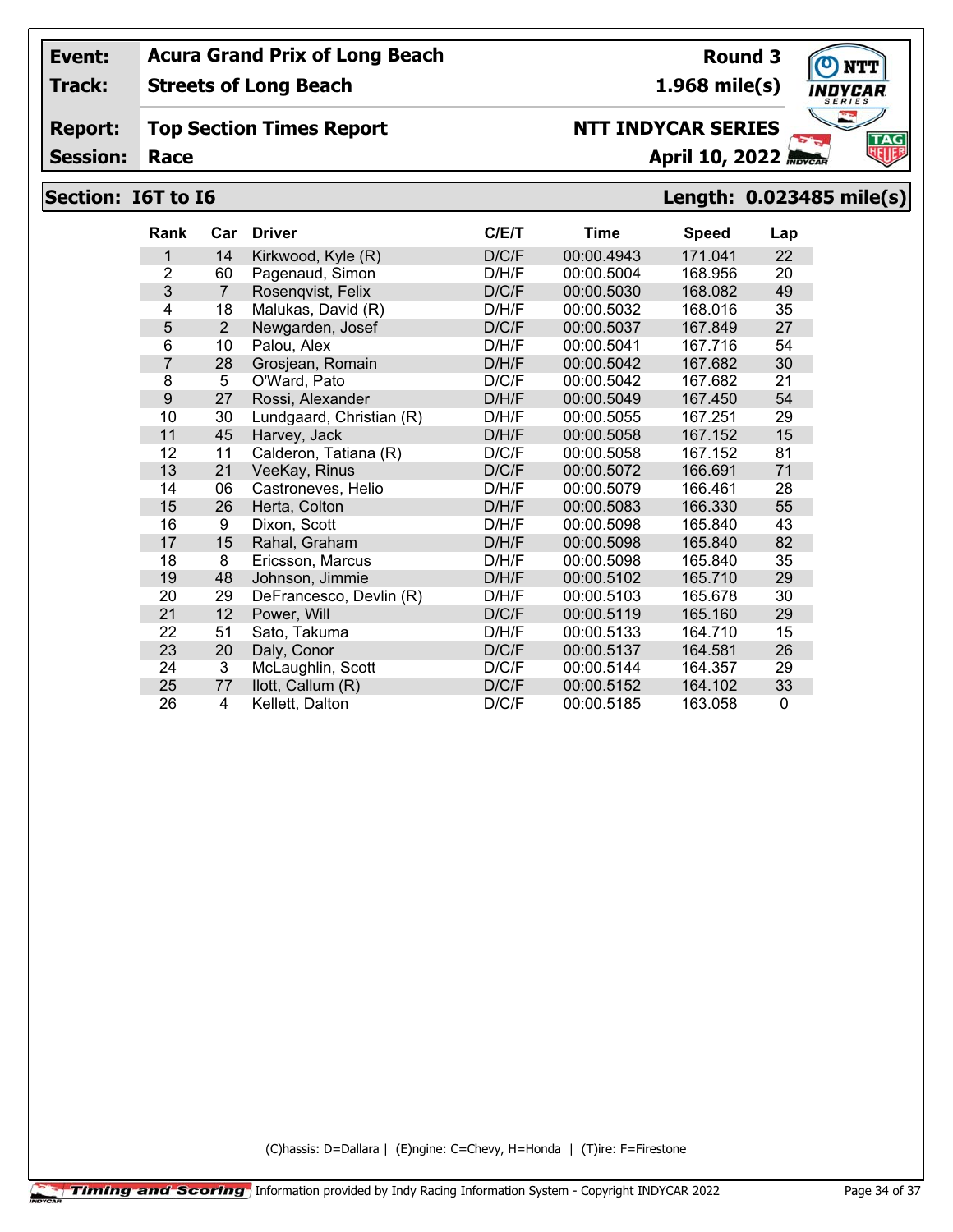**Track: Streets of Long Beach**

#### **Report: Top Section Times Report**

**Session:**

## **Section: I7T to I7 Length: 0.003788 mile(s)**

| <b>Rank</b>    | Car            | <b>Driver</b>            | C/ET  | Time       | <b>Speed</b> | Lap         |
|----------------|----------------|--------------------------|-------|------------|--------------|-------------|
| 1              | 30             | Lundgaard, Christian (R) | D/H/F | 00:00.0158 | 863.061      | 30          |
| $\overline{2}$ | 28             | Grosjean, Romain         | D/H/F | 00:00.2047 | 66.616       | 19          |
| 3              | 51             | Sato, Takuma             | D/H/F | 00:00.2090 | 65.246       | $\mathbf 0$ |
| 4              | 60             | Pagenaud, Simon          | D/H/F | 00:00.2091 | 65.215       | 0           |
| 5              | 3              | McLaughlin, Scott        | D/C/F | 00:00.2092 | 65.183       | 69          |
| 6              | 27             | Rossi, Alexander         | D/H/F | 00:00.2093 | 65.152       | 79          |
| $\overline{7}$ | 06             | Castroneves, Helio       | D/H/F | 00:00.2115 | 64.475       | 0           |
| 8              | 9              | Dixon, Scott             | D/H/F | 00:00.2116 | 64.444       | 0           |
| 9              | 5              | O'Ward, Pato             | D/C/F | 00:00.2120 | 64.322       | $\mathbf 0$ |
| 10             | $\overline{7}$ | Rosenqvist, Felix        | D/C/F | 00:00.2120 | 64.322       | 65          |
| 11             | 14             | Kirkwood, Kyle (R)       | D/C/F | 00:00.2125 | 64.171       | 8           |
| 12             | 20             | Daly, Conor              | D/C/F | 00:00.2131 | 63.990       | 21          |
| 13             | 12             | Power, Will              | D/C/F | 00:00.2136 | 63.841       | 65          |
| 14             | 8              | Ericsson, Marcus         | D/H/F | 00:00.2140 | 63.721       | 0           |
| 15             | 45             | Harvey, Jack             | D/H/F | 00:00.2151 | 63.395       | 81          |
| 16             | 26             | Herta, Colton            | D/H/F | 00:00.2154 | 63.307       | 35          |
| 17             | 15             | Rahal, Graham            | D/H/F | 00:00.2155 | 63.278       | 83          |
| 18             | 21             | VeeKay, Rinus            | D/C/F | 00:00.2156 | 63.248       | 82          |
| 19             | 10             | Palou, Alex              | D/H/F | 00:00.2157 | 63.219       | 72          |
| 20             | 18             | Malukas, David (R)       | D/H/F | 00:00.2162 | 63.073       | 0           |
| 21             | 11             | Calderon, Tatiana (R)    | D/C/F | 00:00.2167 | 62.927       | 29          |
| 22             | 2              | Newgarden, Josef         | D/C/F | 00:00.2168 | 62.898       | 72          |
| 23             | $\overline{2}$ | Newgarden, Josef         | D/C/F | 00:00.2168 | 62.898       | 8           |
| 24             | 77             | llott, Callum (R)        | D/C/F | 00:00.2181 | 62.523       | 22          |
| 25             | 29             | DeFrancesco, Devlin (R)  | D/H/F | 00:00.2181 | 62.523       | 0           |
| 26             | 4              | Kellett, Dalton          | D/C/F | 00:00.2184 | 62.438       | 0           |
| 27             | 48             | Johnson, Jimmie          | D/H/F | 00:00.2204 | 61.871       | 64          |

(C)hassis: D=Dallara | (E)ngine: C=Chevy, H=Honda | (T)ire: F=Firestone



**Round 3 1.968 mile(s)**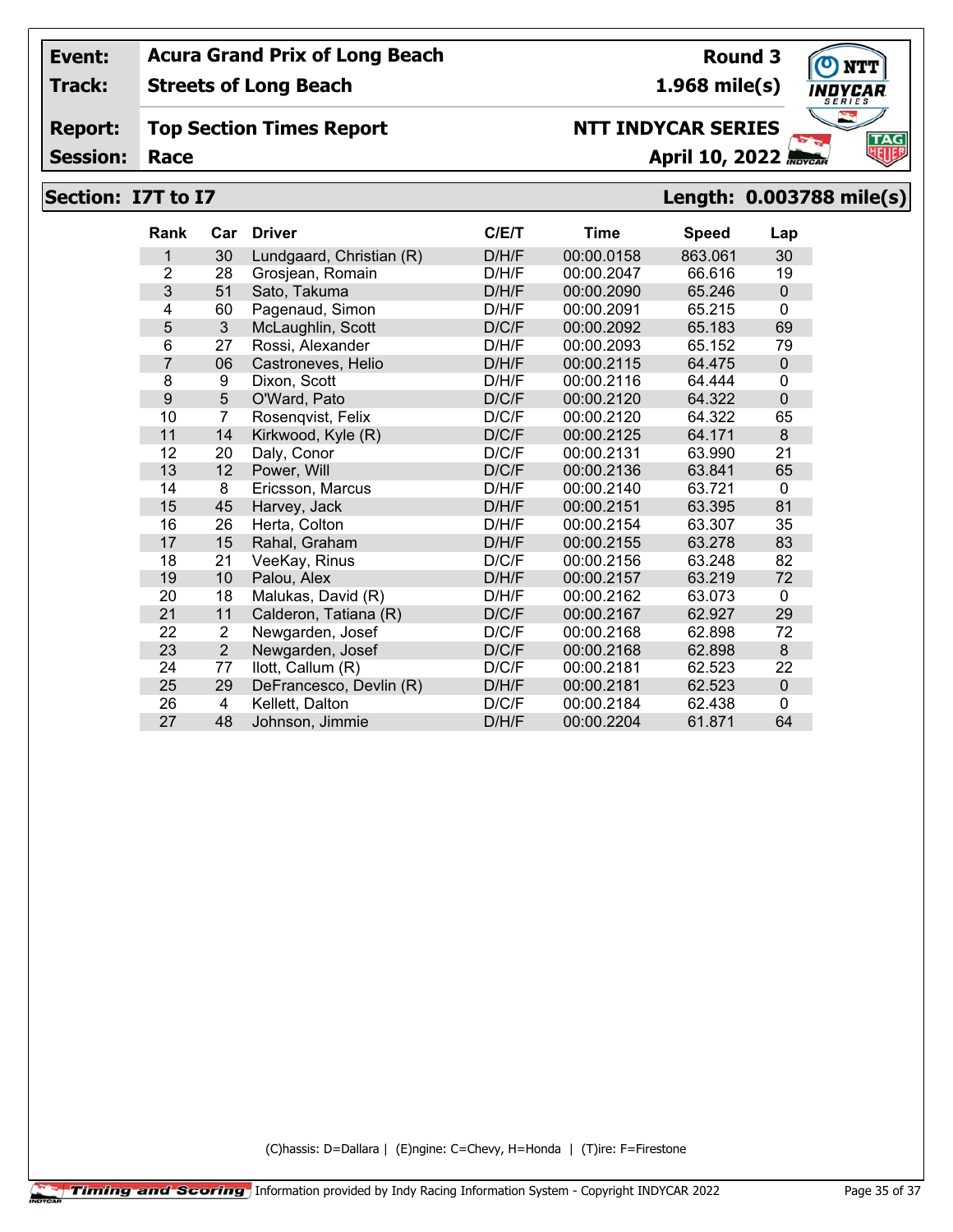**Track: Streets of Long Beach**

**Report: Top Section Times Report**

**Session:**

## **Section: POB to POC Length: 0.136364 mile(s)**

| <b>Rank</b>    | Car            | <b>Driver</b>            | C/E/T | <b>Time</b> | <b>Speed</b> | Lap |
|----------------|----------------|--------------------------|-------|-------------|--------------|-----|
| 1              | 20             | Daly, Conor              | D/C/F | 00:04.7780  | 102.744      | 55  |
| $\overline{2}$ | 21             | VeeKay, Rinus            | D/C/F | 00:04.9169  | 99.841       | 54  |
| 3              | 06             | Castroneves, Helio       | D/H/F | 00:04.9716  | 98.743       | 25  |
| 4              | 3              | McLaughlin, Scott        | D/C/F | 00:04.9916  | 98.347       | 30  |
| 5              | 28             | Grosjean, Romain         | D/H/F | 00:04.9977  | 98.227       | 56  |
| 6              | 45             | Harvey, Jack             | D/H/F | 00:05.0300  | 97.596       | 24  |
| $\overline{7}$ | 12             | Power, Will              | D/C/F | 00:05.0324  | 97.550       | 55  |
| 8              | 30             | Lundgaard, Christian (R) | D/H/F | 00:05.1118  | 96.034       | 32  |
| 9              | 77             | llott, Callum (R)        | D/C/F | 00:05.1237  | 95.811       | 30  |
| 10             | 5              | O'Ward, Pato             | D/C/F | 00:05.1271  | 95.748       | 56  |
| 11             | 9              | Dixon, Scott             | D/H/F | 00:05.1318  | 95.660       | 53  |
| 12             | $\overline{2}$ | Newgarden, Josef         | D/C/F | 00:05.1323  | 95.651       | 57  |
| 13             | 8              | Ericsson, Marcus         | D/H/F | 00:05.1372  | 95.560       | 56  |
| 14             | 15             | Rahal, Graham            | D/H/F | 00:05.1428  | 95.456       | 56  |
| 15             | 14             | Kirkwood, Kyle (R)       | D/C/F | 00:05.1440  | 95.433       | 28  |
| 16             | 26             | Herta, Colton            | D/H/F | 00:05.1578  | 95.178       | 29  |
| 17             | 10             | Palou, Alex              | D/H/F | 00:05.1881  | 94.622       | 27  |
| 18             | 51             | Sato, Takuma             | D/H/F | 00:05.2473  | 93.555       | 29  |
| 19             | 48             | Johnson, Jimmie          | D/H/F | 00:05.3214  | 92.252       | 29  |
| 20             | 27             | Rossi, Alexander         | D/H/F | 00:05.3366  | 91.989       | 26  |
| 21             | 18             | Malukas, David (R)       | D/H/F | 00:05.3417  | 91.901       | 31  |
| 22             | 29             | DeFrancesco, Devlin (R)  | D/H/F | 00:05.3701  | 91.415       | 33  |
| 23             | $\overline{7}$ | Rosenqvist, Felix        | D/C/F | 00:05.3788  | 91.267       | 54  |
| 24             | 11             | Calderon, Tatiana (R)    | D/C/F | 00:05.4228  | 90.527       | 33  |
| 25             | 60             | Pagenaud, Simon          | D/H/F | 00:05.4433  | 90.186       | 56  |

(C)hassis: D=Dallara | (E)ngine: C=Chevy, H=Honda | (T)ire: F=Firestone





**1.968 mile(s)**

**NTT INDYCAR SERIES**

**Round 3**

**Race April 10, 2022 April 10, 2022**